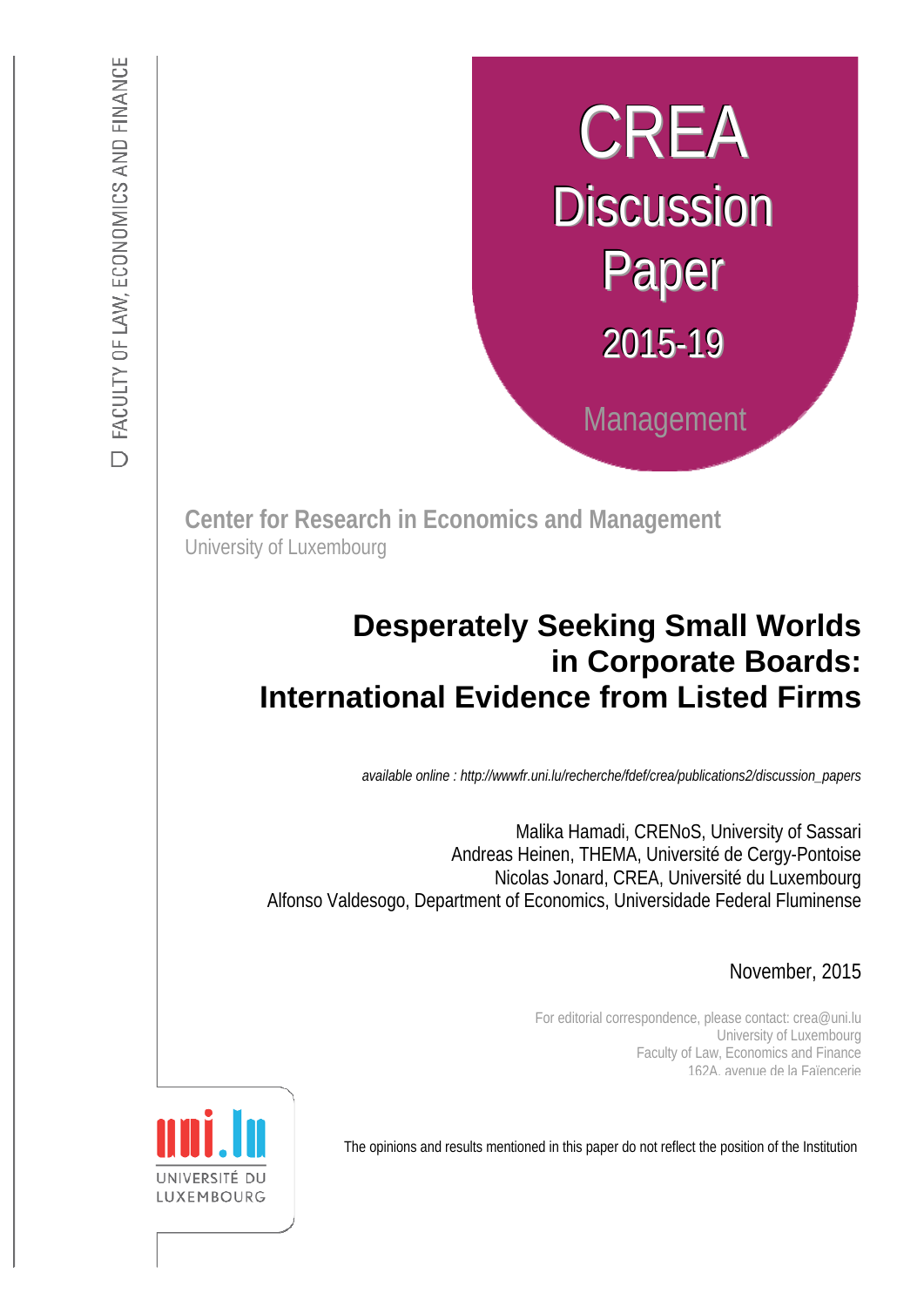# <span id="page-1-0"></span>Desperately Seeking Small Worlds in Corporate Boards: International Evidence from Listed Firms

Malika Hamadi<sup>∗</sup>

CRENoS, University of Sassari Andréas Heinen<sup>§</sup> THEMA, Université de Cergy-Pontoise Nicolas Jonard¶ University of Luxembourg Alfonso Valdesogo Department of Economics, Universidade Federal Fluminense ∗∗

November 17, 2015

#### Abstract

This paper analyzes the structure of national corporate board networks of listed firms in a large cross-section of countries. We introduce an explicitly bivariate nonparametric hypothesis test for small worlds, based on the comparison of observed distance and clustering with simulated measures obtained from a number of increasingly stringent bipartite counterfactuals. Using our test, we find little support for the small world hypothesis regardless of the counterfactual. Moreover, we show that results are sensitive to the choice of counterfactual. We further identify the role played by bicliques, small densely connected subsets of the network, in the rejection of the small world hypothesis.

Keywords: Boards of directors, small worlds, bipartite graphs, testing, bicliques. JEL Classification: G34, D85, C63.

<sup>∗</sup>School of Management, University of Leicester, LE1 7RH Leicester, UK. Email: mh463@leicester.ac.uk.

<sup>§</sup>Address: 33 Boulevard du Port, 95011 Cergy-Pontoise, France. E-mail: Andreas.Heinen@ucergy.fr.

<sup>¶</sup> 162 A, avenue de la Fa¨ıencerie, L-1511 Luxembourg. E-mail: nicolas.jonard@uni.lu

 $\mathbb{C}^{\mathbb{R}}$ Campus do Gragoatá. Rua Prof. Marcos Valdemar de Freitas Reis, s/n, Bloco F, Gragoatá, Niterói, RJ-24210-201 (Brazil). E-mail: avaldesogo@id.uff.br.

<sup>∗∗</sup>We acknowledge financial support of the National Research Fund, Luxembourg through CORE research project C08/IS/13. Experiments presented in this paper were carried out using the HPC facility of the University of Luxembourg. The usual disclaimers apply.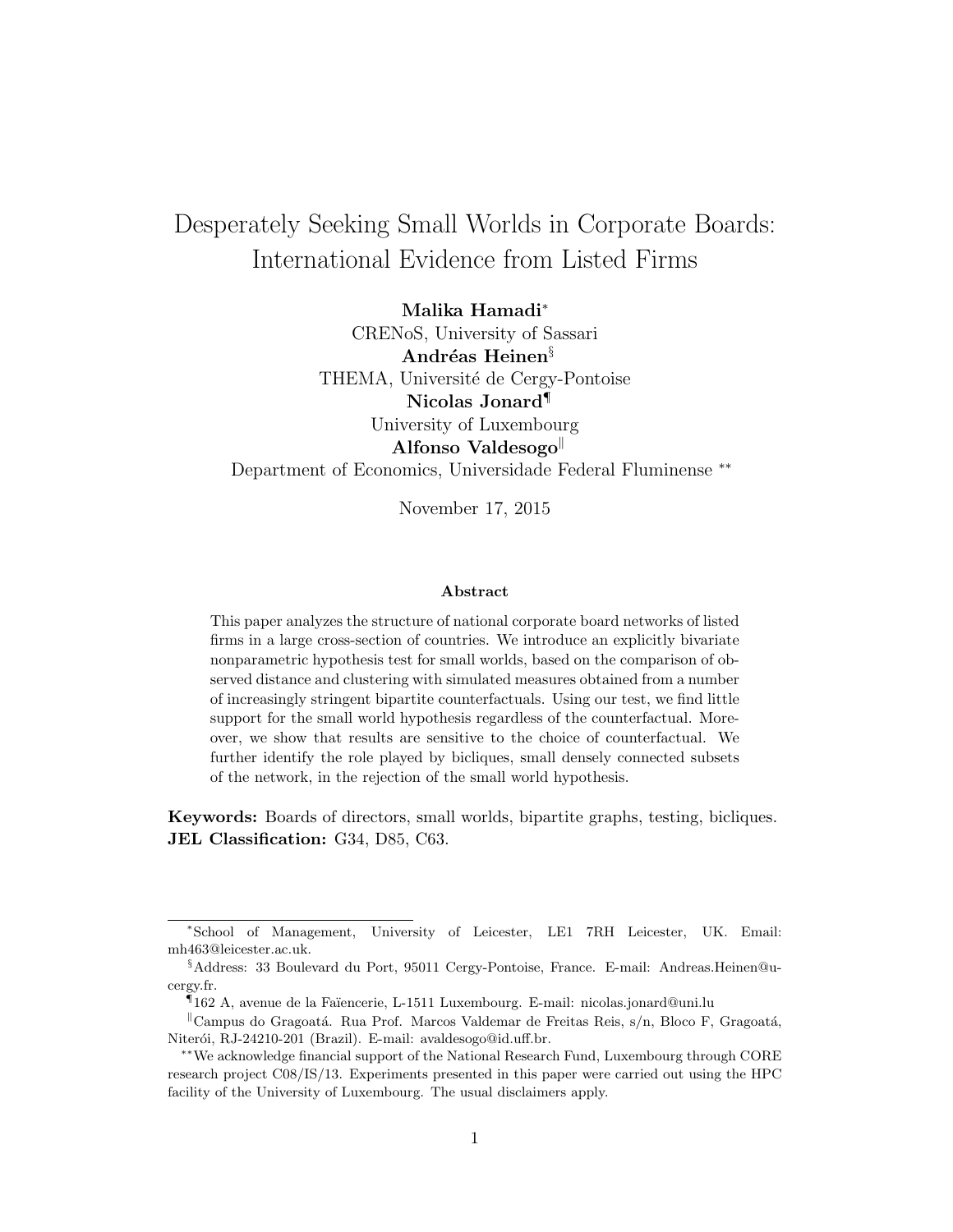# 1 Introduction

Small worlds, defined as sparse networks consisting of densely inter-connected groups of nodes linked to one another via a few bridging ties seem almost ubiquitous nowa-days in social systems<sup>[1](#page-1-0)</sup>, but also in a variety of natural and technological systems<sup>[2](#page-1-0)</sup> (see the recent summaries of small world findings in social science and management provided by Uzzi, Amaral & Reed-Tsochas 2007, Phelps, Heidl & Wadhwa 2012). While the idea of a small world started with the Milgram (1967) experiment and gained popular acceptance with the notion of "six degrees of separation", it is Watts & Strogatz (1998) who explicitly formalized the concept. They characterize a small world as a network in which average distance is similar to that in a comparable random network but clustering, defined as the proportion of the neighbors of a node who are neighbors of each other, is present in significant excess. The value of small worlds, it is widely accepted, resides in their ability to cumulate the benefits of clustering and short path lengths. On one hand, clustering provides local overlap, which is good in general for exploitative activities requiring triangulation, repetition, validation, and maturation. On the other hand, short path lengths are useful for exploratory activities requiring novelty, exposure to differences, recombination, and rapid change. As Gulati, Sytch & Tatarynowicz (2012) put it in a recent analysis of the computer industry alliances network, "...not only are small-worlds now considered ubiquitous social structures but they are also increasingly recognized as robust drivers of individual and collective action." (p. 449).

The problem with the formalization by Watts  $\&$  Strogatz (1998) is that it makes the notion of a small world contingent upon the provision of a "comparable" random network, which retains some features of the network under scrutiny, while leaving

<sup>1</sup>Besides boards of directors, well-studied examples of bipartite networks include movies and actors (see e.g. Watts & Strogatz 1998), co-ownership networks of companies (see Kogut & Walker 2001) as well as collaborations of scientists on papers (see e.g. Grossman & Ion 1995, De Castro & Grossman 1999, Batagelj & Mrvar 2000, Newman 2001a, Newman 2001b, Newman 2001c, Goyal, van der Leij & Moraga-González 2006).

<sup>&</sup>lt;sup>2</sup>Watts (1999) and Newman (2001a) find small worlds in the world-wide web, the powertransmission grid of the western United States or the neural network of the nematode C. elegans.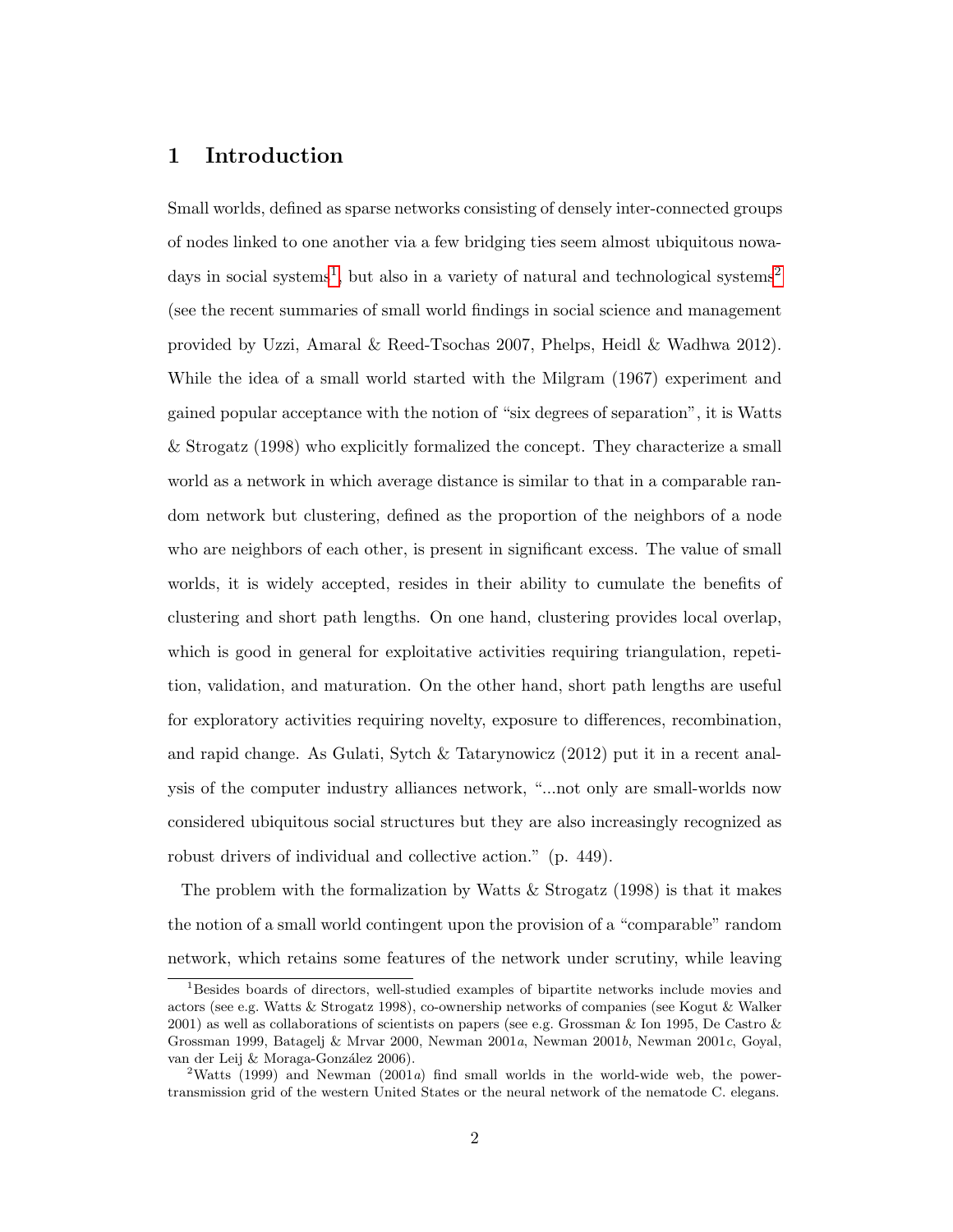others random. In that regard, the identification of small worlds suffers from the "joint hypothesis problem"<sup>[3](#page-1-0)</sup>, and the small world hypothesis cannot be tested in isolation, since it is necessarily a joint hypothesis of small worlds with a given counterfactual. Unfortunately there is no unique way of choosing such a counterfactual, or null model, and, as we show in this paper, different counterfactuals can lead to different conclusions, as to whether a particular network is a small world or not. Moreover, even with a valid counterfactual, the identification of small worlds should be based on a statistical test. Instead, the extant literature often relies on casual statements about the extent to which the network under scrutiny and the counterfactuals look 'alike' or display values that are 'not-too-different' for some structural properties. Without a proper counterfactual and a systematic comparison procedure, it is impossible to distinguish properties that are surprising in a given network from those that are to be expected in any such network. Research on antecedents and consequences of small worlds can only be conducted, once this initial identification problem is solved.

In the present paper, we analyze the national corporate boards of directors networks of all listed firms in a large cross-section of countries. We employ a rigorous testing methodology, which relies on simulating appropriately defined counterfactual networks. To this end, we introduce a formal explicitly joint nonparametric test of the small world hypothesis, based on distance and clustering, which leads us to reject the hypothesis for most countries. Our results highlight the importance of controlling for the variability and correlation of the theoretical measures, and illustrates the fact that a simple comparison of empirical measures with their average theoretical counterparts is not appropriate. We further show that a number of small but highly connected subsets of the bipartite network play an important role in the rejection of the small world hypothesis. Our paper makes four main contributions.

First, we analyze the whole universe of listed firms in a cross-section of 53 coun-

 $3$ See e.g. Fama (1970), Fama (1991), Malkiel (2003), who discuss how tests of market efficiency require taking a stand on an asset-pricing model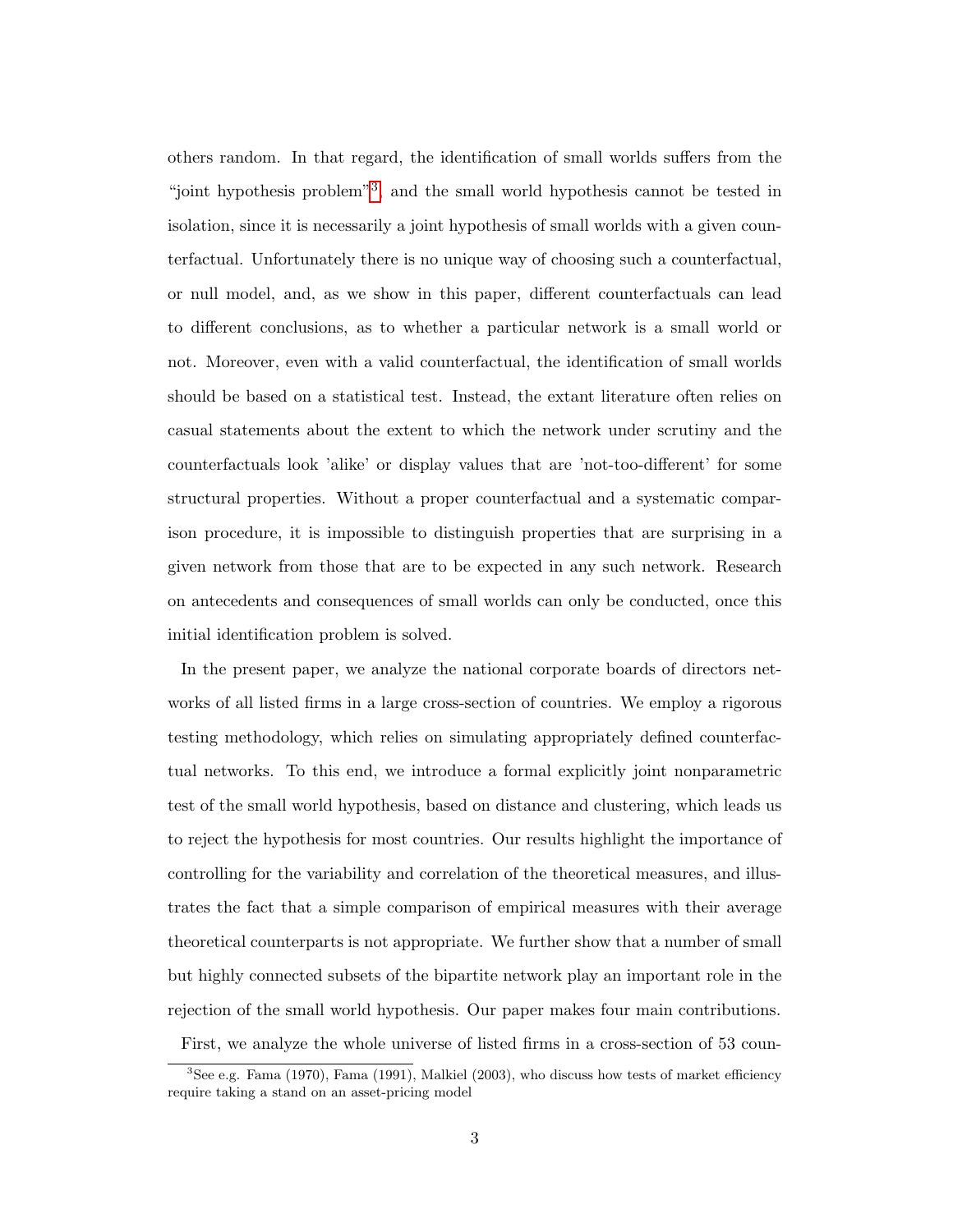tries, characterized by different institutional frameworks, financial systems, stock markets, and traditions of corporate governance. In contrast, previous studies mostly focus on a smaller sample of firms in one or two countries: Davis, Yoo & Baker (2003) analyze Fortune 500 companies in the U.S., Robins & Alexander (2004) look at the top 250 companies in the U.S. and Australia and Conyon & Muldoon (2006) focus on the U.S., the U.K. and Germany. We believe that the unprecedented breadth of this data set contributes to making our findings both reliable and general.

Second, the paper contributes to the methodological discussion on the identification of network structures. Like earlier research, we ask whether a random process of board affiliation could explain the patterns observed in the data. We do this in a systematic way and we examine both the properties of the original bipartite network and of its projections. Our focus is on clustering and average pairwise distance, which are at the heart of the notion of small worlds. In order to address the problem of the choice of counterfactual, we conduct a large simulation experiment in which we generate realizations from three different bipartite counterfactuals with increasingly stringent restrictions. Each counterfactual corresponds to a set of characteristics that we impose on the generation of random graphs. The first one holds the size and the density of the data fixed, while the second also matches the degree distribution of the boards, and the third matches both the degree distributions of boards and directors. For all three counterfactuals we compare network measures computed from unipartite projections of both the data and our sample of simulated counterfactual networks. We therefore obtain a distribution for every network measure, against which we can compare empirical measures. This permits a principled discussion of whether random affiliation is able to replicate observed structures.

How we do the comparison is the third contribution of the paper. We develop nonparametric tests for the two hypotheses that we are interested in: random affiliation and small worlds. By construction these tests work regardless of the distribution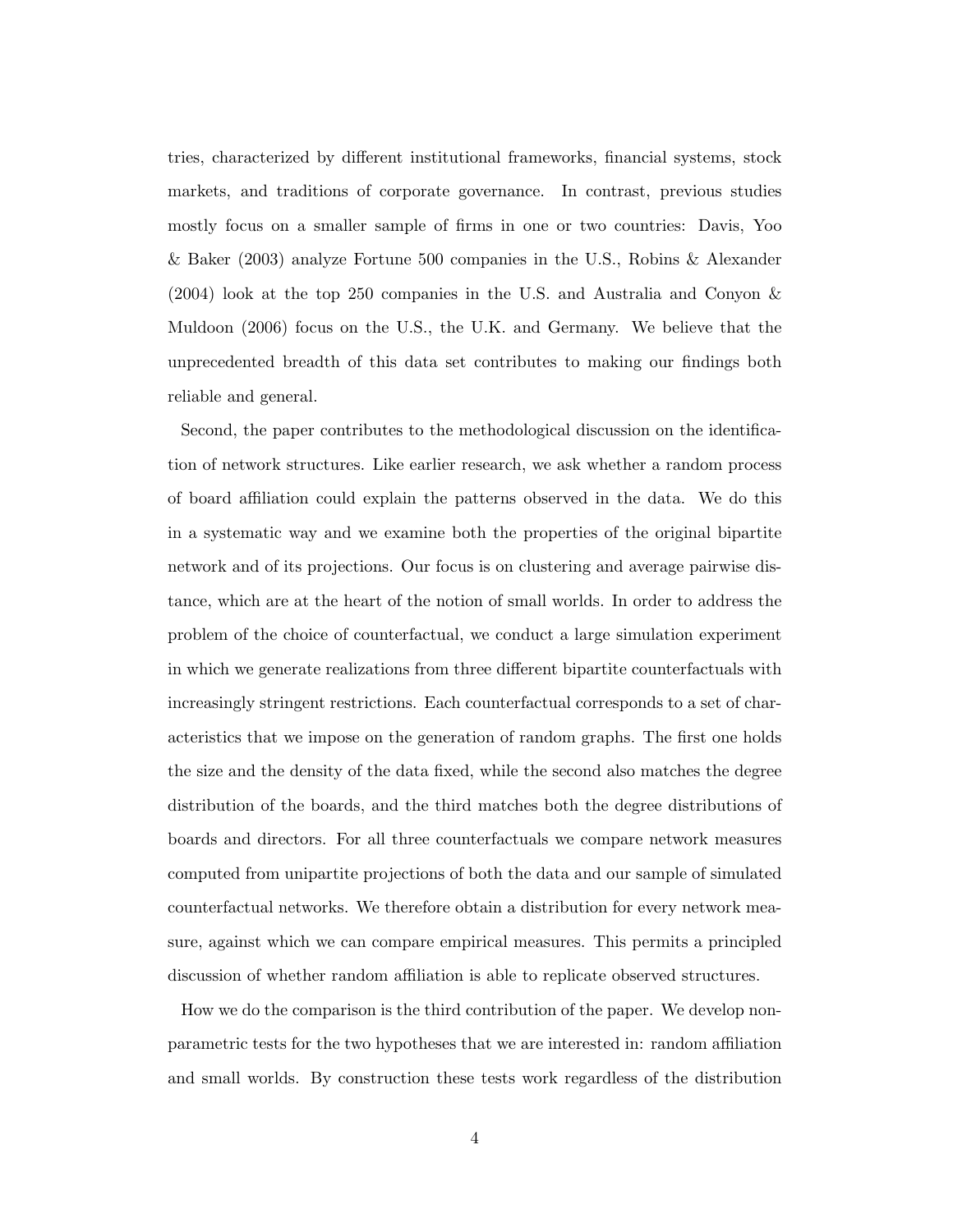followed by the measures computed from simulated counterfactual networks. In particular they do not rely on the assumption that these measures are normally distributed. As the small world hypothesis is in fact a non-standard joint hypothesis, which combines an equality with an inequality under the null, we rely on Kodde & Palm (1986) to design a nonparametric test for that specific purpose. To our knowledge, no previous study has strictly formulated the small world hypothesis as the joint constraint for a network to have significant excess clustering and non-significant differences in average path length in comparison with the suitable counterfactuals. Our tests can thus be seen as providing an overall metric of adequacy between data and counterfactual, which takes into account the variance of average distance and clustering and the possible correlations between them under the null. Performing a joint test is essential in order to properly control size, i.e. the probability of rejecting a true null hypothesis, since the outcome of a test with incorrect size is misleading. Our test improves on the methods currently used in the literature for the purpose of identifying small worlds, such as for example the small world ratio of Kogut & Walker (2001) and Uzzi & Spiro (2005). Our results are strongly at odds with the findings reported in the literature to date: when put to a strict statistical test only few national board membership networks qualify as small worlds. However, this does not mean that the networks are formed randomly, since we also strongly reject the hypothesis of random affiliation in most countries.

Finally we argue that bicliques in the bipartite network are responsible for the difference between the counterfactual networks and the data and for the massive rejection of the small world hypothesis. Bipartite cliques (bicliques) consist of a set of boards and directors (at least two of each type) such that all directors sit on all boards. When large enough, such bicliques are a major source of redundant links (multiple memberships) and thus a strong contributor to explaining the discrepancy between data and unipartite projections, especially in terms of distance.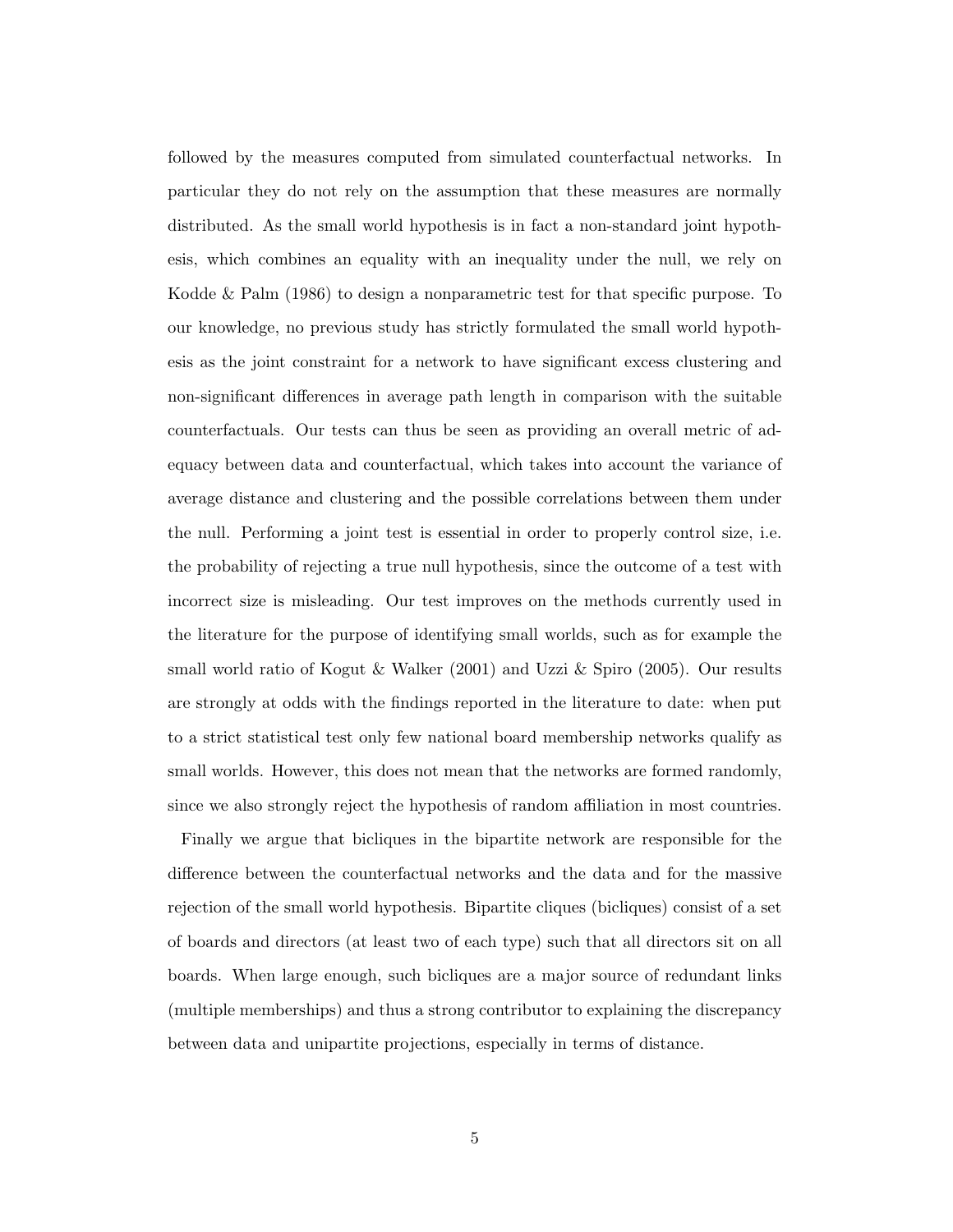# 2 Related literature

#### 2.1 Identification of small worlds in bipartite networks

To identify small worlds, one needs a proper counterfactual and a test that compares the statistical properties of this counterfactual with the properties of an observed network in a systematic way. While the Watts & Strogatz (1998) formalization of small worlds is fundamentally a hypothesis on unipartite networks, boards of directors form a bipartite network. A unipartite network has nodes or actors of a single type, such as firms, inventors or directors, with edges representing for instance the transmission of information or influence. On the other hand, a bipartite network has two types of nodes, and ties only exist between nodes of different types. In general it is useful to conceive of bipartite networks as capturing project membership, where a project can cover any type of association. In board and director networks, ties between directors and boards indicate board membership.

The process which leads to the formation of boards of director networks operates on nodes of two types, and thus it is on the bipartite set of nodes that proper counterfactuals should be developed. When projecting the bipartite network on the set of participants (usually assuming a tie between two participants to the same project) membership to any given project induces a clique for all participants in that project. By construction the network of participants will be highly clustered with many more cliques than any network obtained by connecting participants at random, rather than on a project basis. This issue has been largely overlooked in the early management literature on bipartite networks, and this lends credence to the suspicion that the prevalence of small worlds identified in the literature could be partly due to false positives. Among the representative studies of bipartite networks with unipartite counterfactuals, Watts (1999) compares the intrinsically bipartite network of movie actors to the asymptotic values of path length and clustering obtained from unipartite Erdős  $\&$  Rényi (1959) random networks, whose degree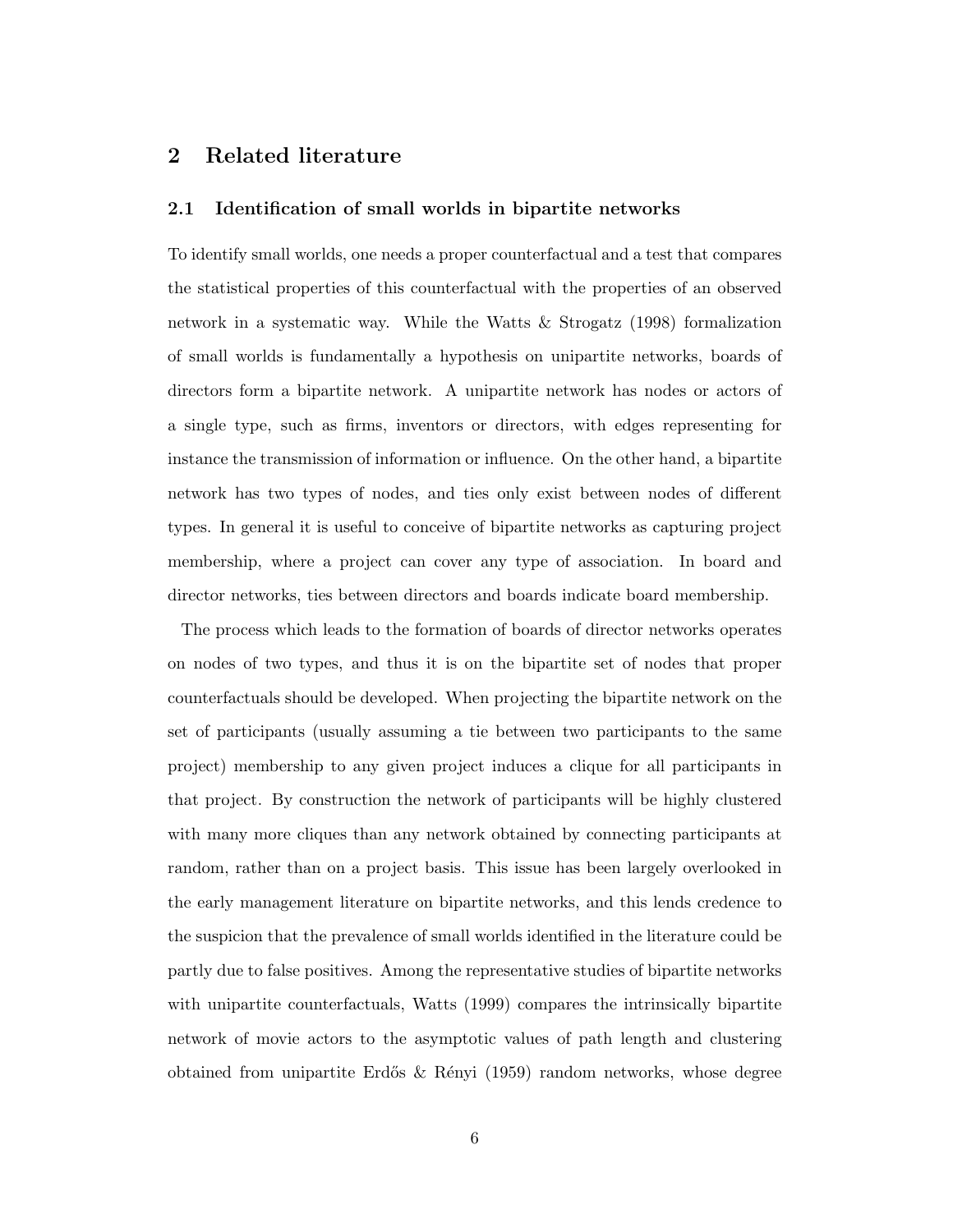distributions are Poisson by construction. Moreover, this method of identification of small worlds fails to take into account the variability of the counterfactual, and relies instead on the necessarily arbitrary comparison of orders of magnitude of distance and clustering between data and counterfactual.<sup>[4](#page-1-0)</sup>

Besides the choice of the counterfactual, another source of difficulty is the fact that, in essence, the small world hypothesis is a joint hypothesis on two characteristics of a network: path length and clustering. If we stick to the formal definition by Watts & Strogatz (1998), which has the shortcoming of being a little too vague for direct implementation, small worlds are about the simultaneous presence of almost-random distance and excess-relative-to-random clustering. In the literature, a workaround for the joint constraint has often been to compute the small world quotient, i.e. the ratio of clustering, scaled by the average clustering observed for the random counterfactual, to similarly re-scaled average distance. This small world quotient was introduced in Kogut & Walker (2001) and renamed the Q-statistic by Uzzi & Spiro  $(2005)$  $(2005)$  $(2005)$ .<sup>5</sup> While the ratio has the apparent merit of condensing the two important properties that characterize small worlds into a single metric, it confounds simultaneous changes in the numerator and denominator. Moreover, identification of small worlds is carried out by comparison of the empirical Q with an arbitrary threshold, above which a network is claimed to be a small world. Thus, given the lack of an objective threshold for Q, using this workaround may result in misleading conclusions.

<sup>&</sup>lt;sup>4</sup>The asymptotic formula for distance in (unipartite) Poisson random graphs essentially states that average path length scales logarithmically with network size, so  $\ln(N)/\ln(k)$  where N is the number of nodes (actors) and  $k$  the average number of nodes connected to a random node (the average degree), while clustering asymptotically approaches  $k/(N-1)$ . This is an asymptotic average or expected value, and the quality of the approximation increases with the size of the network.

 $5$ Many papers use a Q-statistic based on unipartite Erdős Renyi counterfactuals to identify small worlds in affiliation networks. see e.g. Baum, Shipilov & Rowley (2003) in their study of the affiliation network of bank syndicates in underwritings, Fleming, King & Juda (2007) in their study of patenting inventors in the U.S., and even more recently Rosenkopf & Padula (2008) in their study of the mobile communications industry or Gulati et al. (2012) in a study of the global computer industry. This ratio has been used in other fields, as well, under different names. For instance in biological networks, Humphries, Guerney & Prescott (2006) define a small-world coefficient that they call  $\sigma$ , which is exactly the same as the Q measure of Kogut & Walker (2001).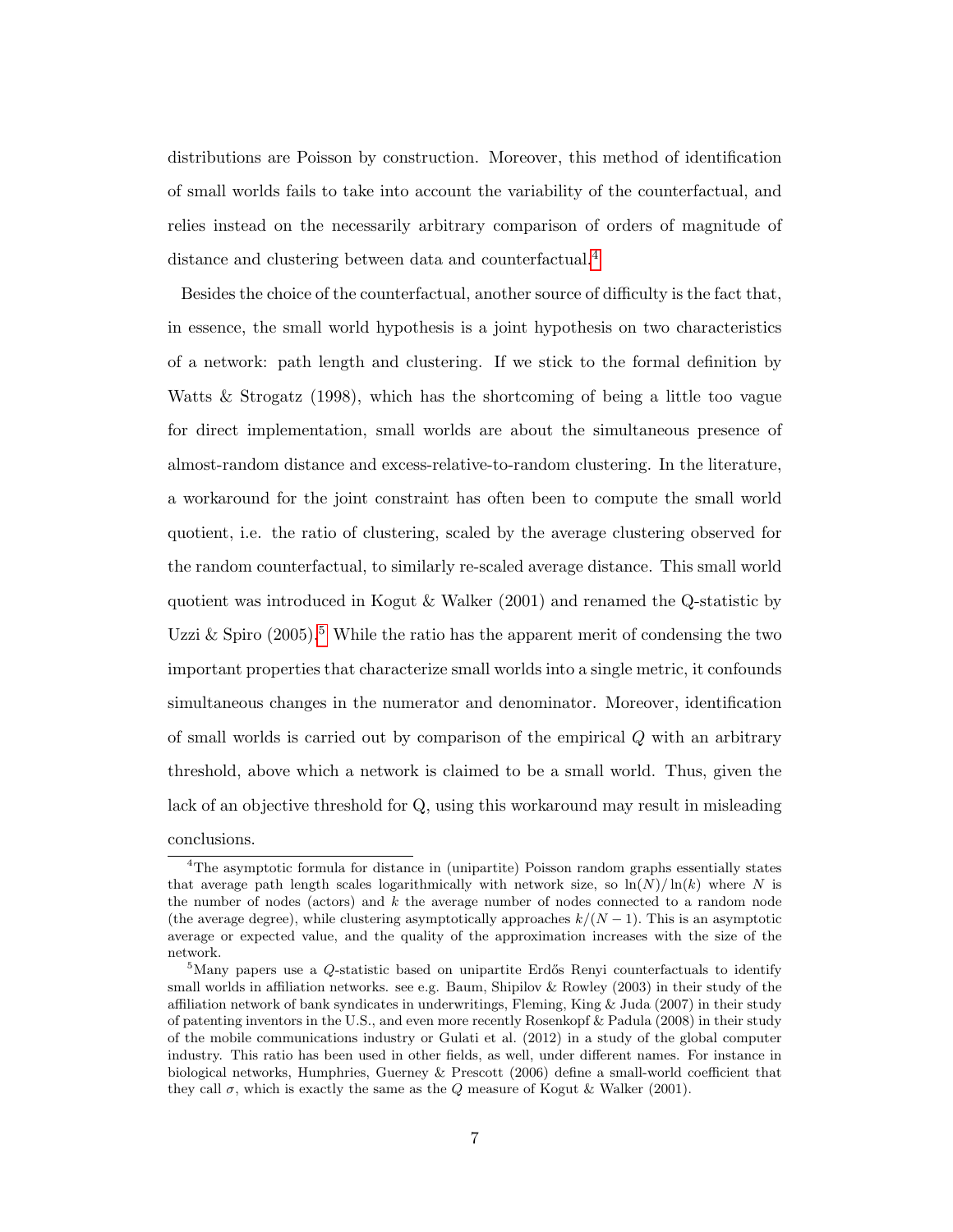The approach of Newman, Strogatz & Watts (2001) represents an important mile-stone in the identification of small worlds in bipartite networks.<sup>[6](#page-1-0)</sup> Using this approach, Newman (2004) finds short paths and features of small worlds in scientific co-authorship networks in biology, physics and mathematics, while Uzzi & Spiro (2005) use this approximation for bipartite networks with arbitrary degree distributions in their study of hits, flops and fails in Broadway musicals. The limitation of the Newman et al. (2001) approach is that, in spite of its elegance, it remains an approximation that holds in the limit for very large sparse networks, and by construction it excludes bicliques or more generally cycles of any length. Moreover, while this approach delivers a point estimate of the counterfactual measure, it does not deliver a distribution, and thus it does not lend itself to statistical testing. The problem is that a difference that appears small in absolute value might look much larger when properly scaled by its standard deviation under random affiliation. We review more recent procedures for identification of small worlds in boards of directors networks in the next subsection.

#### 2.2 Boards of directors and small worlds

Within the broader family of affiliation networks, governing boards have been particularly well studied. This is probably due to their unique situation at the intersection of sociology, governance, strategy, economics and finance (on the latter two, see Hermalin & Weisbach 2003, Adams, Hermalin & Weisbach 2010). Management research has examined the properties of boards and their implications from different angles, including agency theory, institutional logics, social network and resource dependence theories. There is a fairly general agreement that board members should be chosen to enhance the organization's direct and indirect access to advice, counsel, legitimacy and other resources available outside the firm (see

 ${}^{6}$ Starting with the probability generating functions of two random variables, the degree of a random board and the degree of a random director, the approach uses power and composite functions to establish asymptotic approximations for the expected value of several quantities of interest in the unipartite projections: degree, clustering, distance and size of the largest component.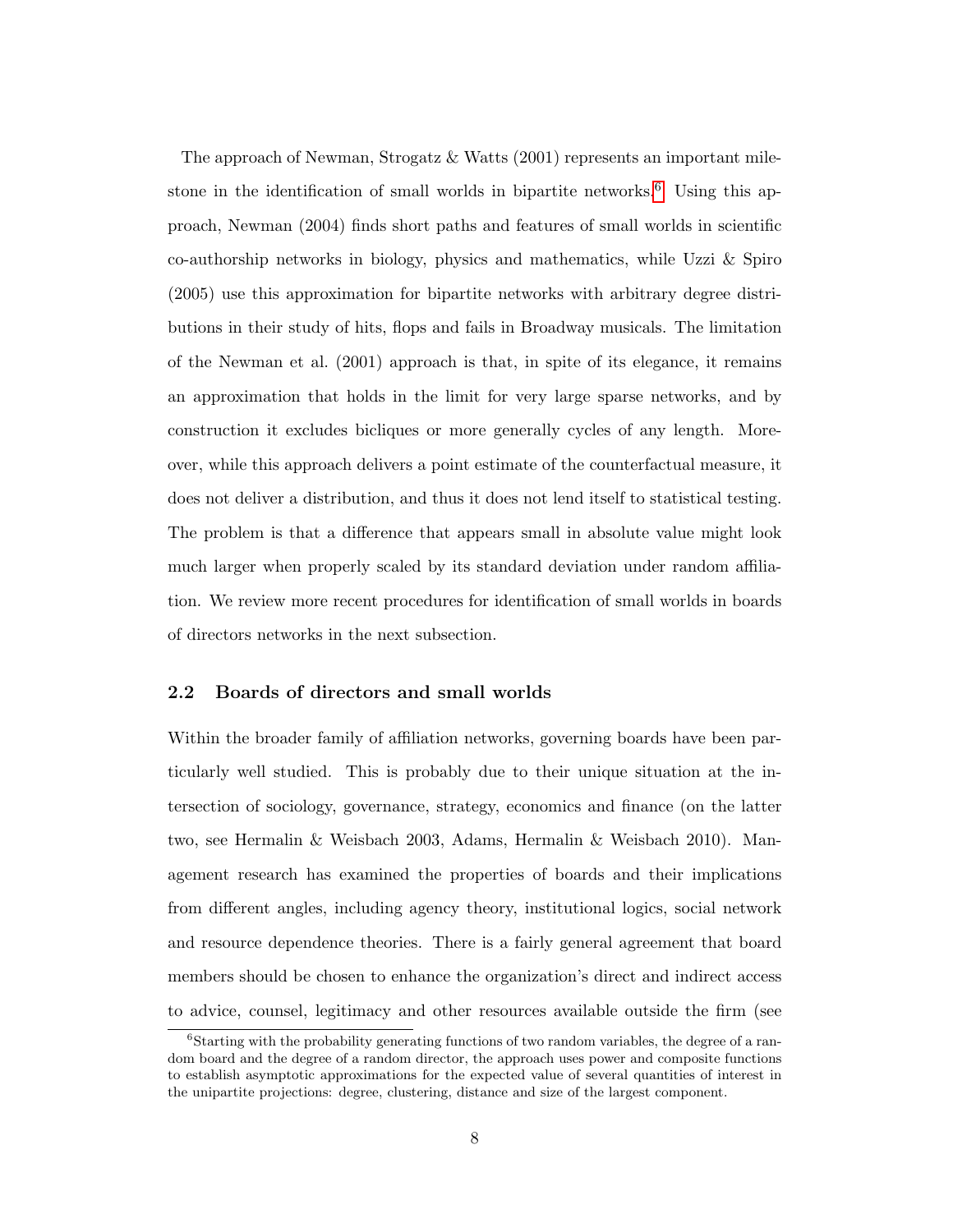Mizruchi & Stearns 1994, Hillman, Cannella & Paetzold 2000). However, at odds with this view of directors as resource providers, Davis (1996) reports that for the U.S., board interlocks match neither inter-industry exchange relations, nor banking ties, nor ownership or control, concluding that board membership mostly reflect the social processes at work among directors: " 'who knows who' can sometimes be more important than incentives and expertise: directors join boards because they can learn from the experience, because they owe favors, or because they feel an obligation to do so." (Davis (1996), p. 156).

One phenomenon which is manifest across all countries and industries is that corporate boards are characterized by large extents of director commonality. This feature leads to the emergence of a very large connected component, which contains most of the population of firms and directors. Because of interlocking, even if they do not sit on the same board, two directors can be related through a chain of acquaintances, as long as they are part of the same connected component. This favors the dissemination of knowledge generated in one board to other boards, and eventually to the larger economy. A large body of empirical literature supports this view of interlocks as channels for the circulation of information among organizations, and documents the central role of the social network of directors in the diffusion of behaviors and strategies.[7](#page-1-0)

Several studies also find evidence of small worlds in boards of directors networks. These studies all share the problem of how to identify small worlds. Moreover the choice of counterfactuals is seldom compelling, and practically never discussed. Using the Q-statistic based on a unipartite counterfactual, Kogut & Walker (2001) find small worlds in the bipartite cross-ownership links among German firms, in

<sup>&</sup>lt;sup>7</sup>For instance Palmer, Devereaux & Zhou (1993) show the impact of interlocks on changes in corporate structure Haunschild (1993) shows how inter-organizational imitation affects corporate acquisition strategies; Davis  $(1991)$  and Davis & Greve  $(1997)$  show how the adoption of antitakeover defenses propagates through the directors network; O'Reilly, Main & Crystal (1988) and Hallock (1997) analyze the effect of interlocks on the determination of compensation levels; Bouwman (2011) and Shipilov, Greve & Rowley (2010) show how interlocks matter for the propagation of corporate governance practices (board size, fraction of outside directors, director base pay, tenure length, CEO duality, etc.).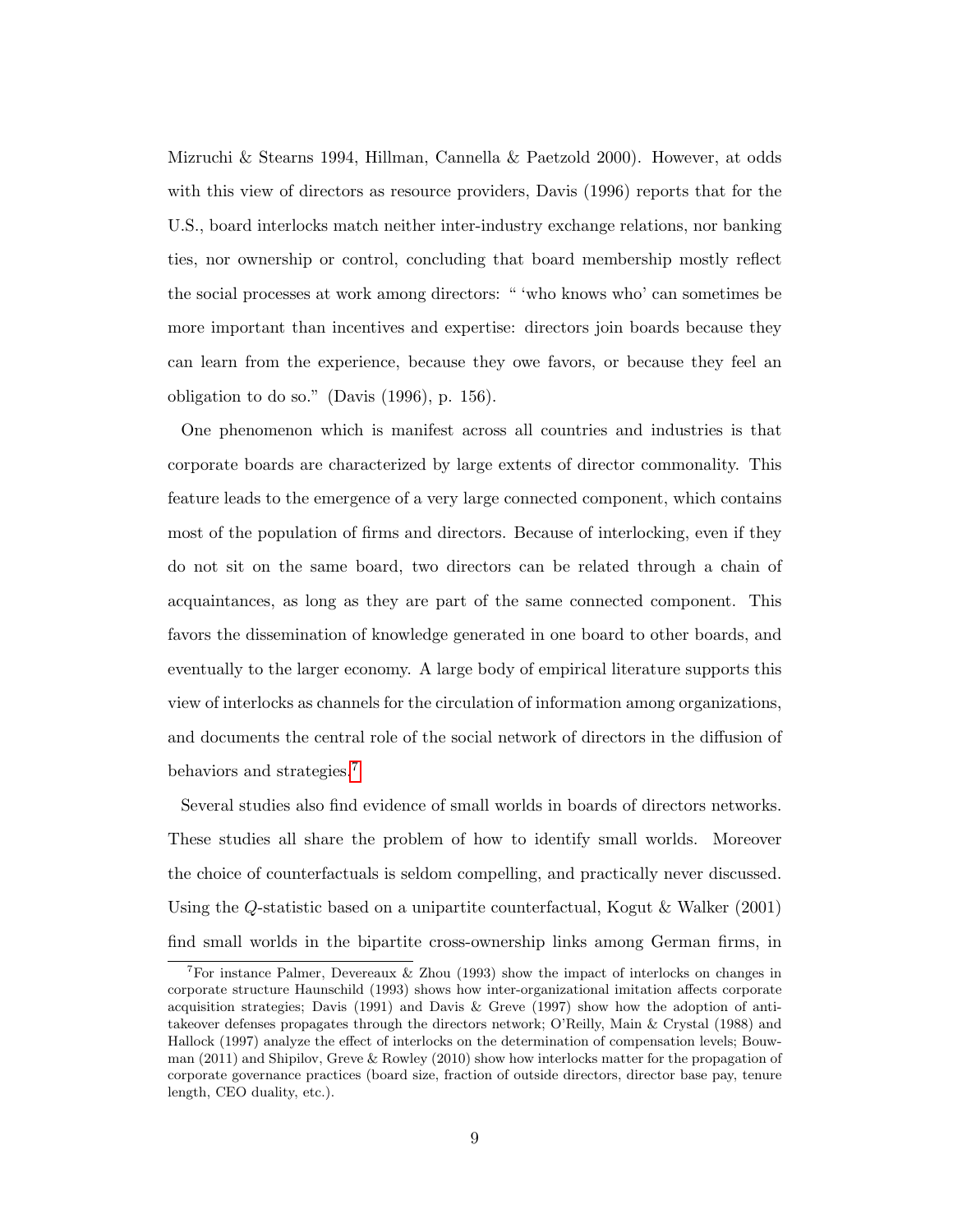which two firms are linked when they own stocks in some common other firm or in each other. Using the same technique, Davis et al. (2003) find small worlds in the bipartite network of Fortune 500 boards of directors networks. As we discussed earlier, these studies might be biased in favor of finding small worlds.

Conyon & Muldoon (2006) acknowledge the bipartite nature of their data and find that the networks of U.S., U.K. and German boards of directors are closer to randomness than to small worldliness when they separately compare distance and clustering of the data and of the measure computed with Newman et al. (2001). Finally, two papers on bipartite networks use counterfactual distributions rather than point estimates. Robins & Alexander (2004) provide somewhat mixed evidence of the presence of small worlds for the U.S. and Australia, while Conyon & Muldoon (2008) find that the ownership and board of director networks of U.K. firms have path length and clustering different from their random counterfactual, with path length longer than expected from the counterfactual, and higher clustering. This leads them to reject a purely random association origin for the board networks but not to accept the small world hypothesis, which is consistent with our findings in this paper.

# 3 Methodology

Our testing methodology resolves a number of the challenges posed by the identification of small worlds. We propose a rigorous explicitly bivariate nonparametric small world test based on the comparison of observed distance and clustering with measures obtained from simulated bipartite counterfactuals. Our test improves over existing identification procedures of small worlds in a number of ways. First, unlike the methods that rely on loose comparisons between observed values and point estimates of measures based on a counterfactual, our test takes into account the variability of the counterfactual under the null. Second, the hypothesis test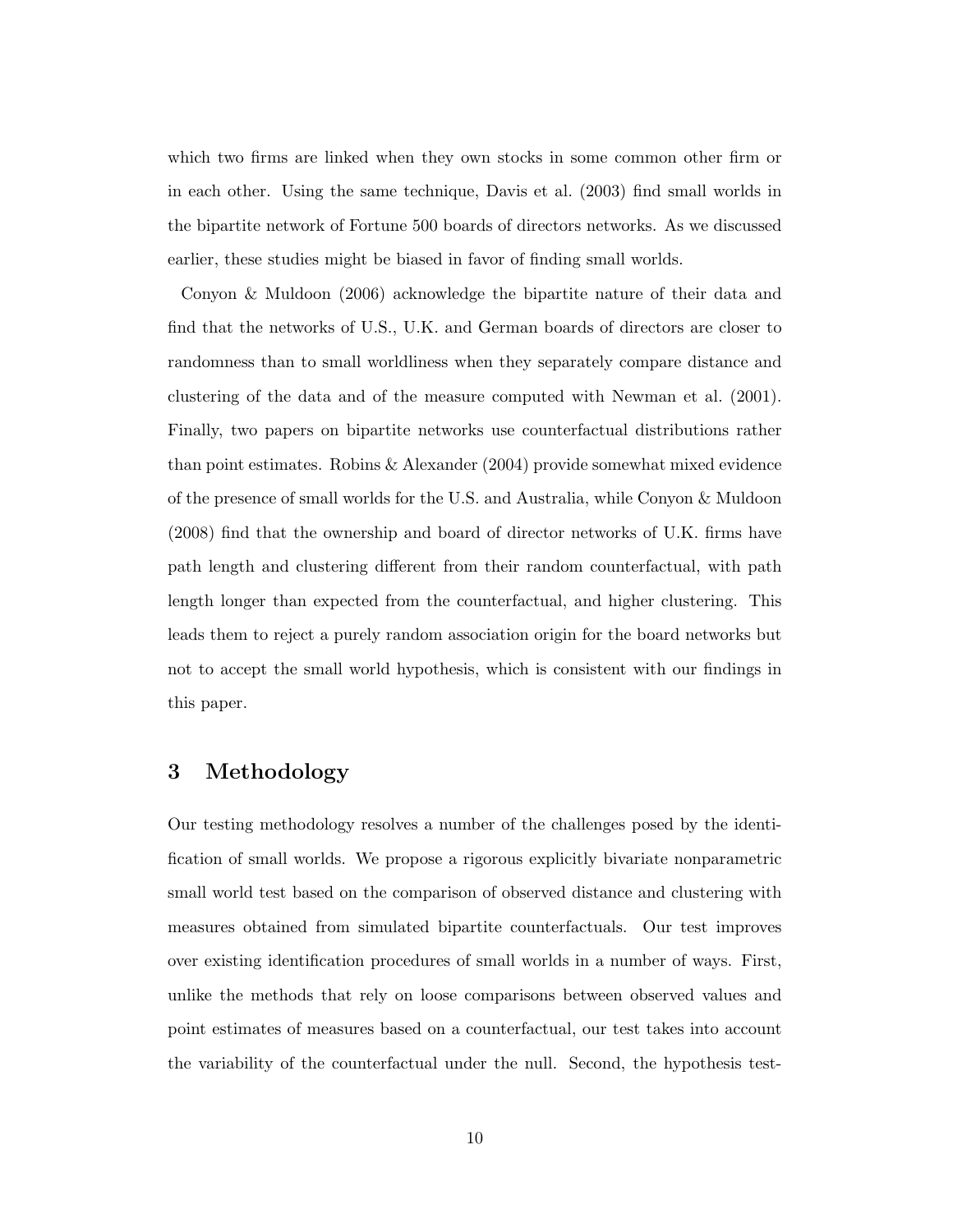ing methodology provides an objective metric to quantify the distance between the data and the counterfactual. Third, as it is bivariate and nonparametric, our test properly accounts for dependence between measures, and it delivers a correct size, regardless of the distribution followed by the counterfactual measures. Finally, unlike the Q-statistic, it properly accounts for the effects of distance and clustering, and does not allow for any sort of compensation between departures from randomness in both measures. Our testing method has more general applicability, and could also be used in joint tests of a larger set of network measures, e.g. distance, clustering, degree, betweenness, and even combinations from both projections simultaneously, to check the overall adequacy of a given observed network with a sample of counterfactuals.

#### 3.1 Networks: definitions and measures

A network consists of a set of nodes and edges between them. Boards of director networks are bipartite, or affiliation networks with two distinct types of nodes, a set of corporate boards  $B = \{B_1, \ldots, B_{N_B}\}\$ and a set of directors  $D = \{d_1, \ldots, d_{N_d}\}\.$ Consider also a set  $g$  of  $K$  unordered pairs of nodes from different sets. An edge  $B_i d_j \in g$  is formed in the bipartite network  $(B, D, g)$ , whenever director  $d_j$  sits on board  $B_i$ , which creates a link between them. Figure [1\(](#page-52-0)a) illustrates the definition, with  $N_B = 3$  boards,  $B = \{B_1, B_2, B_3\}$  and  $N_d = 9$  directors,  $D = \{d_1, d_2, \ldots, d_9\}$ . Boards are displayed as grey squares, whereas directors are represented with white circles.

The neighborhood of board  $B_i$  consists of the nodes to whom  $B_i$  is directly connected, and is denoted  $\mathcal{N}_{B_i} = \{d_j : B_i d_j \in g\}$ . In the same fashion we define the neighborhood of director  $d_j$  as  $\mathcal{N}_{d_j} = \{B_i : B_i d_j \in g\}$ . For instance in the upper part of the figure, when considering the bipartite network,  $\mathcal{N}_{B_1} = \{d_1, d_2, d_3, d_4\}$ whereas  $\mathcal{N}_{d_8} = \{B_3\}$ . The size of the neighborhood of board i is the number of ties held by firm i and we denote it  $N_{B_i} = |\mathcal{N}_{B_i}|$ , where |A| is the cardinality of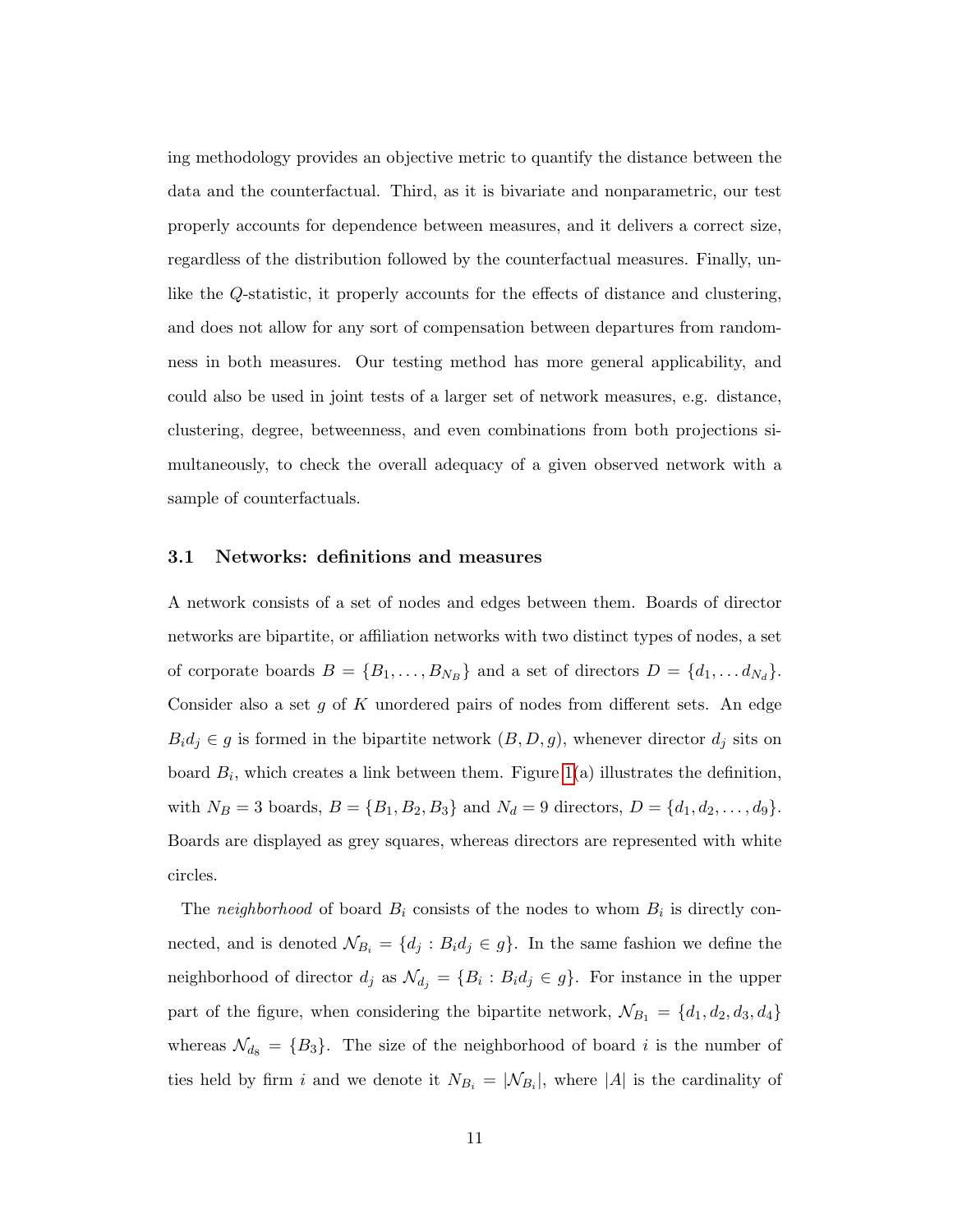set A. This is called the *degree* of node  $B_i$ , and corresponds to the size of board  $B_i$ . An interlocking director has degree at least two: for instance  $\mathcal{N}_{d_3} = \{B_1, B_2\}$ . The *degree sequence* is, for each type of node, a non-increasing sequence of vertex degrees, and the *degree distribution* is the corresponding distribution. For boards, this is the board size distribution, for directors it corresponds to the distribution of the number of seats per director.

From the bipartite network, the board network obtains by projection on the set of boards B with the convention that two boards are connected when they have at least one common director. Symmetrically, the director network obtains by focusing on the set of directors D and adopting the convention that two directors are connected when they jointly sit on at least one board. Directors who sit on more than one board are called interlockers, and they are the ones that make the connections in the unipartite projections. For instance in the board membership network, were it not for interlocks, firms would be isolated from each other and directors would only know those directors who sit on their board.

Figures [1\(](#page-52-0)b) and [1\(](#page-52-0)c) illustrate the projections on boards and directors. The board projection has  $B_1$  connected to  $B_2$  and  $B_2$  connected to  $B_3$ , i.e. three nodes and two edges. The degree sequence of the board projection is  $\{2, 1, 1\}$  with corresponding distribution  $(1, 2/3; 2, 1/3)$ . When looking at the bipartite network, it becomes apparent that there are three interlocks, directors  $d_3$ ,  $d_4$  and  $d_6$ . Directors  $d_3$  and  $d_4$  sit on boards  $B_1$  and  $B_2$ , and director  $d_6$  sits on boards  $B_2$  and  $B_3$ . There are 9 nodes in this network, and 17 edges. Each board appears as a complete clique in the director network, and interlocks are the directors who are part of more than one such clique. The degree sequence of the directors projection is  $\{6, 5, 5, 3, 3, 3, 3, 3, 3\}$  with corresponding distribution  $(3, 2/3; 5, 2/9; 6; 1/9)$ , which reflects the fact that from the  $N_D = 9$  directors,  $d_6$  is connected to 6 other directors,  $d_3$  and  $d_4$  are connected to 5 other directors and the remaining 6 directors are connected to 3 other directors each. Observe that there is a multiple interlock, also referred to as biclique, in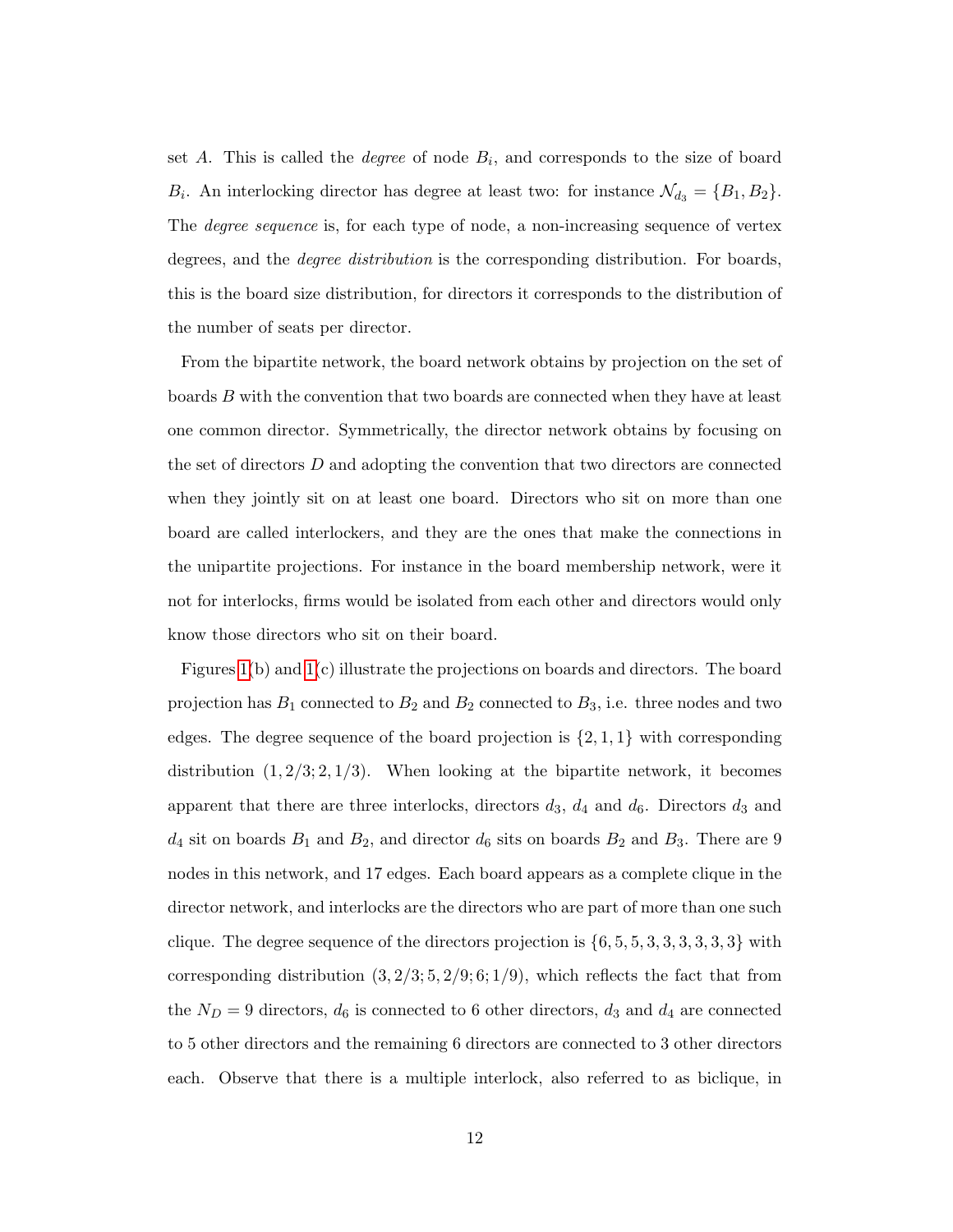the case of boards  $B_1$  and  $B_2$ : directors  $d_6$  and  $d_7$  both sit on boards  $B_1$  and  $B_2$ . More formally, a  $(2, 2)$ -biclique is formed whenever two directors are members of the same two boards. This creates a redundant link, which gets lost in the board projection when done according to the simple principle of "at-least-one-common" director. The same happens symetrically in the director projection.

Any of the three networks in Figure [1](#page-52-0) with its relevant sets of nodes  $S$  and edges  $q$ lends itself to the calculation of a number of statistics. The network measures we use are standard, all of them formally defined in Appendix [A.](#page-54-0) The average degree is the neighborhood size, averaged over all nodes. The *density* of the network obtains as twice the ratio of average degree to the number of nodes minus one. This facilitates comparison of networks of different sizes. Moving one step beyond neighborhood, one can explore the properties of neighborhoods of neighborhoods. Here we care about local overlap or embeddedness, i.e. the extent to which a node's neighbors are neighbors of each other. The simplest and most common measure is *clustering*, defined as the number of friendship links among i's friends divided by the number of possible links among them. It ranges from 0 when the focal node's neighbors have no relationship, to one when the node's neighborhood is a clique. The *clustering coefficient* in a network is the average of that statistic taken over all nodes<sup>[8](#page-1-0)</sup>. Taking things one step further from the focal agent, it is possible to examine the global network structure (all indirect ties in the network). The *distance* between two nodes is the number of links in the shortest path between them. Average distance is the average taken over all pairwise distances. This measure only makes sense when all pairwise distances are finite. To cope with disconnected networks one can restrict attention to distances between reachable pairs, or restrict attention to the largest

<sup>&</sup>lt;sup>8</sup>An alternative approach to clustering is to look at the overall transitivity of relationships, i.e. the fraction of transitive triples in the whole network. Transitivity is equal to three times the ratio of the number of triangles in the network, divided by the total number of open triangles centered on any node (each triangle involves 3 open triangles, hence the factor 3). Whereas transitivity is a ratio of two sums taken over all nodes, clustering is a sum, taken over all nodes, of node-specific ratios. The two measures differ in general, but both are reliable indicators of the extent to which neighbors of neighbors tend to be neighbors of each other.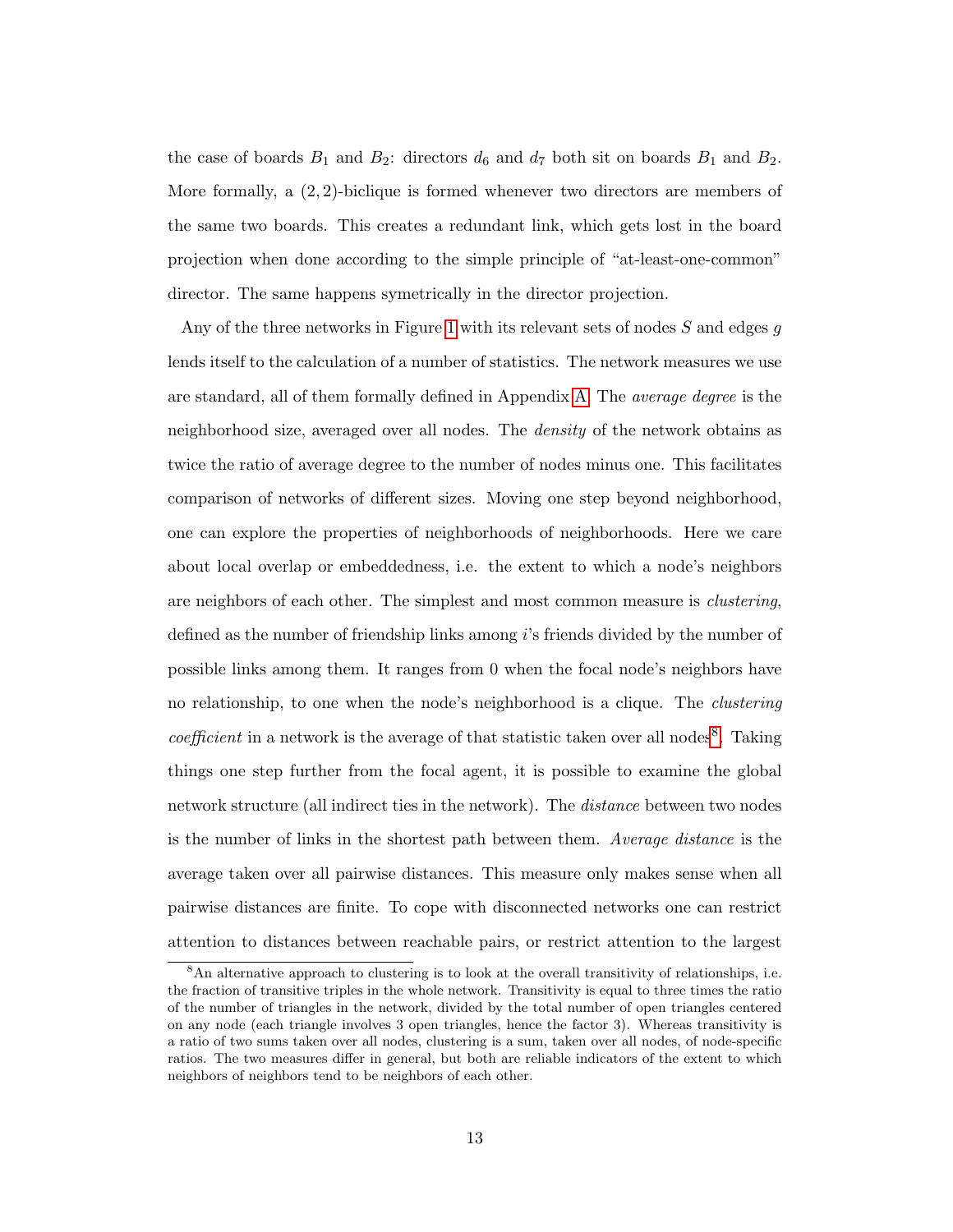connected component, also called the giant component.

#### 3.2 Construction of counterfactuals

In order to test for the presence of non-random elements in a given network structure, we build a distribution of "comparable" random networks. Only then can we analyze to what extent the observed data significantly depart from the sample of random affiliation counterfactuals. We build our counterfactuals by randomly allocating directors to boards. This results in counterfactuals that are random bipartite networks with size (number of boards and directors) identical to the data. We reiterate that generating bipartite counterfactuals which are then projected on the sets of boards and directors is the correct approach.

We test our counterfactuals using two methods that differ in the input they use to simulate from. The first method uses the size and the degree distributions computed from the whole network, which includes all boards and directors, regardless of whether they belong to the giant component, or not. In that case, the network statistics will be computed on giant components whose size can be different for every simulation, and that can also be different from the observed giant component. The second method follows the tradition of generating connected random networks only using as input data of the observed giant component.

While simulating from the entire network is relatively easy, except for its computational cost, simulation from the giant component requires more care, since we need to ensure that the random networks we generate are also connected. Failing to do so would lead to possibly disconnected graphs. Thus we construct a four-stage algorithm as follows. Our algorithm starts out as what Milo, Kashtan, Itzkovitz, Newman & Alon (2004) call a "matching" algorithms and ends up with a few rounds of "switching". First we simulate degree sequences, then we match directors and boards with these simulated degree sequences; next, when simulating from the giant component, we connect the graph, and finally we swap edges to eliminate any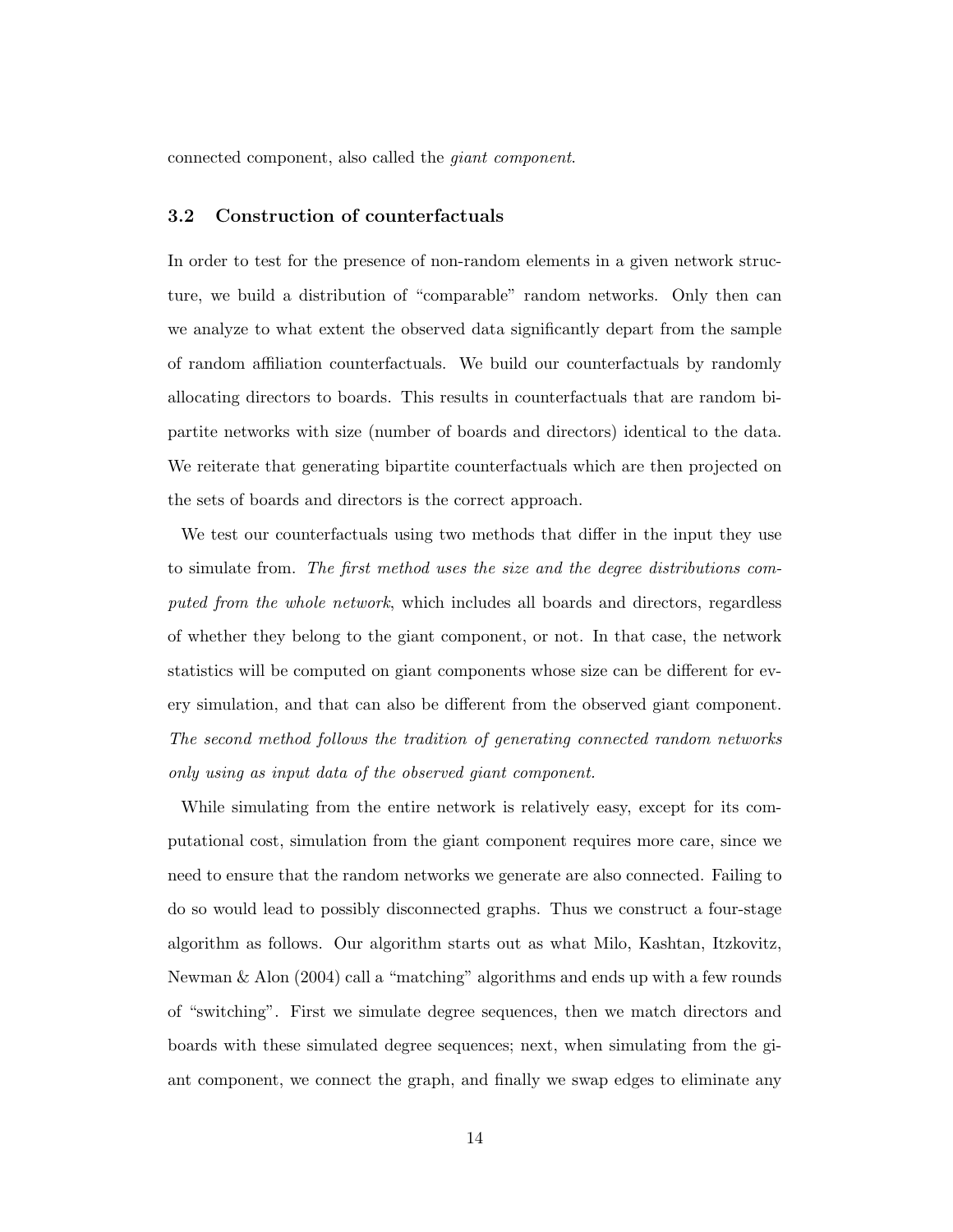possible departure from randomness. For a more detailed explanation of the algorithm, see Appendix [B.](#page-55-0) Our approach involves considerable computational effort, both for the simulations and the computation of network statistics, particularly in large economies such as the U.S., Canada, India and Japan, where the bipartite board affiliation network contains more than 10,000 nodes. We resort to parallel computing on a cluster of 100 machines to get the computational time for the whole experiment down to a couple of days.

We consider three bipartite counterfactuals with increasingly stringent restrictions, that we use to identify small worlds. For all three counterfactuals we compare the unipartite projections of both the data and our simulated counterfactual networks.

#### First counterfactual: Holding size and density fixed

The first counterfactual only imposes the same number of boards  $N_B$ , directors  $N_d$  and links K, as in the actual network. Even though this is the least restrictive possible counterfactual, it still takes as given the number of listed firms in the economy, and more importantly, the size of the pool of potential directors, as well as the intensity of connections, i.e. the number of links per board  $(K/N_B)$  or per director  $(K/N_d)$ . This counterfactual makes a number of implicit assumptions.

While it can be argued that keeping fixed the number  $N_B$  of existing listed firms in a country is a very natural assumption, this should nonetheless be kept in mind, when results are used for the purpose of cross-country comparisons. Of course this assumption also depends on the target population of the study. The management literature analyzes very different sets of firms, and usually focuses on rather small sets, presumably because this makes handling the network easier and less compu-tationally expensive.<sup>[9](#page-1-0)</sup> While this is somewhat arbitrary, it guarantees that all the

<sup>&</sup>lt;sup>9</sup>For instance for the U.S., Davis (1996), Davis et al. (2003) focus on Fortune 500 firms, Kogut & Walker (2001) study German firms, Robins & Alexander (2004) study the 200 top non-financial and 50 top financial companies in the U.S. and in Australia, Conyon & Muldoon (2006) work with a sample of 1733 listed firms in the U.S., all listed firms in the U.K. and 2354 German firms, both private and listed. Like Conyon & Muldoon (2008) for the U.K. we instead choose to focus on the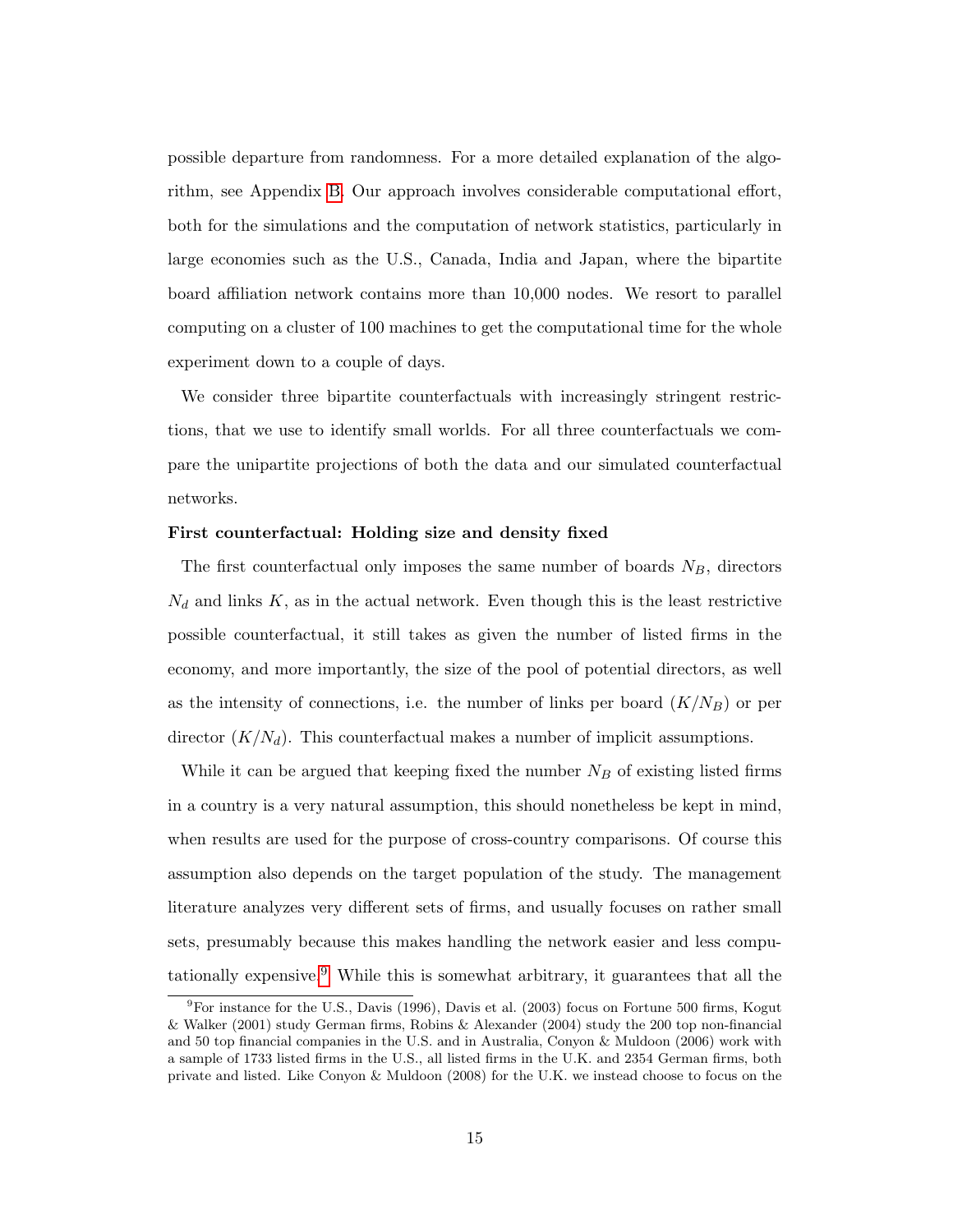firms we include in the network in any given country are subjected to the same legislation in terms of transparency, disclosure, governance etc.

Imposing the number of existing connections  $K$ , on top of the previous assumption, amounts to fixing average board size  $(K/N_B)$ . While there are certainly a number of legal requirements that have an impact on board size, such as for example laws imposing unitary or dual boards, within those constraints, the size of the board of a firm is endogenous. Indeed, board size is a conscious strategic decision of the firm, which might be viewed as an optimal response to the environment the firm is operating in. Average board size in a country results from aggregating these individual firm decisions, and thus "small worlds" studies will have nothing to say about this important feature of the network.

Finally, imposing the size  $N_d$  of the pool of directors that are allowed to serve on the boards of listed firms is the assumption that carries the most weight. Along with the number of connections  $K$ , this pins down the average number of boards that each director sits on. This is not innocuous. Essentially it means that the only eligible directors are drawn from the pool of directors who already serve on the boards of listed firms. Making the size of that pool endogenous is simply impossible, yet the size of that pool can to a large extent influence the amount of "cliquishness" found in the data. Who belongs to the pool of eligible directors and how one enters that pool can also determine other features of the observed network, but this is outside of the range of issues that a "small worlds" study can address.

#### Second counterfactual: Degree distribution of boards

While the first counterfactual imposes several implicit assumptions, there are also a number of dimensions in which it leaves more freedom than is desirable. For instance, if in a country the minimum legal board size is 4, there is nothing that stops the counterfactual from producing networks with smaller boards, as long as the average board size is correct. More generally the first counterfactual is unlikely

full set of listed of each country.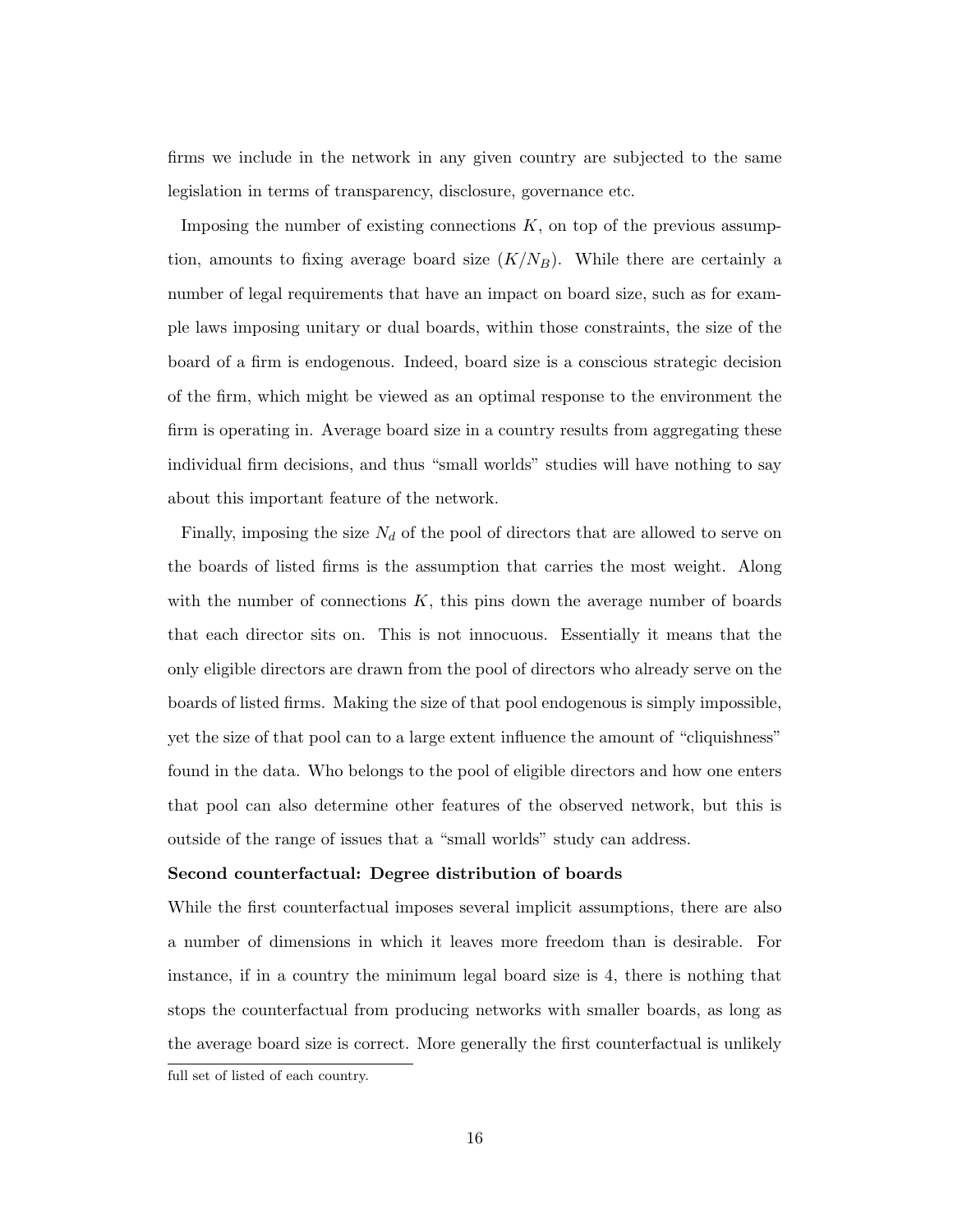to be able to reproduce either the board size distribution, or the directors degree distribution.

Thus we further impose the board degree distribution on our next counterfactual. In other words, we take the observed board size distribution as given when generating graphs. While keeping fixed the number  $N_d$  of directors, we do not impose anything on their degree distribution, and we assign directors randomly to the existing boards.

#### Third counterfactual: Degree distributions of boards and directors

Our last counterfactual imposes the degree distribution of both boards and directors. This is our strongest assumption, and it is the one followed also by Conyon & Muldoon (2008). Imposing the degree distributions means that we remain silent about the potential determinants of these distributions, most importantly the degree of the directors. This implies for instance, that our counterfactual imposes the same number of "star" directors, who sit on a very large number of boards, as in the data, and this is a feature, whose emergence we are not trying to explain. The same holds for other features of the degree distribution of the directors.

#### 3.3 Testing procedure

Our tests rely on the comparison of observed network measures with simulations from a counterfactual. For each national network, we generate a sample of  $S = 1,000$ simulated bipartite counterfactual networks and compute the empirical distributions from the simulated sample for each of the following five measures: size of the giant component, average degree, clustering coefficient, average distance and number of  $(2, 2)$ -bicliques. We perform essentially two kinds of tests: tests on individual measures and joint tests of several measures. For individual measures, we test whether each measure is compatible with its empirical distribution calculated from the counterfactual networks. To carry out the test we compare the observed measure to the distribution under the null of random affiliation, and reject the null hypothesis when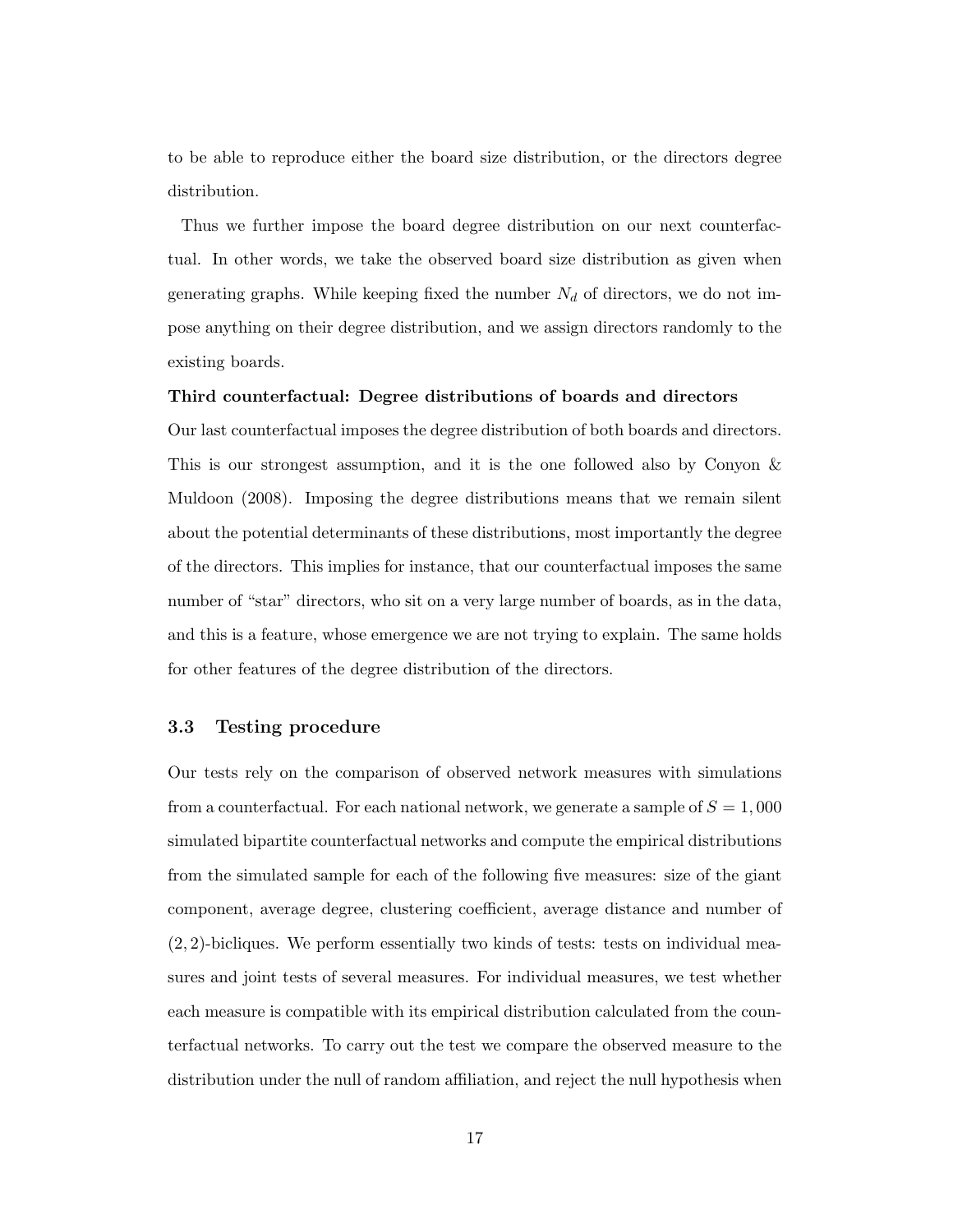the observed value is extreme. In other words, we form a non-rejection region for the null hypothesis at 95%, which is the interval between the 2.5% and the 97.5% quantiles of the distribution, and we reject the null whenever the observed measure falls outside this region.

An alternative that is sometimes used is to compute a z-score, which normalizes the difference between observed measures and averages over the simulations under the null by the standard deviation of the simulations. This approach of computing a standard score is followed by Robins & Alexander (2004), and suggested in Conyon & Muldoon (2008). z-scores express the distance between data and simulations in terms of standard deviations. They can only be used as a statistical test under the assumption that the distribution under the null of random affiliation is Gaussian, which is not necessarily the case. The test then consists in rejecting the null hypothesis at 5\% whenever the z-score exceeds 1.96 in absolute value.

Besides tests of individual measures, the two main hypotheses that we are interested in, *random affiliation* and *small worlds*, have to be formulated in terms of the joint behavior of two network measures, average distance and clustering coefficient. Thus we also need to consider joint tests of the overall compatibility of the data with the joint distribution of the counterfactual, which take into account the correlations between the measures under the null hypothesis. If distance and clustering turn out to be very correlated, then their weight should be decreased, as the additional information that each measure brings relative to the other is low. A joint test allows us to do precisely that. Moreover, a joint test allows us to correctly control for the size of the test.<sup>[10](#page-1-0)</sup>

A test of random affiliation corresponds to the hypothesis that the actual values of distance and clustering are both compatible with the distribution of distance and clustering observed for our counterfactual network. In other words, we want to check that the observed network is not "unusual" for the type of network we consider. If

<sup>&</sup>lt;sup>10</sup>It is well-known that if tests are conducted separately on each measure, even when these measures are independent, the size will not be correct, see e.g. Stock & Watson (2010), Chapter 7.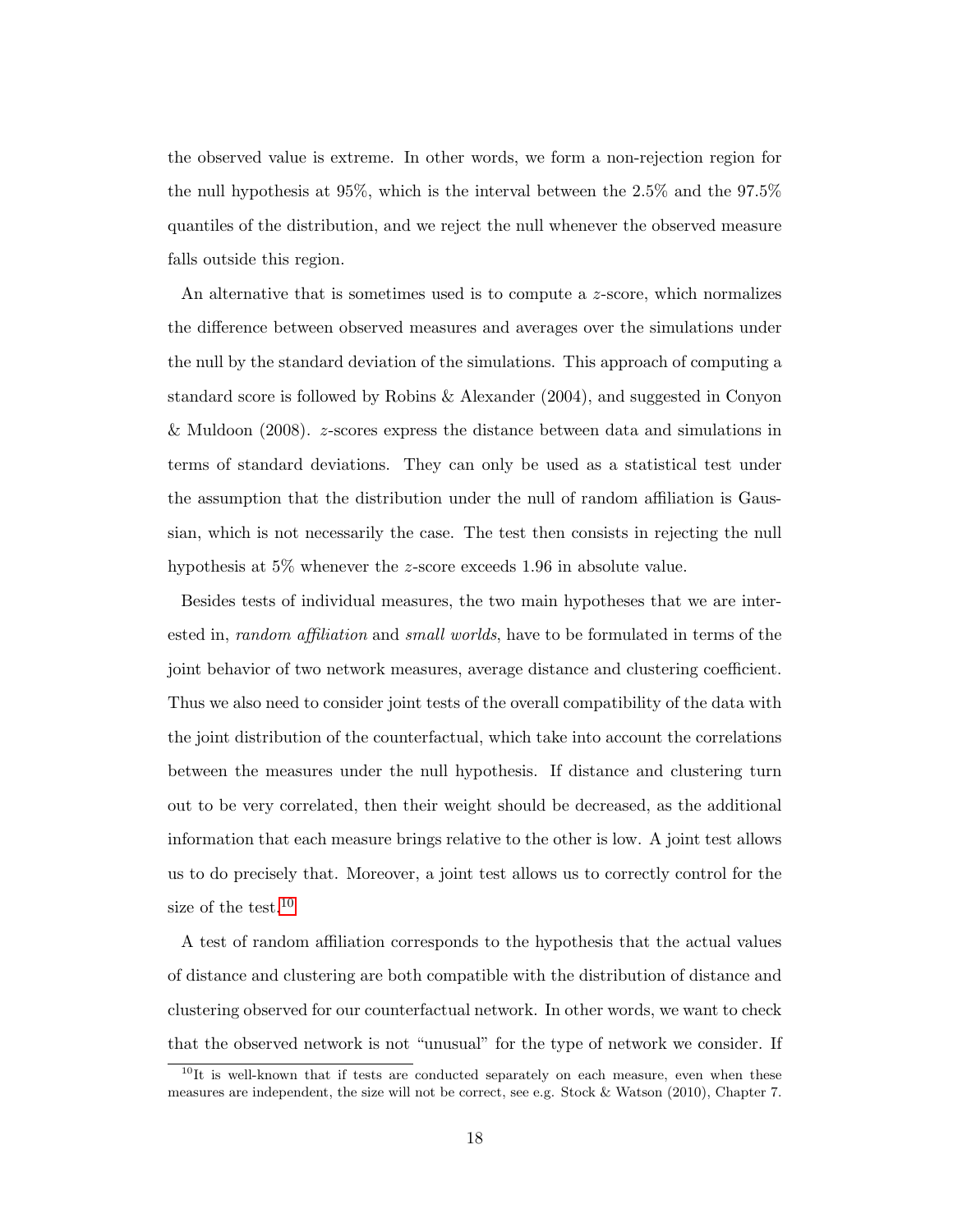one is willing to assume normality of the simulations, this hypothesis can be tested with a traditional Wald test statistic. Instead, we rely on a nonparametric version of the test, which does not rely on any distributional assumption. We form a nonrejection region at 95%, and we reject the null hypothesis, whenever the observed measures fall outside of this region. For more details on how we compute this non-rejection region, see Appendix [C.](#page-58-0)

Next we want to devise a test of small worlds. A small world is defined by the conjunction of short average distance and local clustering. The vagueness of the definition is somewhat comfortable, and it could probably be argued at superficial glance, as it is in other papers analyzing board membership networks, that our networks are small worlds. Instead we use a strict definition of small world, namely that average distance  $D$  is not significantly different from that found in a sample of random counterfactuals while the clustering coefficient  $C$  is significantly larger. We use this definition for our small world test, which corresponds to the hypothesis that the actual values of distance is compatible with the distribution of distance, while the actual value of clustering is either compatible with the counterfactual network or greater. In other words, we want to check that distance in the observed network is not "unusual" for the type of network we consider, while clustering is not "unusually" lower than in the counterfactual.

This is not a standard test, as the null hypothesis combines an equality and an inequality restriction, but Kodde & Palm (1986) show how such a nonstandard test can be carried out under the assumption of joint normality. Essentially the data has to be projected onto the set that corresponds to both the null and the alternative hypothesis. The test statistic they propose follows a mixture of  $\chi^2$ distributions, with weights that reflect the probability of being in a regime with distance in the data above (below) distance in the counterfactuals, and the two  $\chi^2$ distributions represent the joint distributions, conditional on being in one or the other regime. We develop a nonparametric version of this test, which does not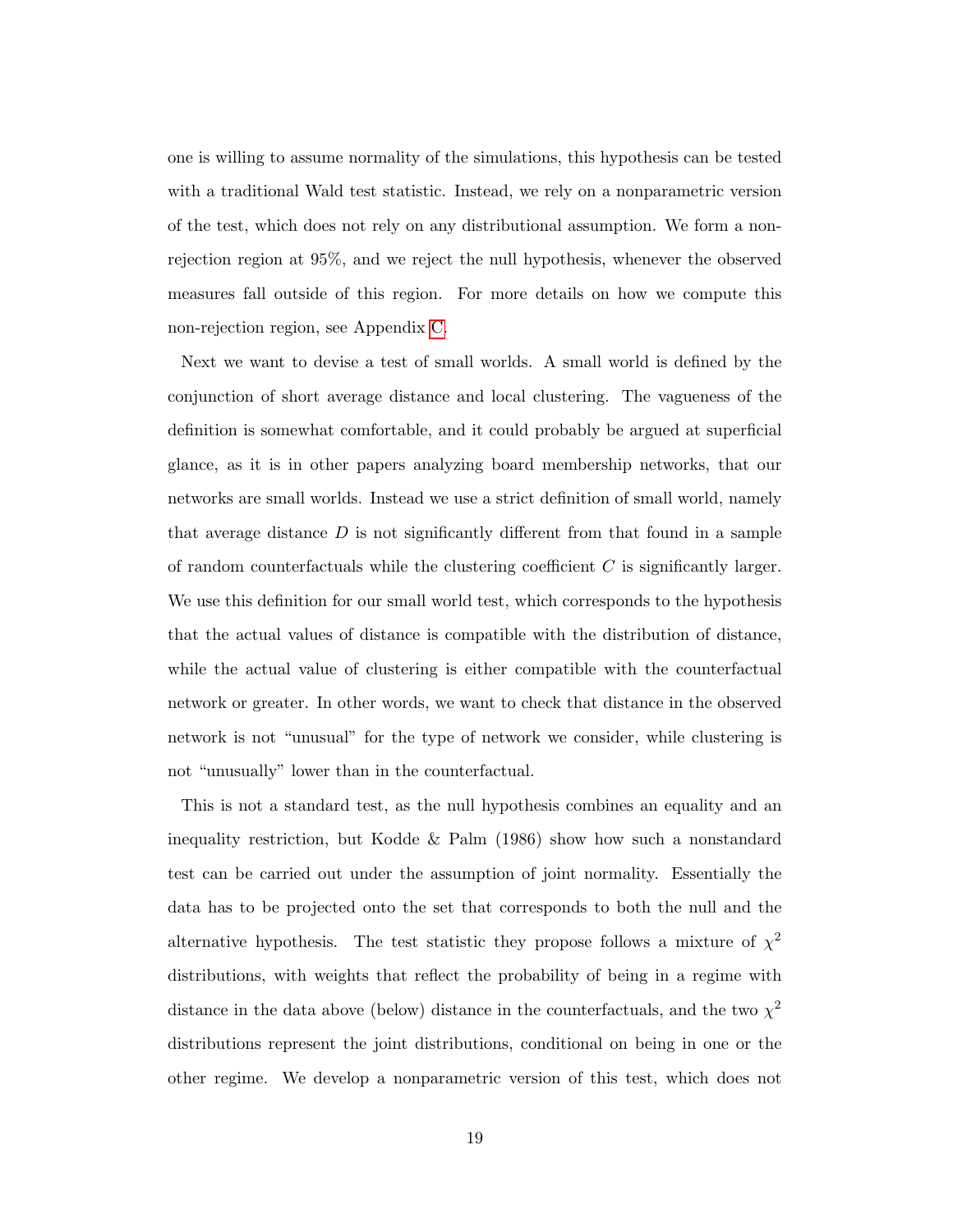rely on the assumption of joint normality. Appendix [D](#page-60-0) shows how we implement this test by comparing observed measures to a non-rejection region based on the distribution of the simulations. To the best of our knowledge, it is the first time that a joint test is used to evaluate the small world hypothesis.

It should be noted that our null hypothesis does not exactly correspond to the definition of small world, as it allows clustering to be larger or equal to simulated clustering, whereas the definition implies that clustering should be strictly larger. Strictly speaking, our null hypothesis is a combination of random affiliation (equality of distance and clustering to simulated values) and small worlds (equality of distance but clustering strictly greater than simulated clustering). Thus whenever we reject our null hypothesis, we can be very confident that there is no small world.

# 4 Data and results

#### 4.1 Data set

Our data is extracted from Bloomberg's Businessweek.com website during the month of June 2010. It contains the composition of the boards of directors for all listed firms around the world and for a number of private firms as well. In our sample selection we discard private firms, because it is not clear what the coverage is for each country. Instead, we focus attention on listed firms, as this provides us with an objective criterion to constitute the sample. The data covers a total of 193 countries, but we restrict ourselves to countries where the largest component is made up of at least 20 firms, which leaves us with 53 countries. Both directors and firms are identified by a unique code that can be found in the downloaded html files. These codes allow us to construct the list of directors on the boards of all companies, as well as the list of boards that each director sits on. With this sample, we construct bipartite graphs of directors and firms for each country in our sample.

Table [1](#page-44-0) provides descriptive statistics for the national networks: the total number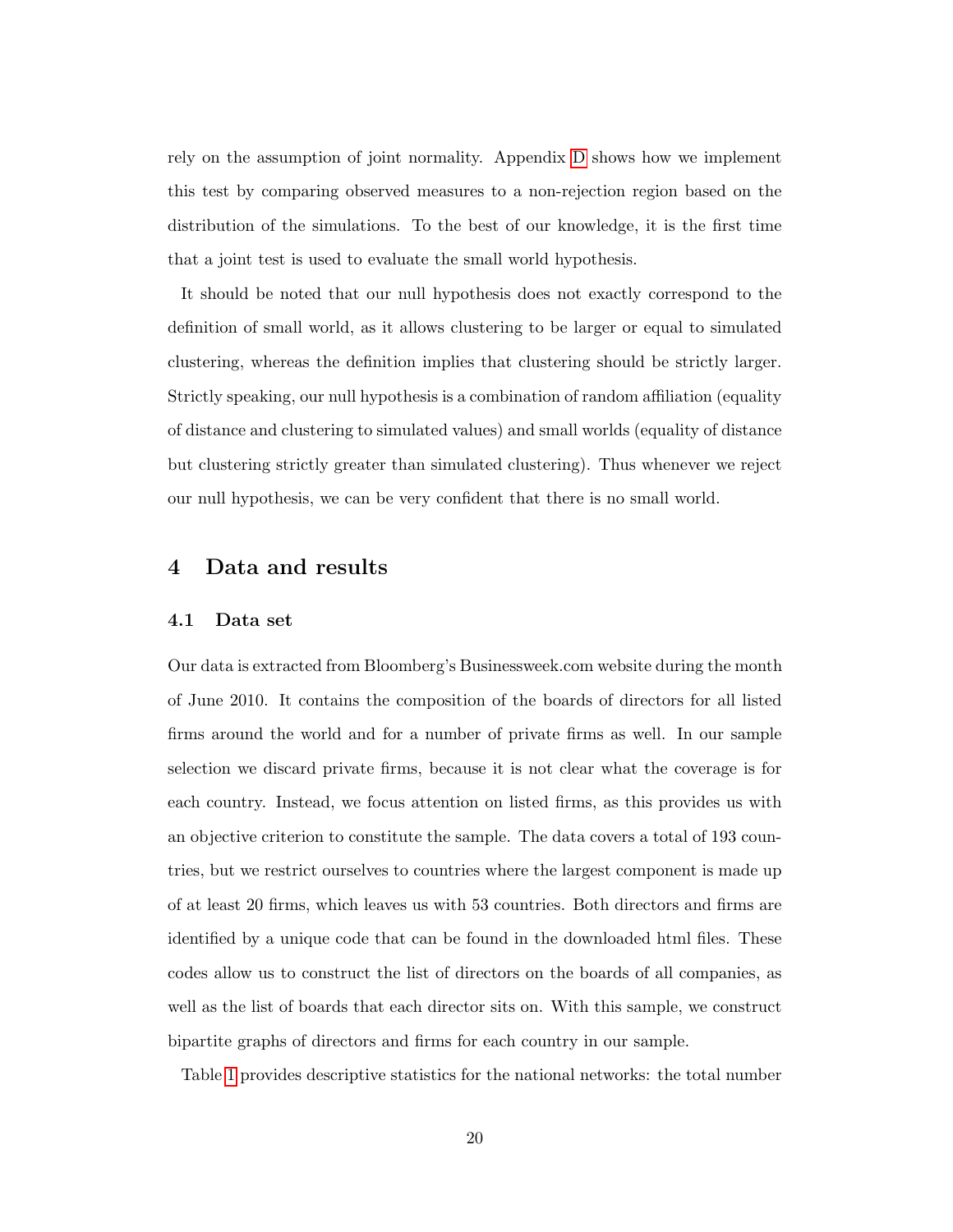of firms and director seats, the average board size and number of directorships held, and the number of firms and directors in the largest connected component. The networks we examine range from a maximum of 9249 firms and 54764 directors for the U.S. to 30 firms and 213 directors for Mauritius. Limiting attention to the largest component, the networks are significantly smaller, ranging from a maximum of 4375 firms and 30223 directors, still for the U.S. to 20 firms and 178 directors in the case of Bahrain. Not surprisingly, large economies have large corporate networks. Overall, the largest component of a national network encompasses roughly half of the firms and directors of that network.

#### 4.2 Holding size and density fixed

The results of this first counterfactual can be found in Panel A of Table [2.](#page-45-0) The first columns give the results for the giant component when we simulate from the whole network. Out of the 53 countries in our sample, board projections show excess clustering in all but 4 countries, but we fail to reject the hypothesis that simulated distance is equal to the distance in the data in only 17 countries, and thus we also fail to reject the null of small worlds in only 19 countries. This means that we only find small worlds in less than half our sample of countries. Moreover, for 3 of them, we also fail to reject the null hypothesis of random affiliation, thus we are down to only 16 countries with small worlds, which is less than a third of the countries. For directors, we have less excess clustering, significant only in 35 countries, a slightly smaller number of countries with actual distances compatible with the simulation, which reduces the number of countries with small worlds to 16, and simultaneously increases the number of countries that are compatible with random affiliation to 11.

However, these results are based on giant components whose size is very different from the ones observed in the data. For example, for board projections, the actual giant components are larger than the simulated ones on average by 36.8%, significantly so in 37 countries, while they are smaller in only 2 countries. A larger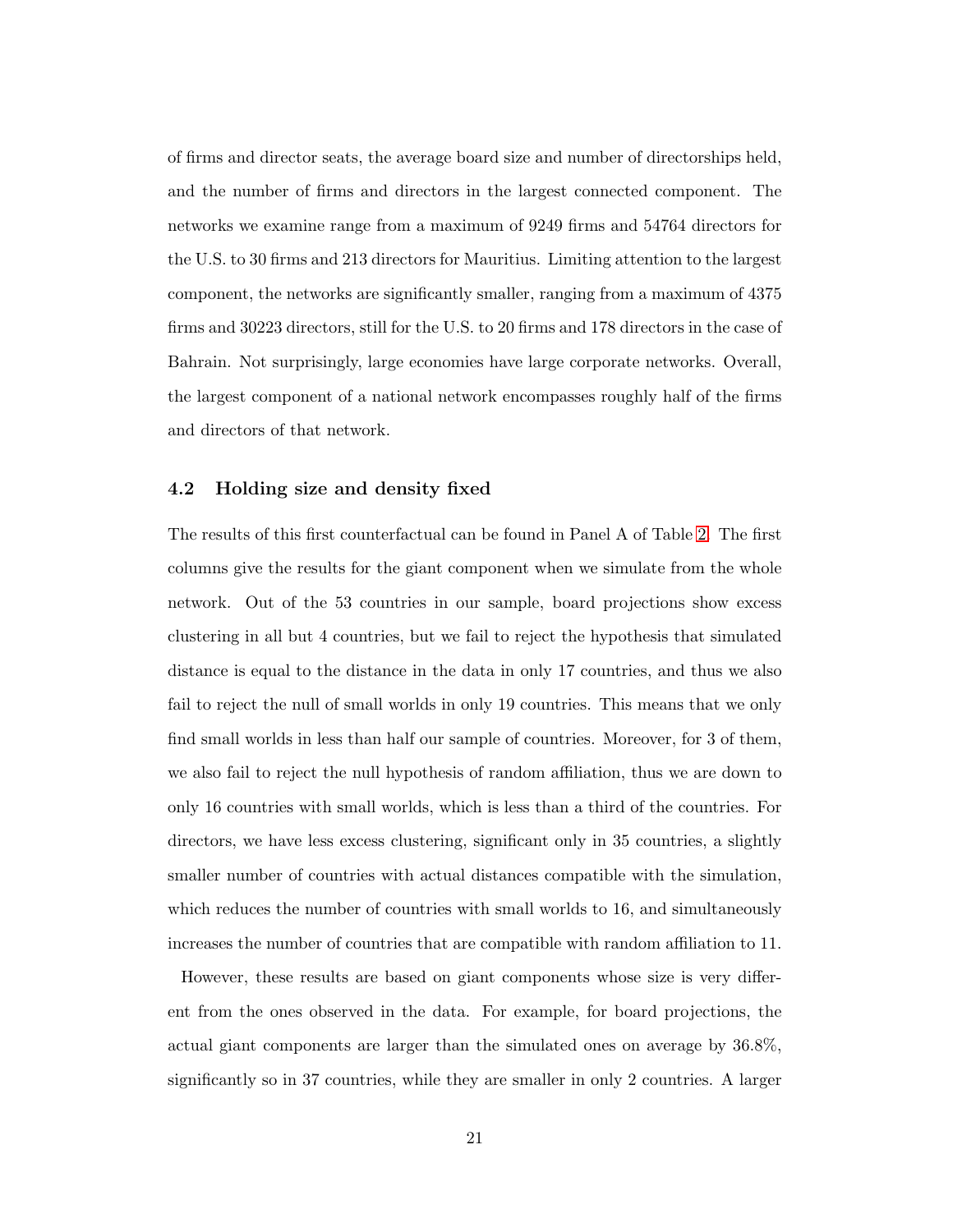giant component will mechanically lead to larger distances in simulation, which is what we observe, since 32 (33) countries have larger distances in simulation than in the data in board (director) projections. This follows from the fact that in random graphs, distance is of the order of  $log(N)$ , where N is the number of nodes in the graph.

Next, we analyze the results obtained when we simulate only with data from the actual giant component, and we impose connectivity, thus by construction there cannot be any discrepancy in size between the data and the simulations. When we simulate from the giant component, we impose that all boards and directors have a least one seat, and the rest of the links are distributed randomly between them. Qualitatively, the results are very similar to the previous case. There is still excess clustering in most of the countries, the number of countries with distance compatible with the simulations is 17 for board and 15 for director projections, and overall this produces almost the same number of countries with small worlds as before. The main differences are that the number of countries consistent with random affiliation in the directors projection decreases from 11 to 2, and the distances in the simulations are reduced, so that for most countries (32 for board and 31 for director projections) simulated distances are significantly below observed ones, whereas before the number of countries above was similar.

Robins & Alexander (2004) use a similar approach on the U.S. and Australian corporate networks and find that the small world hypothesis is supported when the median pairwise distance is used rather than the average pairwise distance over all reachable pairs (and the sample median is used rather than the sample average). In their study the actual and sample median coincide and this, together with the presence of significant excess clustering, leads the authors to accept the small world hypothesis for the U.S. and Australia.<sup>[11](#page-1-0)</sup> Another important difference in their study

 $11$ Note that using the median over all simulations of the median distance over all possible paths hides the variation in distance across simulations under the null hypothesis and across nodes, and thus favors the null hypothesis of equal distance in the data and in the simulations, which is one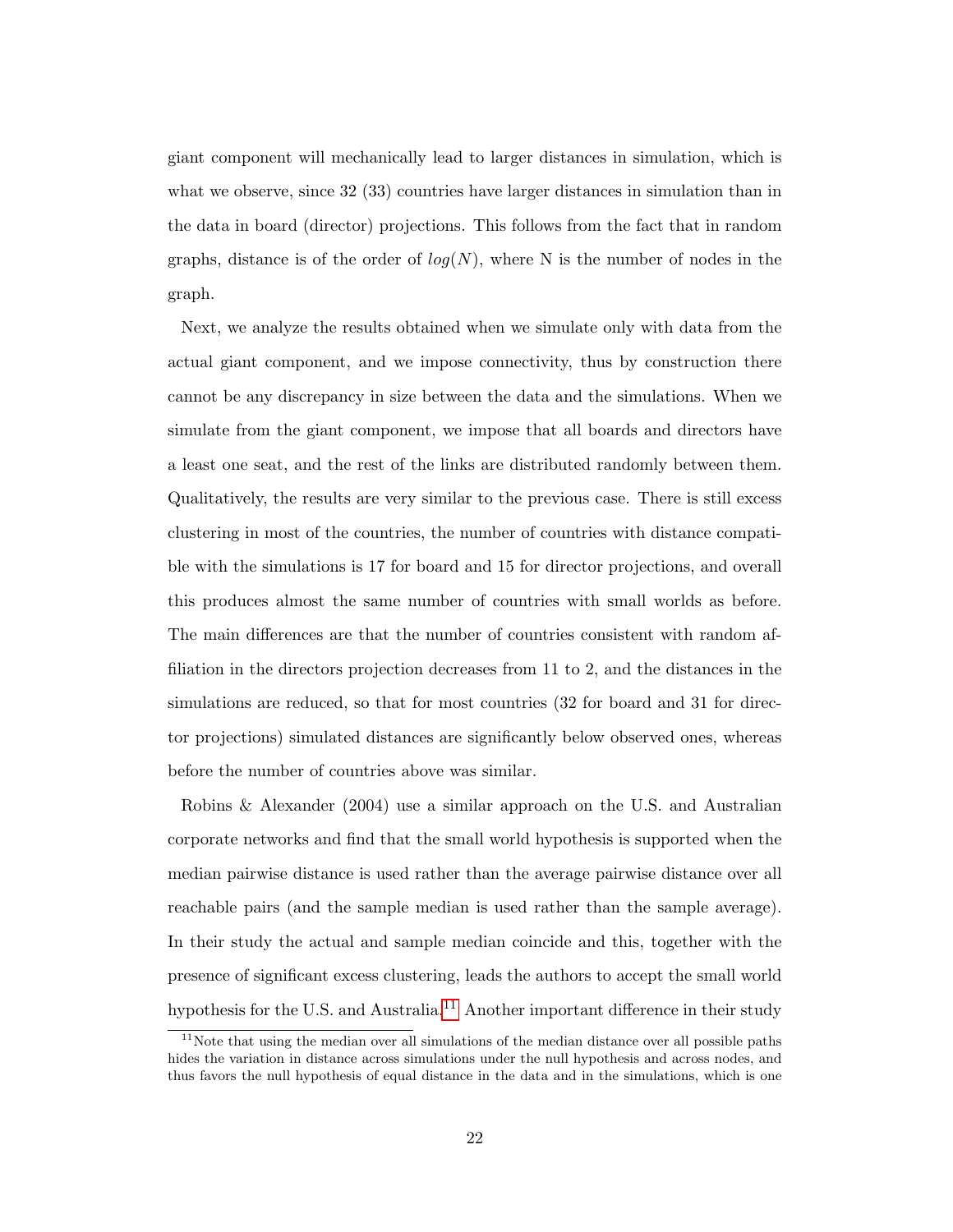is that they only consider the network of boards and directors who sit on at least two boards, i.e. interlockers.

We have argued in Section 2.1 that the Q-statistic is problematic. To illustrate this point, we compute a Q-statistic, based on this counterfactual, and we compare it to the outcome of the small world test. We follow the common practice in the literature and (arbitrarily) choose a cut-off value of 2. For board projections, whenever we have small worlds using our test, the Q-statistic is nearly always larger than 2, in 100% (87%) of the cases when we simulate from the whole network (giant component). However this result is entirely due to chance, as the Q-statistic is also above the cut-off, when we do not have small worlds in  $97\%$  (74%) of the cases when we simulate from the whole network (giant component). For director projections, the Q-statistics are nearly always below the cut-off value, regardless of whether our test finds small worlds or not. Moreover, this result is robust to changing the cut-off value. This shows that the Q-statistic is not a reliable measure of the presence of small worlds.

#### 4.3 Degree distribution of boards

The results of this second counterfactual are displayed in Panel B of Table [2.](#page-45-0) The first columns shows results of the simulations from the whole network. The results for board projections are very similar to the ones of the previous counterfactual: the simulated largest components are larger than the observed ones; we have excess clustering in almost all countries; the number of countries with observed distances equal to the simulated ones increases from 17 to 20, as does the number of countries with small worlds (from 19 to 23 countries).

However the picture changes when we consider directors instead of boards. There are now only 19 countries with excess clustering (against 35 before) and 17 countries whose observed distance is compatible with the simulation (against 16 before). This

element of the small world hypothesis.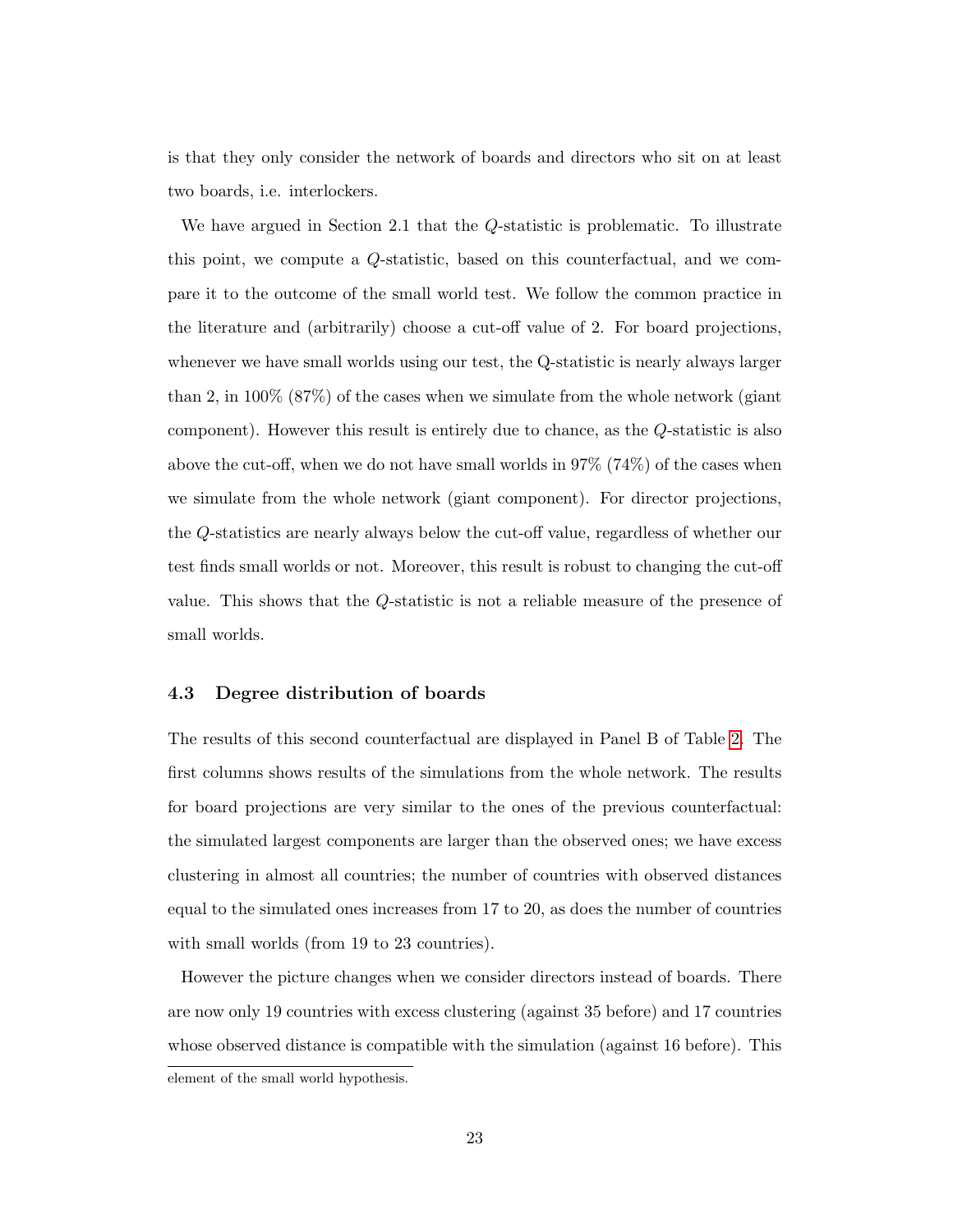results in a small increase to 19 countries with small worlds, but also in an increase from 11 to 15 countries compatible with random affiliation.

A comparison between simulations for the whole network and simulations based on the giant component reveals similar patterns for clustering and distance as in the first counterfactual. Clustering hardly changes for the board projections, but it increases dramatically for directors. There is a reduction in the number of countries whose distance is consistent with simulation, but this phenomenon is stronger than before, with reductions from 20 (17) to 12 (12) in the board (director) projection. This has implications for the number of countries with small world, which decreases from 23 (19) to 14 (14) in board (director) projection. In terms of the number of countries consistent with random affiliation, there is a slight increase for the board projection, from 3 to 4, but a dramatic decrease in the director projections, from 15 to 2.

#### 4.4 Degree distributions of boards and directors

The results of this last counterfactual, displayed in Panel C of Table [2,](#page-45-0) are very different from the previous ones. We first comment the results for the giant component when we simulate from the whole network. As for the previous counterfactuals, the size of the simulated giant components is larger than the observed one, in all but 14 (12) countries, for which equality cannot be rejected, for board (director) projections. Compared to the previous counterfactuals, the distribution of simulated distances shifts downwards, while clustering shifts upwards. This implies, that there is much less excess clustering than before. There are now only 26 (3) countries with excess clustering in board (director) projections, compared to 49 (35) for the first counterfactual. The number of countries whose observed distance is not significantly different from the simulated ones increases from  $17 \ (16)$  to  $21 \ (24)$  for board (director) projections, but there is an inversion in the sign of the rejections. The number of small world countries is now 21  $(5)$  for board (directors), but with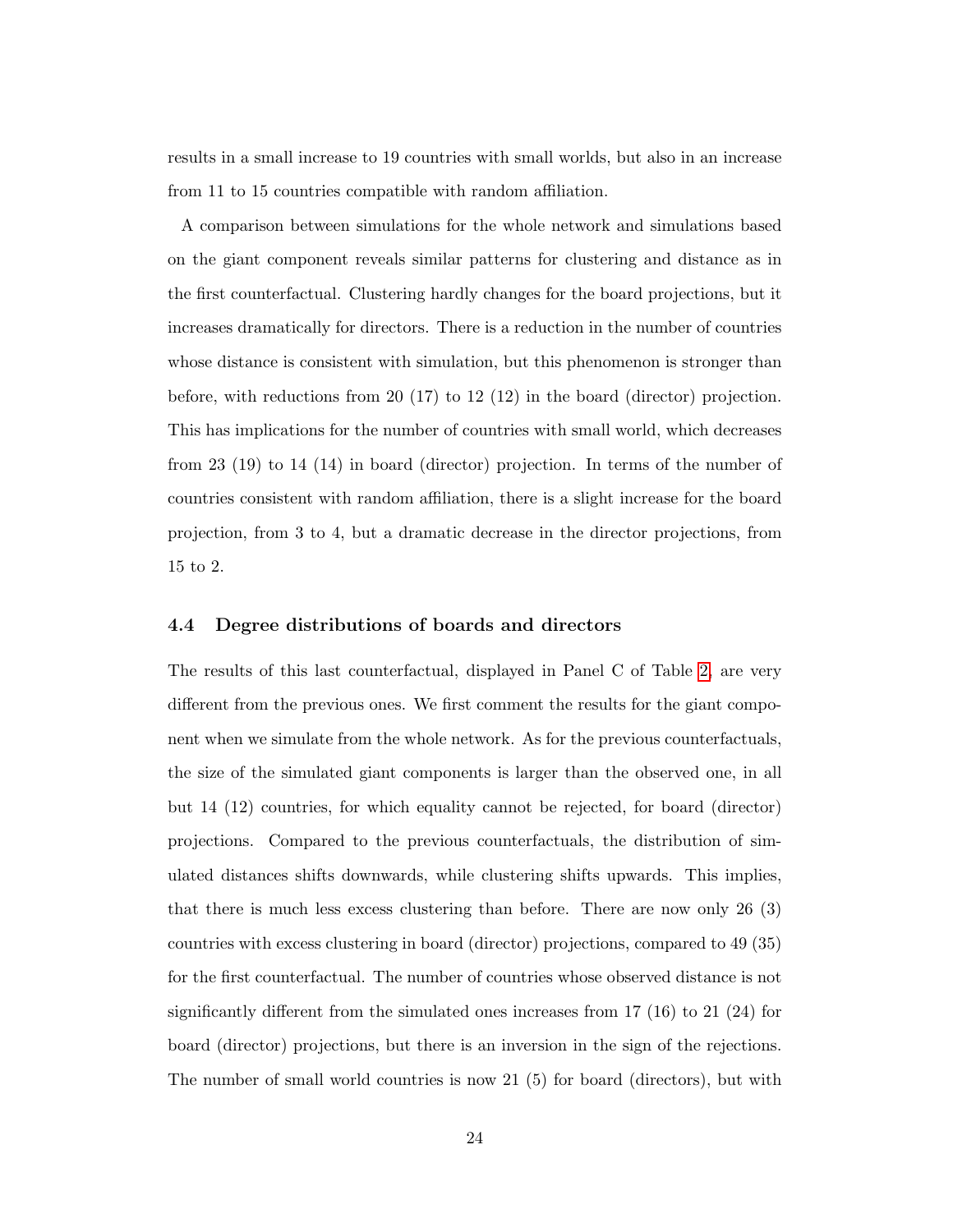16 (7) countries for which we cannot reject random affiliation, the evidence in favor of small worlds is rather bleak.

The same shifts in the distributions of distance and clustering are at work in the simulations based on the giant component only, when compared with previous counterfactuals, e.g. Panel A. The number of countries with excess clustering is now only 34 (39), which is more than the results in Panel C from the whole network, but less than previous counterfactuals, where it was around 49. The number of countries with equal distance reduces to 8 for both boards and directors, which is the smallest of all counterfactuals that we consider. As a result, the number of small world countries is down to  $9(8)$ , with  $9(7)$  countries that are consistent with random affiliation for boards (directors) projection. Thus there is no evidence of small worlds with this counterfactual, which imposes both the degree distributions of boards and directors.

So far we have not commented the results about average degree. It is instructive to compare the results of average degree between all three counterfactuals. As shown mathematically in Newman et al. (2001) and Newman, Strogatz & Watts (2002), average degree and distance both depend on the degree distributions. More specifically, the average degree of boards (directors) depends on the degree distribution of directors (boards). For instance, it is the length of the right tail of the degree distribution of the board, as measured for instance by skewness, which leads to higher average degree for the directors. A large board with, say, 10 seats will lead to 10 directors that each have a least degree 9, since they all know each other. This is confirmed in Table [2.](#page-45-0) In Panel B, when the degree distribution of the board is equal to that of the data, the results of the average degree for the boards are identical to those of Panel A, since in both cases the degree distribution of the directors is random. Instead, for directors, the results of average degree are identical between Panels B and C, since in both cases the degree distribution of the boards are equal to that of the data. For both directors and boards, the degree distribution of the data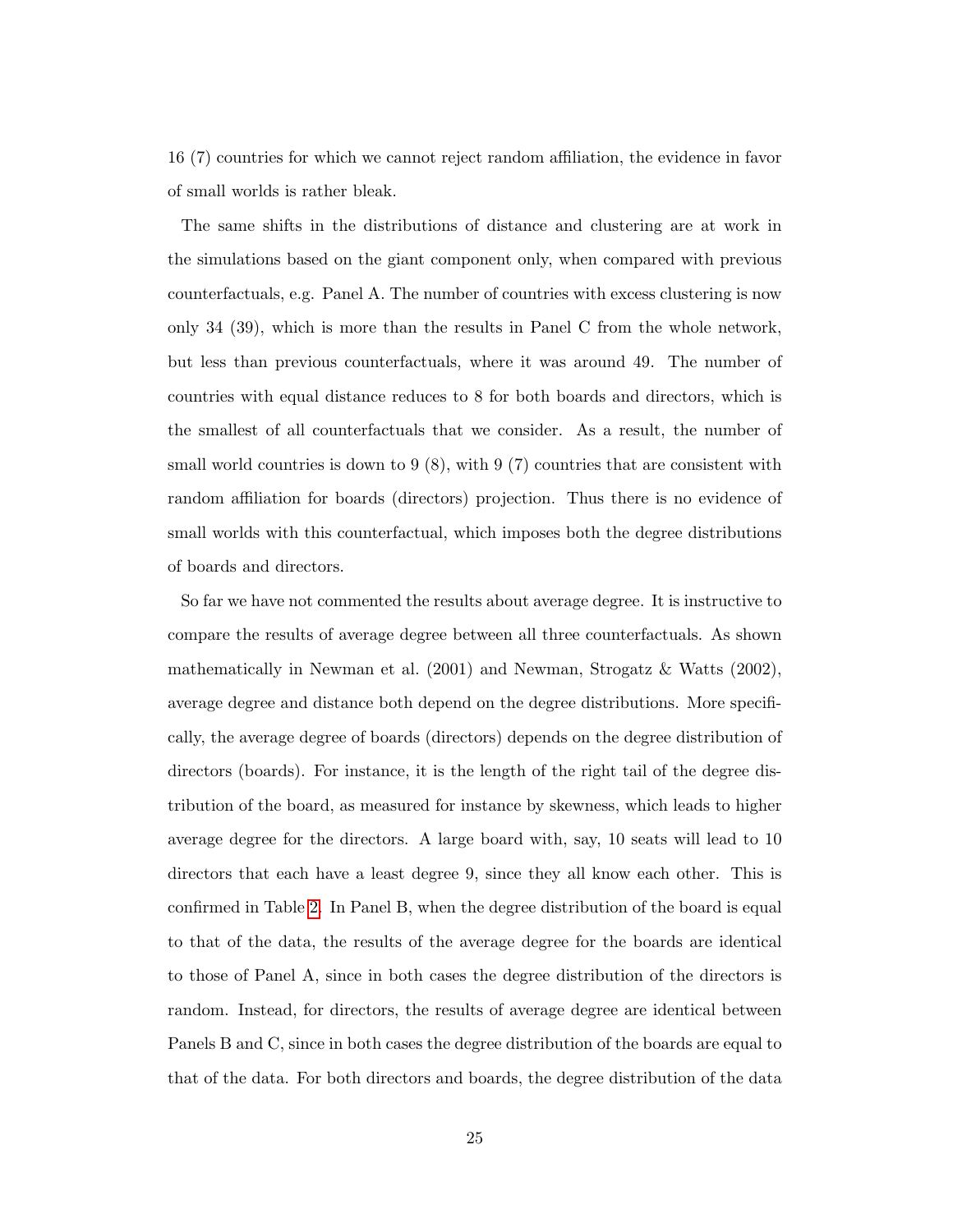is more skewed than the random distributions that we generate in Panel A, which produces higher average degree. When the degree distributions in the simulations are very different from the ones in the data, it is the degree distribution that explains most of the results with average degree. To some degree, our explanation for average degree also holds true for distance. Distance is also affected by the degree distributions, but in a somewhat more intricate way, since it depends not only on average degrees (first neighbors) but also on the average number of second neighbors. Of course, when simulations are carried out from the entire network, there is also an effect of the size of the giant component which affects average degree and leads to lower distance.

We also report the board and director projection results of average degree, the clustering coefficient, and average distance for every country when simulating from the giant component in Tables [3](#page-46-0) and [4.](#page-47-0) For each measure we report the actual values, the average of the counterfactual as well as the z-scores, with stars when we cannot reject the null that the measure is compatible with its empirical distribution based on a nonparametric test. These tables illustrate the fact that even though actual and simulated average values sometimes look quite close, they appear very significantly different, when their variability under the null is taken into account. The z-scores are often huge and in some cases, actual values are even entirely outside the range of the simulations. The tables also show systematically lower average degree, as well as higher distance and clustering in the data than in the simulated values for both projections. Finally, Table [5](#page-48-0) shows the p-values for the random affiliation and small world tests. In the very large majority of cases we very strongly reject both hypotheses, as can be seen from the p-values.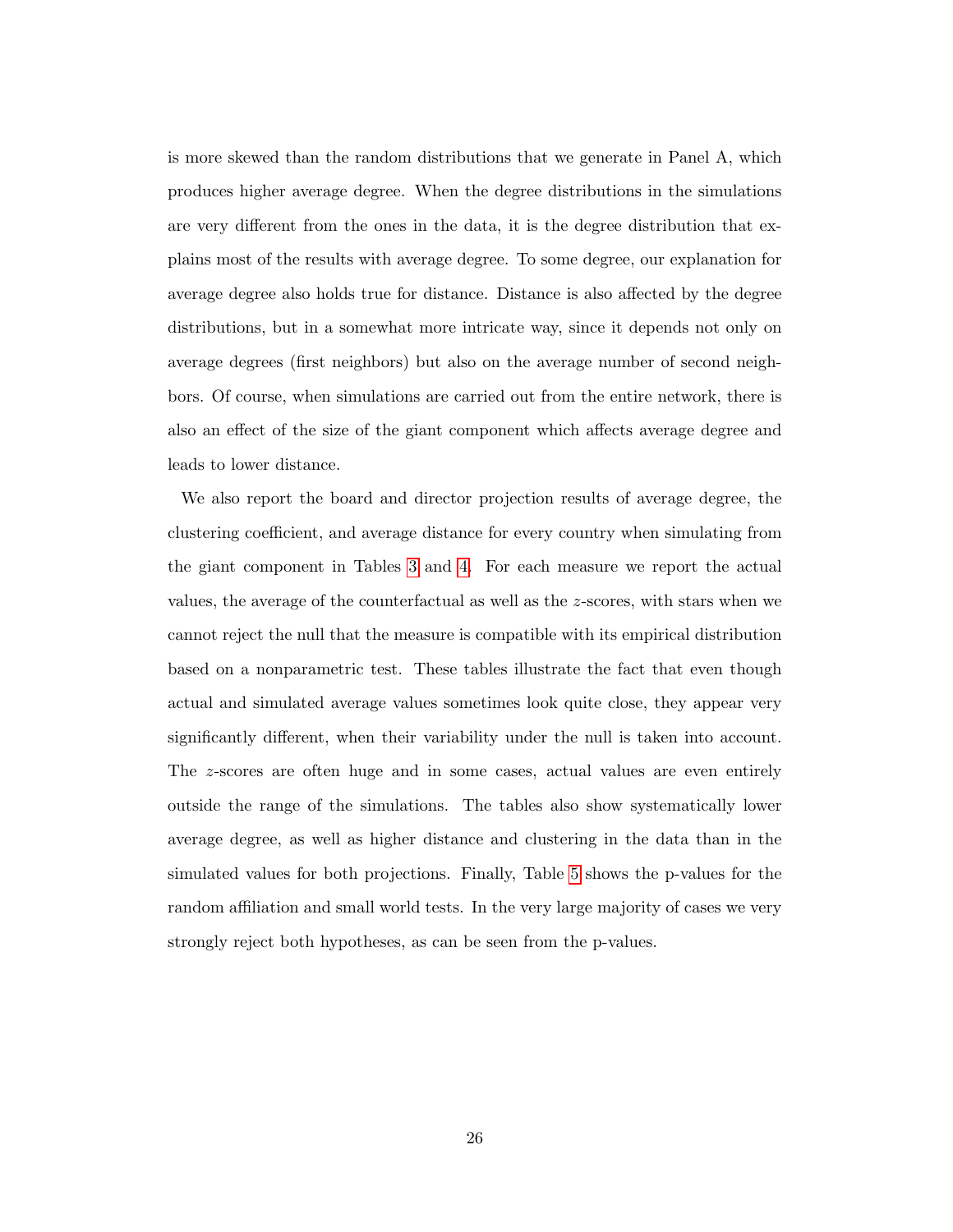### 5 Discussion

#### 5.1 Implications for boards of directors networks

Taken together, the results of our three counterfactuals offer at best fairly weak evidence for the prevalence of small worlds, either for boards or directors projections. Focusing on board projections, the largest set of small world countries obtains when we simulate from the entire network and fix the degree distribution of the board. In that case, there are 20 countries with small worlds (23, three of which are ruled out since they are also compatible with random affiliation). If instead we consider directors projections, there are at most 15 small world countries (17, two of which are compatible with random affiliation), when we simulate from the largest component and keep density fixed. Thus in any case, there are never more than half the countries that are compatible with the small world hypothesis.

Moreover, for 18 countries which comprise some of the major economies in the world (e.g. the U.S., Japan, Germany, France, Italy, Brazil, Russia, India, Hong Kong, Malaysia, Thailand, Philippines), we reject the small world hypothesis in boards projections for all three counterfactuals, regardless of wether we simulate from the entire network or just from the giant component. This runs contrary to some of the findings in the literature, in particular about the U.S. (Davis et al. 2003, Robins & Alexander 2004).

The list of small world countries, for which we cannot reject the null of small worlds but which are incompatible with random affiliation, reveals interesting patterns. Although, as shown in Table [2,](#page-45-0) the total number of small world countries can be quite close when comparing different counterfactuals, the countries that actually qualify as small world can be quite different. Setting aside the last counterfactual, one can roughly consider two (partly overlapping) groups of countries. There are countries that are small worlds for simulations based on the entire network, and those that are small worlds when simulations are based on the giant component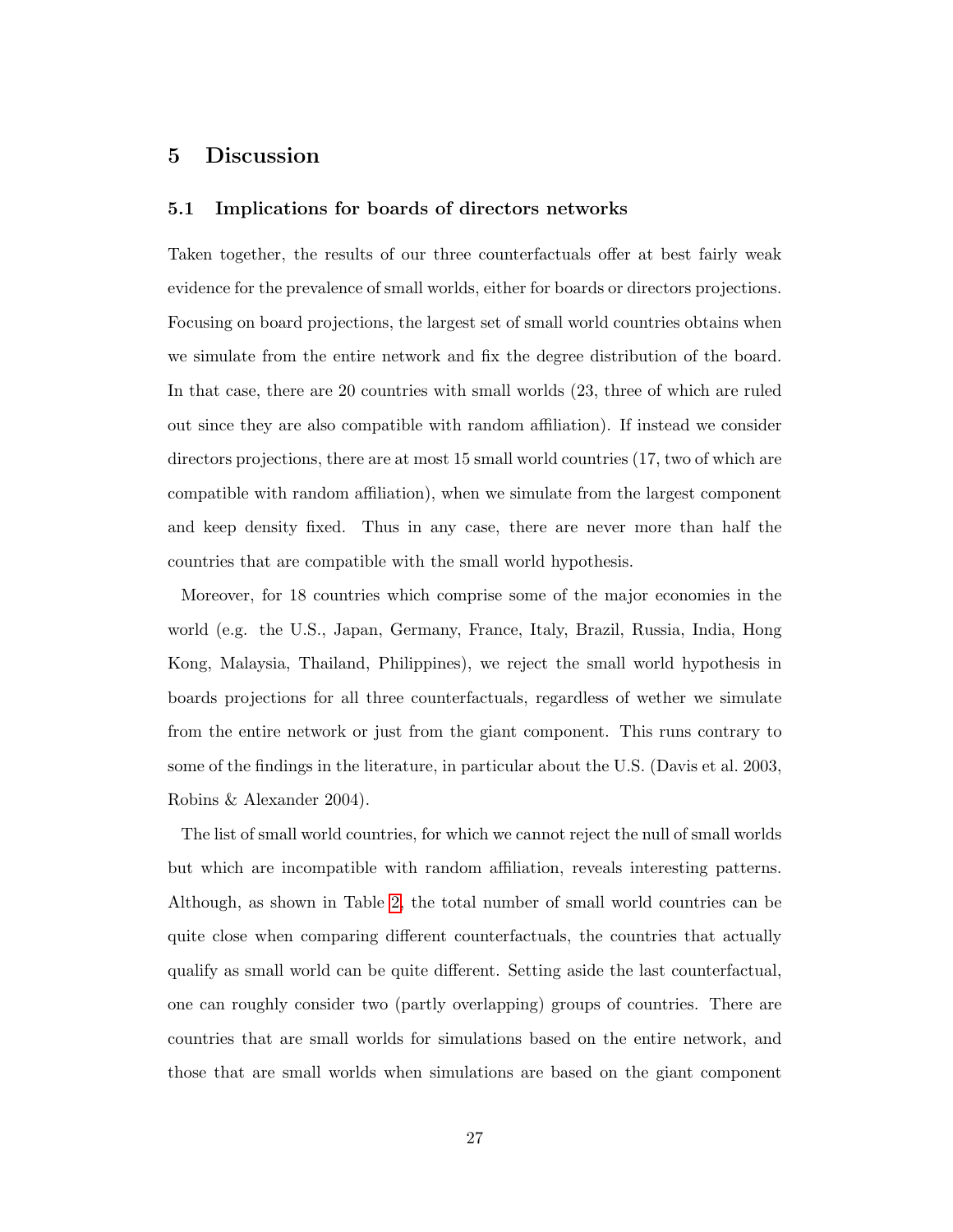only. The first group is composed of a core of 16 countries that are small worlds for the two counterfactuals, and 4 additional countries that are only small worlds when we fix the board distributions in the simulation.

There are only 10 core countries in the second group, with an additional 5 for the first counterfactual. Moreover, there are only 3 common countries to the core of both groups. This fact is explained by the switch in the distribution of distance when we move from simulating from the whole network to the largest component. Basically the distance in the simulation for all countries decreases as we move from simulating from the whole network to the largest component. This implies that the countries where the distance is similar to the one simulated when we consider the whole network, become countries where the distance is larger than the simulated from the largest component.

When instead we consider directors projections, there are 19 countries, that also comprise some of the major economies in the world (e.g. the U.S., Canada, Australia, Germany, France, Brazil, Russia), for which we always reject the small worlds hypothesis. Table [2](#page-45-0) shows that there are very few small world countries in directors projections when we simulate from the whole network, while there are around 15 countries in simulations from the giant component, when we focus on the two first counterfactuals. This is due to the fact that simulating from the whole network produces clustering similar to the one observed in the data, which means that there are many countries that are compatible with random affiliation. Instead we obtain excess clustering when we simulate from the giant component. Moreover, for director projections one can only identify a group of 9 countries that appear to be small worlds in the first two counterfactual when we simulate from the giant component. As in board projections, the last counterfactual, which fixes degree distributions for both boards and directors, produces only one small world country when simulating from the giant component, while in the case of the board projection it produces six small world countries when simulating from the whole network.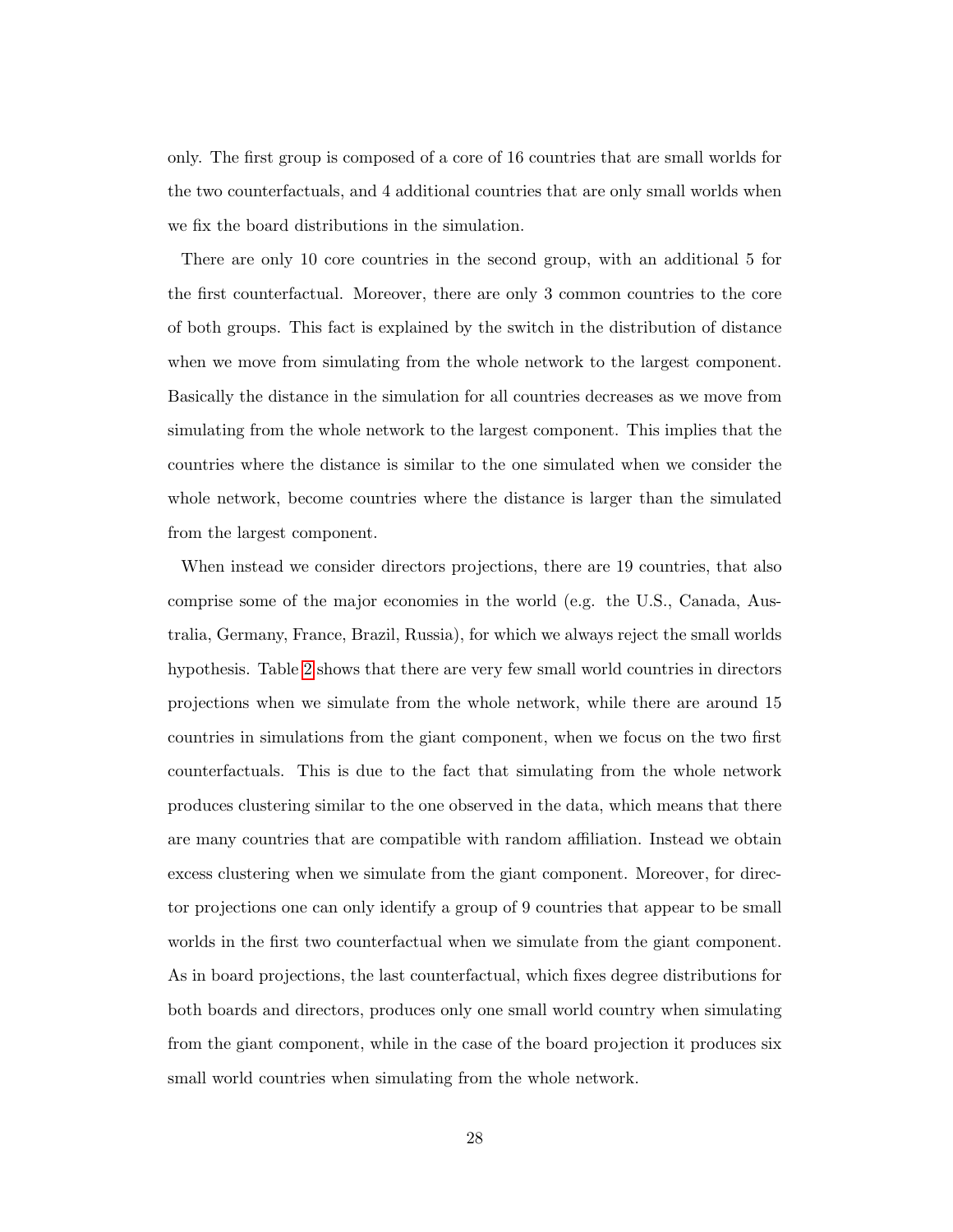Since we do not have that many small world countries, it is natural to ask whether this is because many countries are random draws from the counterfactuals. As it turns out, this is not the case, since there are 36 (35) countries for which we always reject the hypothesis of random affiliation for board (director) projection. Moreover, in about a third of our sample, more precisely for 18 (19) countries for boards (directors) projections, we always reject the small world hypothesis and the random affiliation, indicating that their networks are neither random draws from our counterfactuals nor small worlds.

#### 5.2 Methodological implications

The previous subsection reveals some of the difficulties with tests of the small world hypothesis. The main problem is that the outcome of the tests can depend heavily on the chosen counterfactual. Different countries appear to be small worlds with different counterfactuals. This is especially problematic when interest lies in a particular country. If different counterfactuals give different answers, then which one can be trusted? This perfectly illustrates the joint hypothesis problem that small worlds pose, which current research does not seem to have fully acknowledged so far. In a sense, tests of the null hypothesis of small worlds are like the tests of market efficiency that are being conducted in the finance literature in that they both suffer from the joint hypothesis problem (see Fama 1970, Fama 1991, Malkiel 2003). The problem about identifying departures from market efficiency is that one needs to know how to characterize the behavior of stock prices when markets are efficient. Thus one needs to specify an asset-pricing model. In other words, the problem is the choice of the proper counterfactual. When the null hypothesis of market efficiency is rejected, it is impossible to know if markets are truly inefficient, or whether it is the particular model of market efficiency that is incorrect. There is exactly the same problem with tests of the small worlds hypothesis, since small worlds are identified, following Watts & Strogatz (1998) as having similar distances but more clustering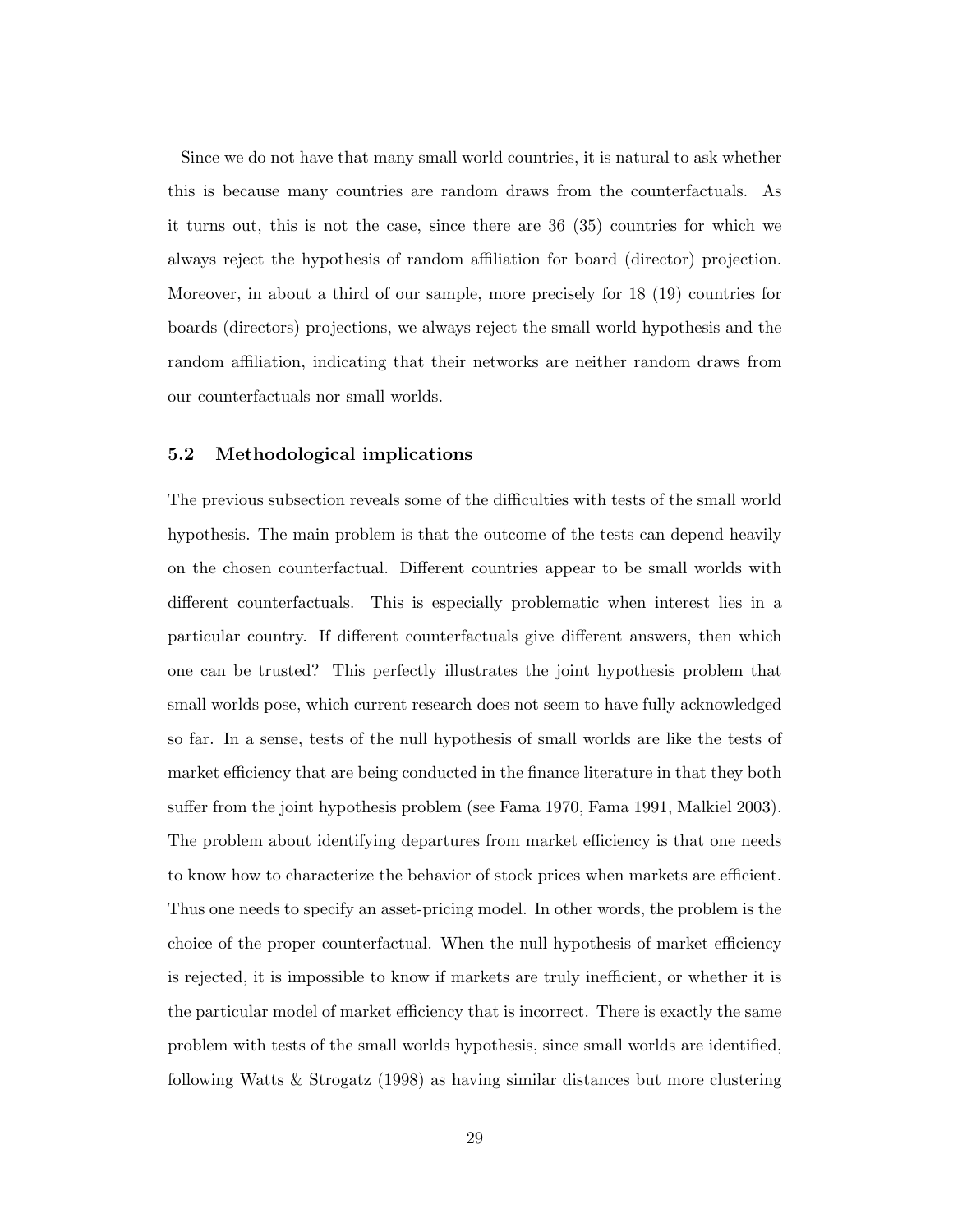than "equivalent random graphs". The identification of small worlds hinges on how one operationalizes the notion of "equivalent random graphs". When the hypothesis of small worlds is rejected, it is impossible to know if there really are no small worlds or if the counterfactual was not the right one.

Whereas a priori one could think that imposing more structure on the counterfactuals necessarily reduces the gap between simulated and observed networks, this is no longer the case when the variability under the null hypothesis is taken into account in a proper test. A smaller gap in the difference of two measures can lead to more significant departures from randomness, if at the same time the variability under the null is reduced even more.

Moreover the small world hypothesis involves simulated distances that are close to the observed ones, while it requires observed clustering to be significantly larger than in simulations. Thus a counterfactual that is so close to the data that it matches observed clustering, will lead to rejecting the small world hypothesis in favor of the random affiliation hypothesis. It is important to stress that the correct counterfactual for a small world test is not necessarily the one that best fits observed data. By definition with the best-fitting counterfactual, the data could not produce excess clustering and this counterfactual would therefore necessarily lead to rejecting the small world hypothesis.

While there is no definite "right" counterfactual, we do see problematic issues with some of the counterfactuals that we use. First of all, it is hard to believe the counterfactuals based on simulating from the entire network, as most of those produce giant components whose sizes are significantly different from observed ones. Also, the two first counterfactuals are very different from the data in at least one of the degree distributions. Again, the random graphs under these two counterfactuals are unable to match important features of the data. Thus our preference goes to the last counterfactual, when simulating from the giant component only. This is also in line with the choice made by Conyon & Muldoon (2006).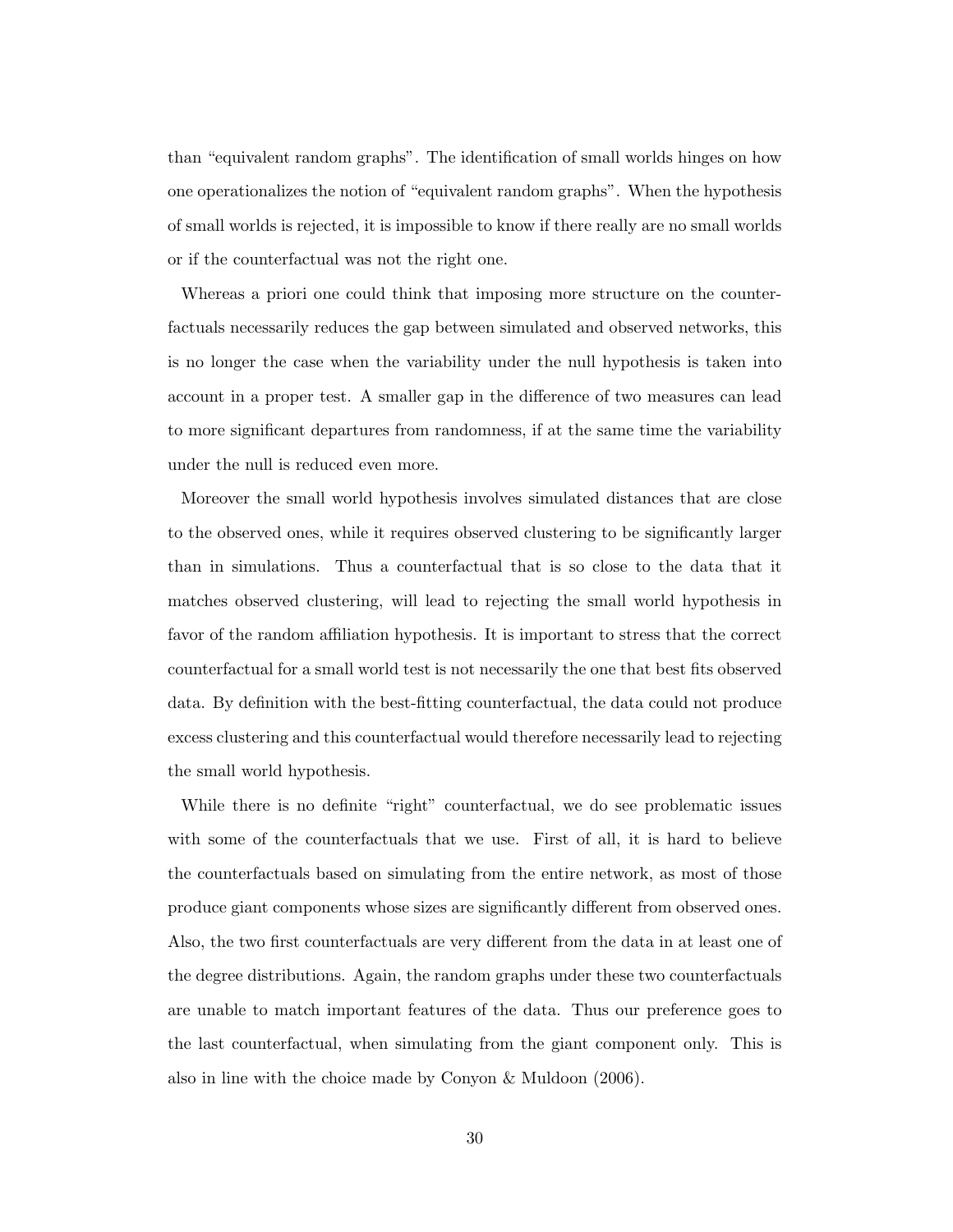For the sake of comparison, we also show in Table [7](#page-50-0) a summary of results obtained under the (strictly speaking, mostly wrong) assumption of normally distributed network measures, with z-scores for individual measures, a Wald test for random affiliation and the original Kodde & Palm (1986) test for the small world hypothesis. The differences with the results of nonparametric tests is minimal, there is usually at most a few countries whose test outcomes are affected, which illustrates the fact that in the vast majority of countries, the rejection of small worlds is very strong, and robust to the use of a somewhat different testing methodology. Nonetheless, when interest focuses on a particular country, the nonparametric results are to be preferred, since they are correct regardless of the underlying distribution of the counterfactual measures.

#### 5.3 Bicliques in bipartite graphs

The analysis so far has focused exclusively on the unipartite projections of the bipartite network of board membership. Instead, we now turn our attention to bicliques, which can only be seen in the bipartite network. The smallest such biclique is a (2, 2)-biclique, which obtains whenever two directors sit together on the two same boards. More generally, a  $(b, d)$ -biclique consists of two sets of  $b \geq 2$ boards and  $d \geq 2$  directors, such that all d directors sit on all b boards. As an illustration, Figure [2](#page-52-1) provides four examples of small bicliques. A  $(2, 2)$ -biclique is depicted as the first motif on the left. Adding a third board and connecting it to the 2 existing directors creates a (3, 2)-biclique (second from the left). Observe the latter motif contains 3 partly overlapping (2, 2)-bicliques. Adding yet another director and connecting him to all three boards creates a  $(3,3)$ -biclique (last on the right), which this time contains 9 partly overlapping  $(2, 2)$ -bicliques. In general, any  $(b, d)$ -biclique embeds large numbers of smaller order bicliques, i.e.,  $(b', d')$ -bicliques with  $b' \leq b$ and  $d' \leq d$ . It is easy to check, for instance, that an isolated  $(b, d)$ -biclique, i.e. one that has no overlap with other bicliques, spans  $[b(b-1)/2] \times [d(d-1)/2]$  (2, 2)-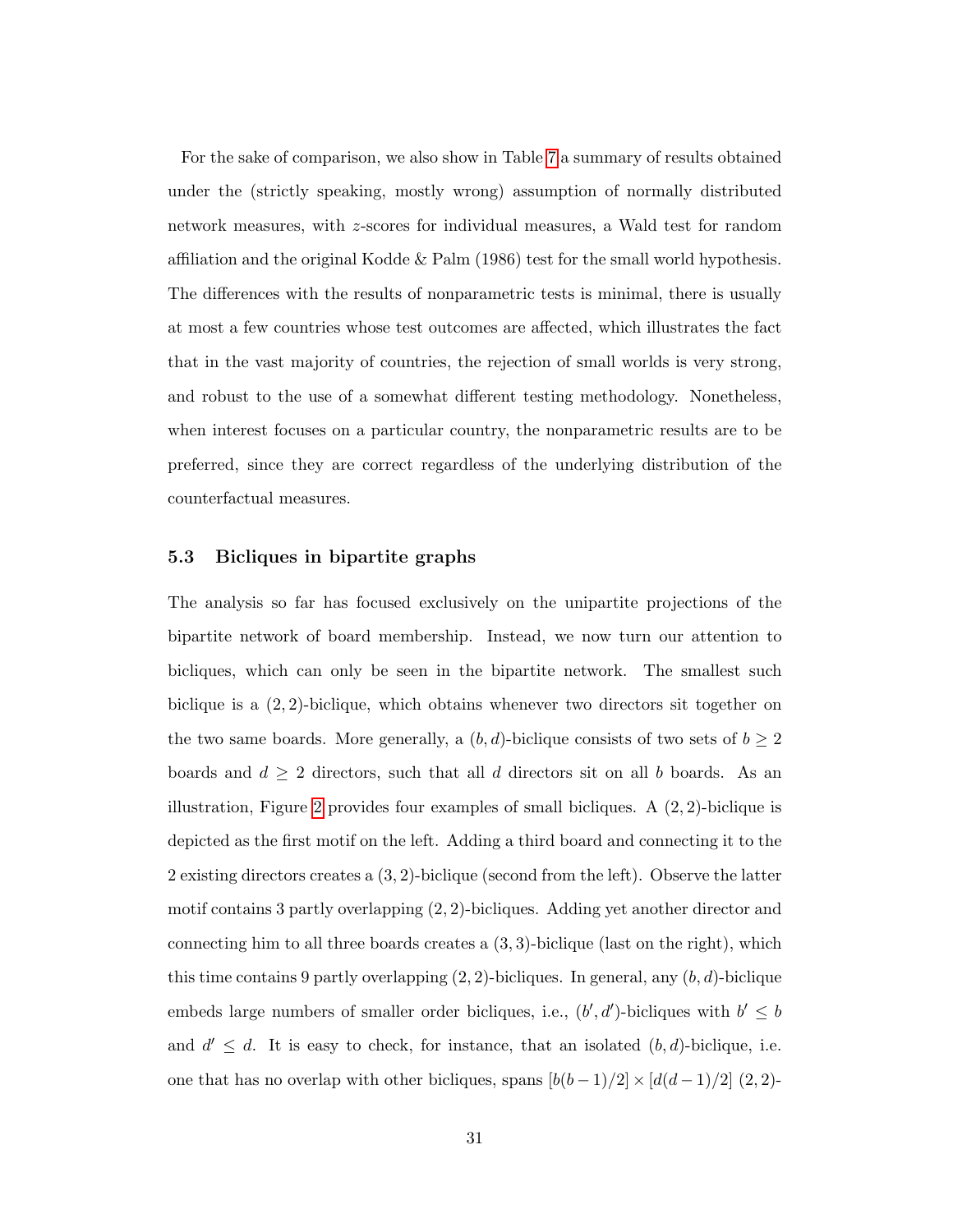bicliques. Although each high order biclique contributes to the (2, 2)-biclique count and to the number of redundant (and thus lost) edges in the projections, there is no direct mathematical link between these quantities since there is often partial overlap between the various bicliques. To sum up, a biclique of order higher than  $(2, 2)$  contributes greatly to the count of  $(2, 2)$ -bicliques without necessarily involving many directors or many boards. In the sequel we call "maximal"  $(b, d)$ −bicliques, bicliques that are not subsets of any larger biclique.

What makes bicliques important is that when the bipartite network is projected onto one of its constituent sets of nodes, some connections are lost. A  $(2, 2)$ -biclique for instance creates an edge between the two firms involved, but one common director would be enough for the edge to exist. Symmetrically this biclique creates an edge between the two directors involved, but common membership to only one board would be sufficient. In both projections, one edge is lost. More generally, an isolated  $(b, d)$ -biclique results in  $(d - 1) \times b(b - 1)/2$  redundant links in the board projection, and  $(b-1) \times d(d-1)/2$  redundant links in the director projection. This implies that the unipartite projections of a bipartite network containing a biclique has fewer edges, and thus lower average degree, than they would if the original bipartite network did not have any biclique. This in turn has implications on other structural properties of the network, such as average distance.

As shown in Table [2,](#page-45-0) there are significantly more (2, 2)-bicliques in the data for all counterfactuals and types of simulations that we consider– a feature also present in the study of Robins & Alexander (2004). There are at most 3 countries whose count of  $(2, 2)$ -bicliques is compatible with random affiliation when we simulate from the giant component with fixed degrees for boards and directors.

To get a clearer picture of the presence and implications of high order  $(b, d)$ bicliques with  $b, d \geq 2$ , we identify all bicliques of any order in the data. Table [6](#page-49-0) reports the number of  $(2, 2)$ -bicliques, as well as the number of maximal  $(b, d)$ bicliques in the bipartite data networks. The distinction is important since, as a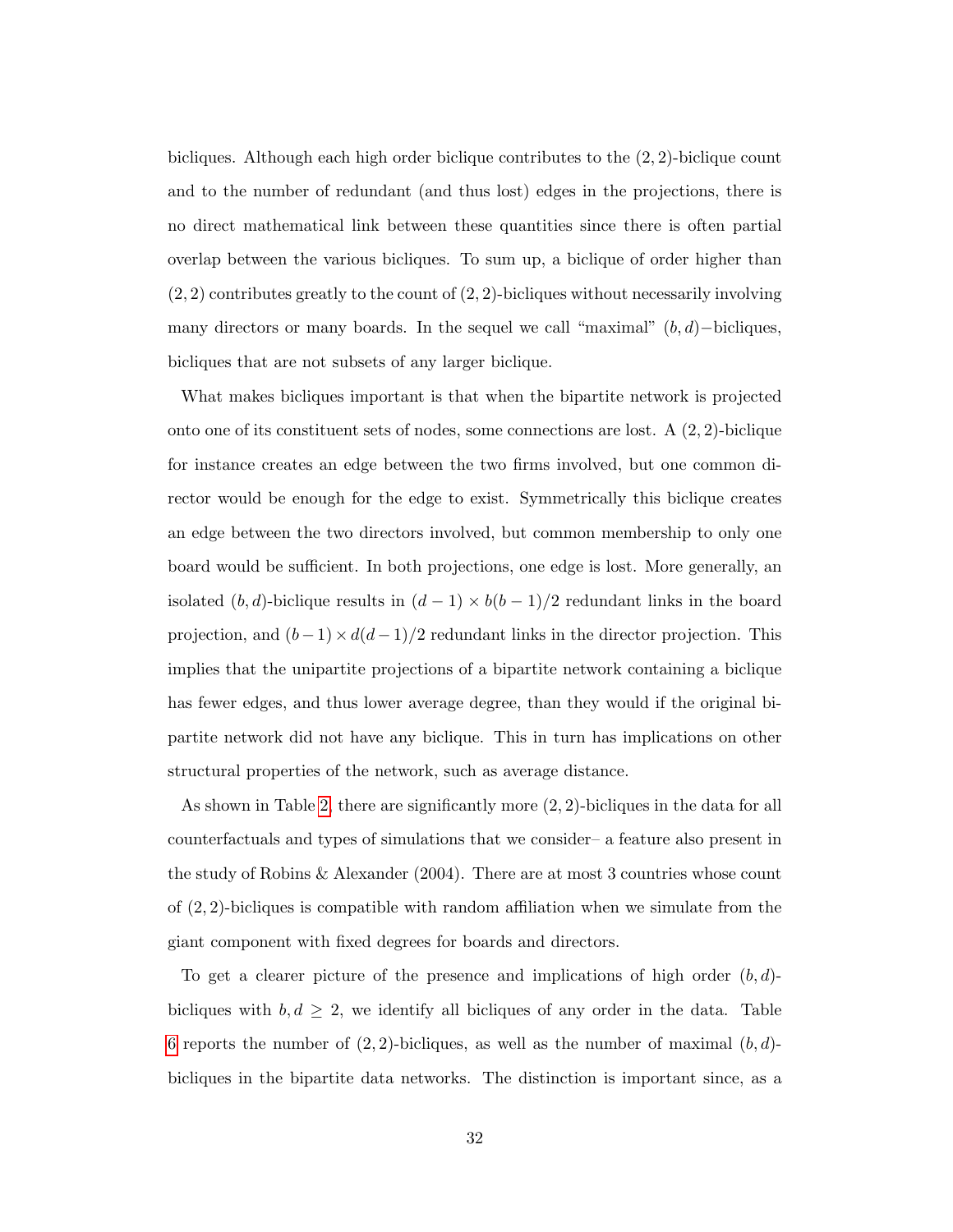comparison of the first and second columns of Table [6](#page-49-0) illustrates. The count of  $(2, 2)$ bicliques, which includes the ones that are subsets of higher order bicliques, vastly exceeds the count of maximal  $(2, 2)$ -bicliques. The difference, which is sometimes close to an order of magnitude, informs about the considerable extent of biclique overlap in some countries. A second pattern visible in the data is that there are many high order bicliques in large economies, although some large economies also have few of them (e.g. Australia, Japan or the U.K.). Medium-sized countries have sometimes spectacular biclique counts as well, see e.g. Sri Lanka or the Philippines. Finally small countries always have very few motifs of order higher than (2, 2).

The number of redundant edges in the projections has an impact on average degree and on most other measures we have considered so far. For now we focus attention on the last counterfactual (giant component and preserved degree distributions) in order to avoid systematic differences between data and simulation outcomes that would confound the effects which we try to isolate.

First, for given degree distributions in the bipartite network, average degree in the unipartite projections depends exclusively on the number of redundant edges, of which the count of  $(2, 2)$ -bicliques is a good proxy. Indeed, multiple common directors or multiple memberships are not considered in unipartite projections, where multiple edges are projected onto a single one. Since it is common in the data but rare in the counterfactuals that two firms share more than one director, the unipartite projections of counterfactual networks will have fewer edges that are redundant relative to the unipartite projections of the original bipartite data. Therefore the counterfactual projections will contain more edges than the data projections, and thus display higher average degree (every redundant edge lost in the projection reduces the degree sum by 2). We observe this effect at the aggregate level in panel C of Table [2](#page-45-0) and at the country level in Tables [3](#page-46-0) and [4](#page-47-0) for boards and directors. Degree distributions in the bipartite counterfactual are equal to the ones in the actual data, but as the (2, 2)-biclique count in the data is always greater than or equal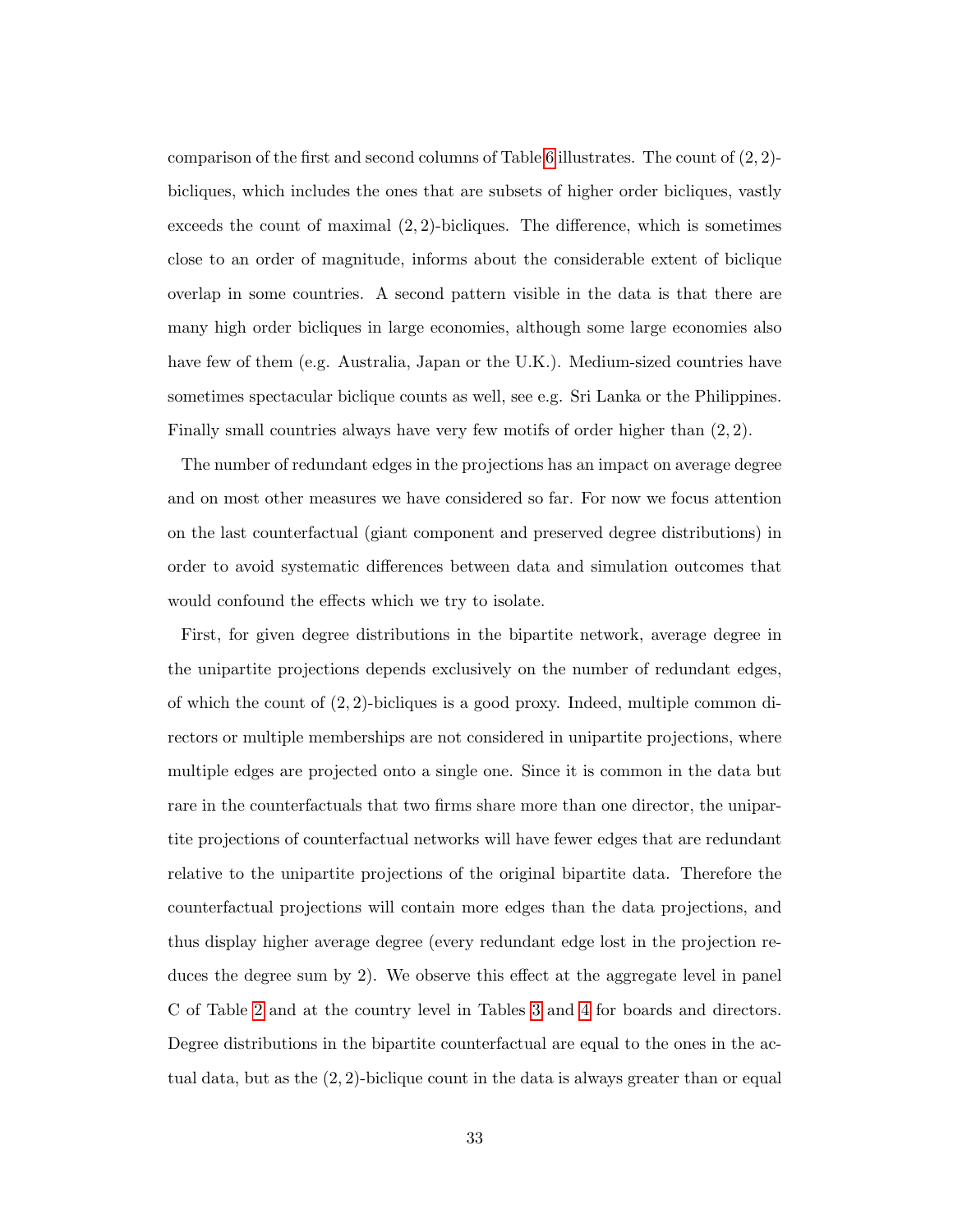to the (2, 2)-biclique count in the counterfactual (strictly greater in 48 countries, equality cannot be rejected in 5 countries), the average degree of the unipartite projections is larger in data than in simulation outcomes.

Second, all else equal, having more redundant edges in the projections and thus fewer actual edges on average increases distances, since these (lost) edges would, if reintegrated, contribute to shortening at least some of the shortest paths, provided that no multiple links are allowed. This explains why average distance in the actual data is mostly above average distance in the counterfactuals. This finding is consistent with the results of Zhang & Zhang (2009), who document that the diameter of empirical networks in many different fields is smaller than the one of random counterfactuals, because empirical networks tend to display more modularity, which is a property related to the presence of cliques. However, the magnitude of this effect cannot be quantified a priori, as it depends on the degree of the nodes that are involved in repeated edges.

We provide graphical evidence of the link between redundant edges and the  $z$ scores of distance and clustering in board projections in Figure [3.](#page-53-0) The figure shows that the gap between simulated and actual data (measured in number of standard deviations) is larger in countries with more redundant edges. We further investigate this relation by regressing the z-scores on the count of redundant edges controlling for network size. We use the log of all variables, and in the case of  $z$ -scores, we take the absolute value because of the very limited number of small negative values that appear with few redundant edges (bottom left of the plots in Figure [3\)](#page-53-0). Results in Table [8](#page-51-0) show that for both projections, when controlling for size, the elasticity of the z-score with respect to the number of redundant edges is close to 1, which means that a 1% increase in the number of redundant edges increases the z-scores of distance and clustering by 1%. Besides, the effect of size is always negative and significant, and the fit of the regressions is quite high, with  $R^2$ s of 84% and 88% for distance, and 70% and 61% for clustering, respectively in the board and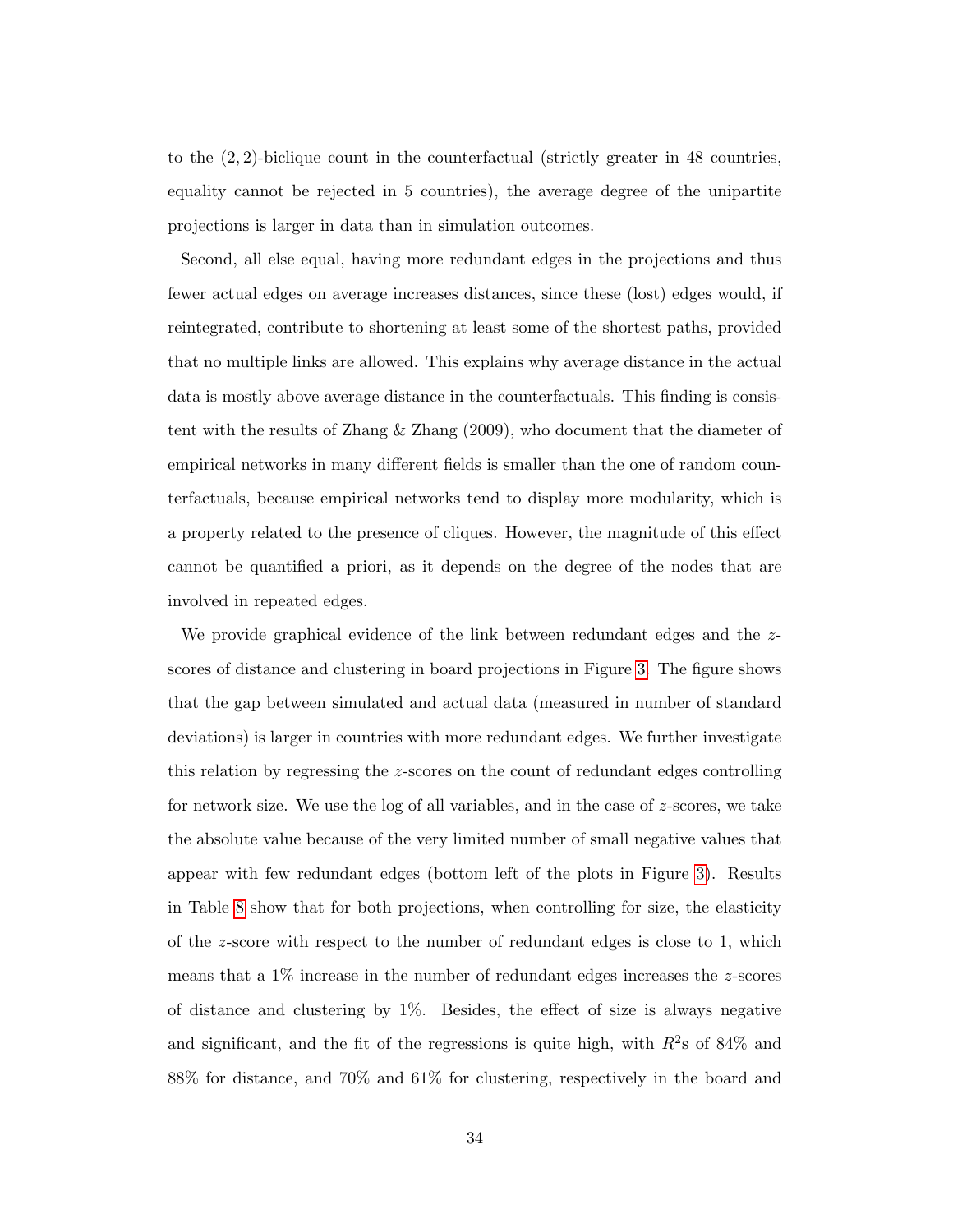director projections. This confirms that in our 53 countries, redundant edges are systematically associated with larger z-scores for clustering and distance, i.e., larger deviations from the data, and this is true even when we control for the size of the network. While in the case of clustering, larger z-scores imply increased excess clustering in the data and thus increased support for the small world hypothesis, larger z-scores for distance imply an increased departure from the assumption of 'random' shortest paths and thus rejection of the small world hypothesis in most countries.

To summarize, the presence of sometimes numerous bicliques in the bipartite data network leads to many redundant edges, the loss of which lowers the density that we observe in the data projections. In general lower density implies longer distances, and thus it is mostly because of this significantly larger distance in the data projections compared to the counterfactual projections that we reject the small world hypothesis in most countries. It is worth emphasizing that we mostly reject the small world hypothesis not because the data is compatible with random affiliation, but simply because distances are too large. It now appears that this is due to a large extent to the existence of highly dense subsets of the graph — small "clubs" of directors who sit jointly on several boards — who cannot form just by chance but rather point at the existence of additional, non-random social processes. This raises the question whether in bipartite graphs, it is not precisely these very localized motifs which should be the center of attention, as they affect the global structure of the network and create important departures from 'comparable' random graphs. From a managerial perspective, bicliques offer support to a view of corporate governance as embedded in social structures such as formulated in Davis (1996) for instance. Davis (pp 157-158) argues that rather than pecuniary incentives, "...directors are more likely to respond to concerns about honor, obligations, and notions of appropriateness...", also stating that "New directors are commonly recruited through friends or acquaintances that are already on the board, often the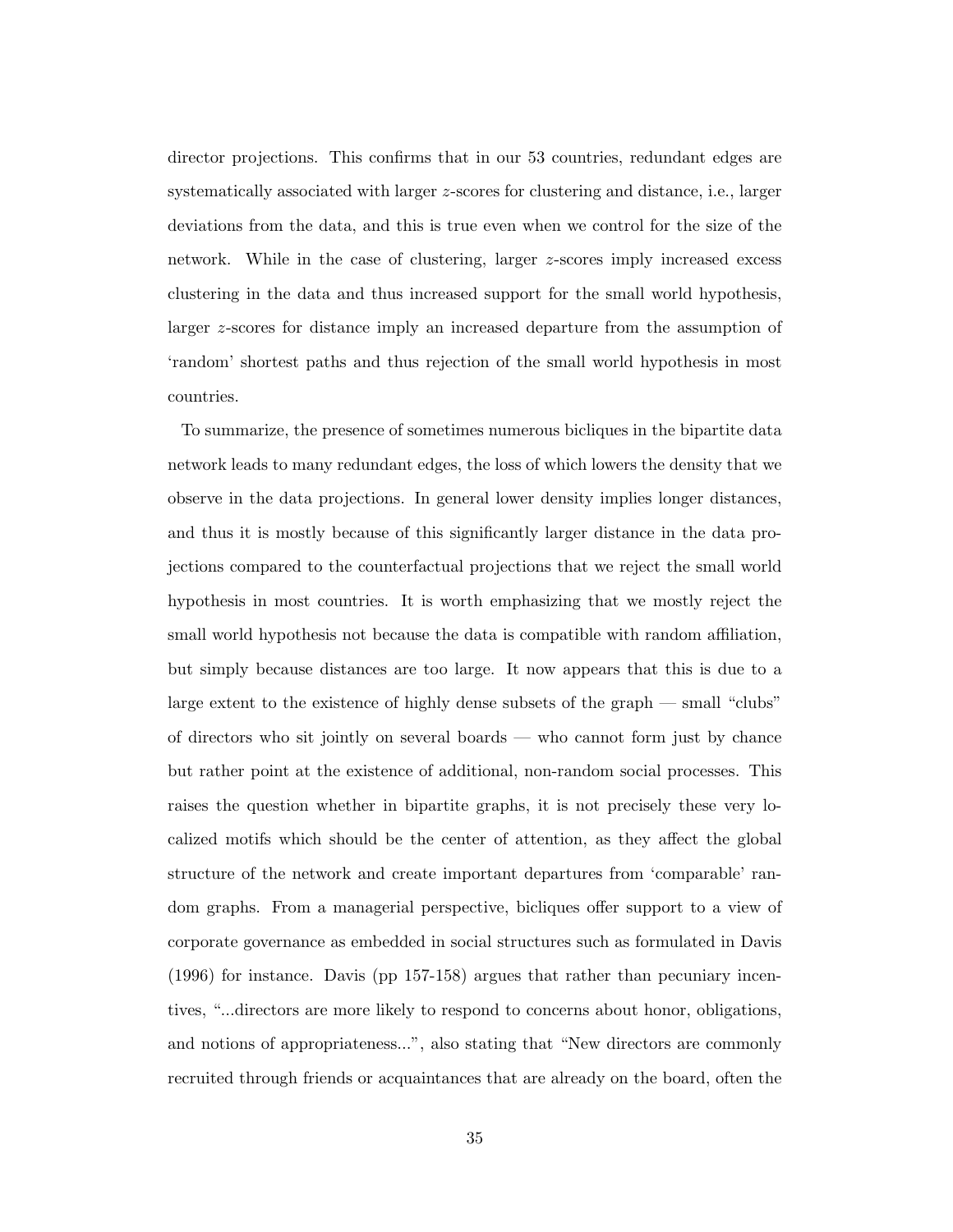CEO." (p. 157) and that "...to the extent that incentives or shareholder pressures are to be effective, it is through their impact on the social relations among peers." (p. 158). The multiplicity of high-order bicliques, in which the same people meet in the same boards, inviting members of one board to join another one, and possibly reciprocating received invitations, offers strong support to the hypothesis of embeddedness.

# 6 Conclusion

Small worlds seem ubiquitous in many different fields, from social networks to biological, and even technological networks. While it might be that small worlds are universal as claimed, one should also recognize that both the notion of a small world as defined in the seminal paper by Watts & Strogatz (1998) and the identification procedures used in papers analyzing empirical networks lack some elements of rigor and precision. In this paper we aim to fill this gap and provide a rigorous testing method that relies on simulating appropriately defined counterfactual networks. We apply our testing methodology to the structure of board membership networks in a large number of countries.

More specifically, we offer a principled discussion of counterfactual design and introduce a formal explicitly joint nonparametric test of the small world hypothesis, based on distance and clustering. Our method could more generally be used in correctly sized joint tests on a set of unipartite or bipartite network measures, to check the overall adequacy of a sample of counterfactuals with a given observation, while accounting for the possible correlations between the different measures.

Our test rejects the small world hypothesis for corporate board networks for all counterfactuals, and for most countries, especially the largest ones. When we simulate from the giant component for the counterfactual that imposes the degree distributions of boards and directors, we reject the small world hypothesis for board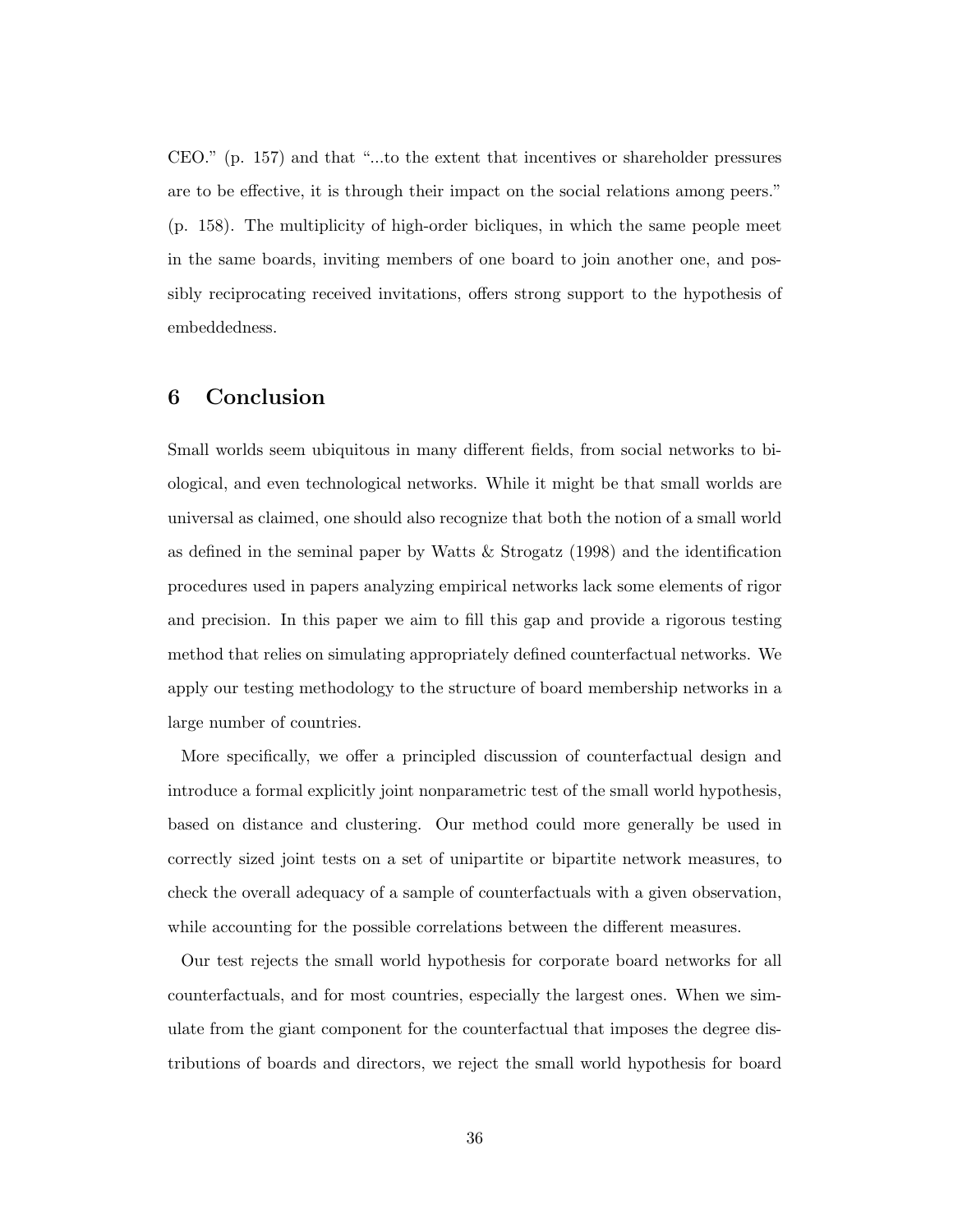projections in all but one country. Our results highlight the importance of controlling for the variability and correlation of the theoretical measures, a feature which for instance the small world quotient, a widely used identification "statistic", fails to do.

Our findings hold across a wide variety of economic contexts, institutional frameworks, capital markets and traditions of corporate governance. In accordance with earlier research, we generally find excess clustering, even though we explicitly operate on bipartite counterfactuals. However, average distance is almost always greater in the data than in the counterfactual, causing the joint test to fail. Similarly, Zhang & Zhang (2009) also find distances that are greater than expected in a number of empirical networks, and they attribute this feature to the presence of modularity. Their explanation is closely related to our conjecture that the discrepancy between the data and counterfactual networks is due to the presence of bicliques in the bipartite networks, which lead to lost edges in the unipartite projections. Our evidence suggests that the presence of lost edges contributes strongly to the patterns found in the data, particularly in terms of distance in the unipartite projections. Having small groups of 2, 3 or 4 directors who jointly sit on 2, 3 or 4 boards creates a multiplicity of relationships that randomness in board affiliation is never able to reproduce, and explains much of the departure from the small world hypothesis. This feature, that overall structure is not impacted so much by directors with unusually large degree but rather by the accumulation of certain directors in certain boards, is already suggested in Robins & Alexander (2004). It is likely that these cliques of directors, who participate in several boards together, obey logics of social embeddedness, as advocated by Davis (1996), forming through chains of referrals and reciprocated invitations. Whatever their origin might be, these high-order motifs, which have been shown to be relevant in other disciplines (see for instance Alon 2007) have the remarkable feature of exerting a strong influence on the global properties of the overall network structure while being very localized phenomena.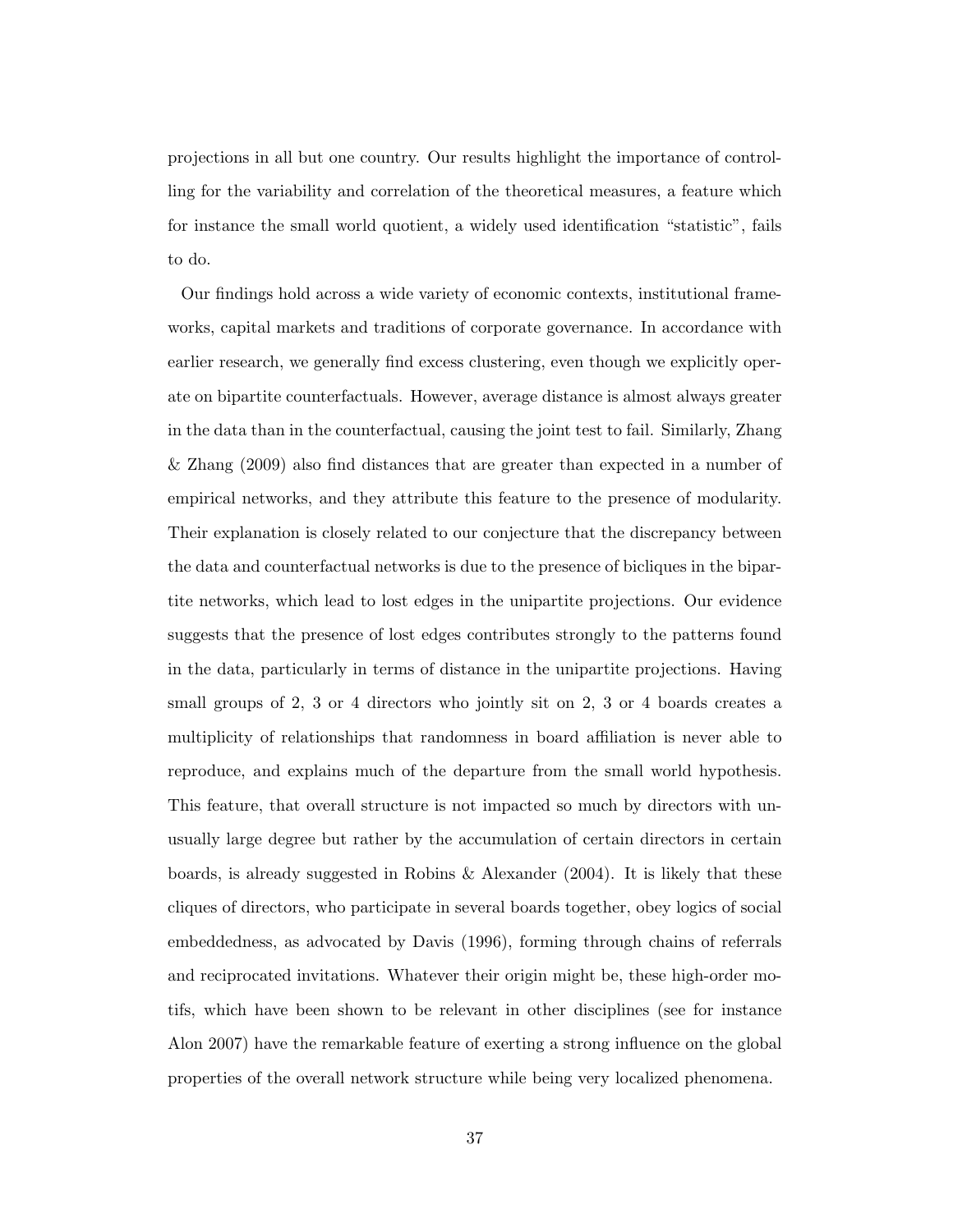In this paper we find that when put to a strict statistical test, only few board or director projections qualify as small worlds. Our findings run contrary to most empirical work in the small worlds literature. One possibility is that our results are due to the strong characterization we adopt. Unlike previous literature, we combine the demands of excess-relative-to-random clustering and quasi-random distance in a statistical test. Nonetheless, our results call for some caution in the identification of small worlds. Going back to the U.S. corporate network, whose giant component encompasses 30223 directors, we find an average distance in the data of 6.71 (parenthetically, a beautiful instance of 'six-degrees-of-separation'), whereas the average distance in the last counterfactual is 5.90. Even though, when corrected for variability in the counterfactual, the difference between the two, measured in terms of  $z$ -scores becomes as high as  $52.80$ , it is tempting to conclude that a world of thirty thousand network actors scattered over an entire continent with an average distance between two actors of 6.71 is a fairly small one indeed, if not in a statistical sense. However, in that particular case, as in many of our tests, while observed and simulated network measures seem numerically quite close, the observed value is actually far outside the range of possible values obtained in 1000 simulations of the counterfactual. This points to the misunderstanding that consists in comparing empirical and simulated network measures without considering their range and variability. Alternatively, our rejection of small worlds may also point to an issue in the definition of small worlds. One might be able to gain some insight into this question by applying our small world test to other unipartite and bipartite networks that have been identified as small worlds in the extant literature.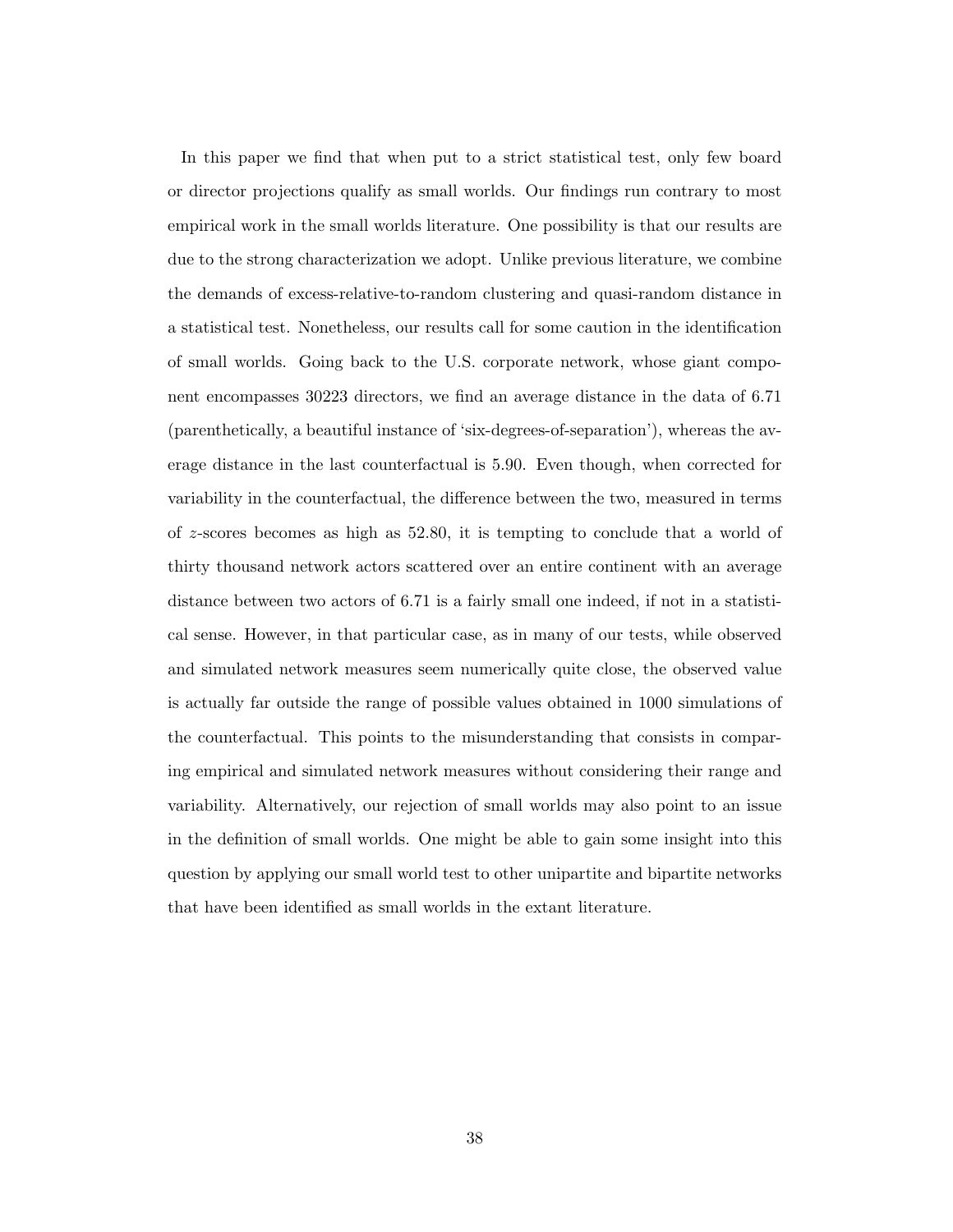# References

- Adams, R. B., Hermalin, B. E. & Weisbach, M. S. (2010), 'The role of boards of directors in corporate governance: A conceptual framework and survey', Journal of Economic Literature 48(1), 58–107.
- Alon, U. (2007), 'Network motifs: Theory and experimental approaches', Nature Reviews Genetics  $8(3)$ , 450-461.
- Batagelj, V. & Mrvar, A. (2000), 'Some analyses of Erdős collaboration graphs', Social Networks 22(2), 173–186.
- Baum, J., Shipilov, A. V. & Rowley, T. J. (2003), 'Where do small worlds come from?', Industrial and Corporate Change 12, 697–725.
- Bouwman, C. (2011), 'Corporate governance propagation through overlapping directors', Review of Financial Studies 24(7), 2358–2394.
- Conyon, M. J. & Muldoon, M. R. (2006), 'The small world of corporate boards', Journal of Business Finance and Accounting 11, 1321–1343.
- Conyon, M. J. & Muldoon, M. R. (2008), Ownership and control: A small world analysis, in J. Baum & T. Rowley, eds, 'Network Strategy: Advances in Strategic Management', Oxford, pp. 31–66.
- Davis, G. (1991), 'Agents without principles? The spread of the poison pill through the intercorporate network', Administrative Science Quarterly 36, 583–613.
- Davis, G. (1996), 'The significance of board interlocks for corporate governance', Corporate Governance 4, 154–159.
- Davis, G. & Greve, H. R. (1997), 'Corporate elite networks and governance changes in the 1980s', American Journal of Sociology 103, 1–37.
- Davis, G., Yoo, M. & Baker, W. (2003), 'The small world of the corporate elite: 1982-2001', Strategic Organization 1(3), 301–326.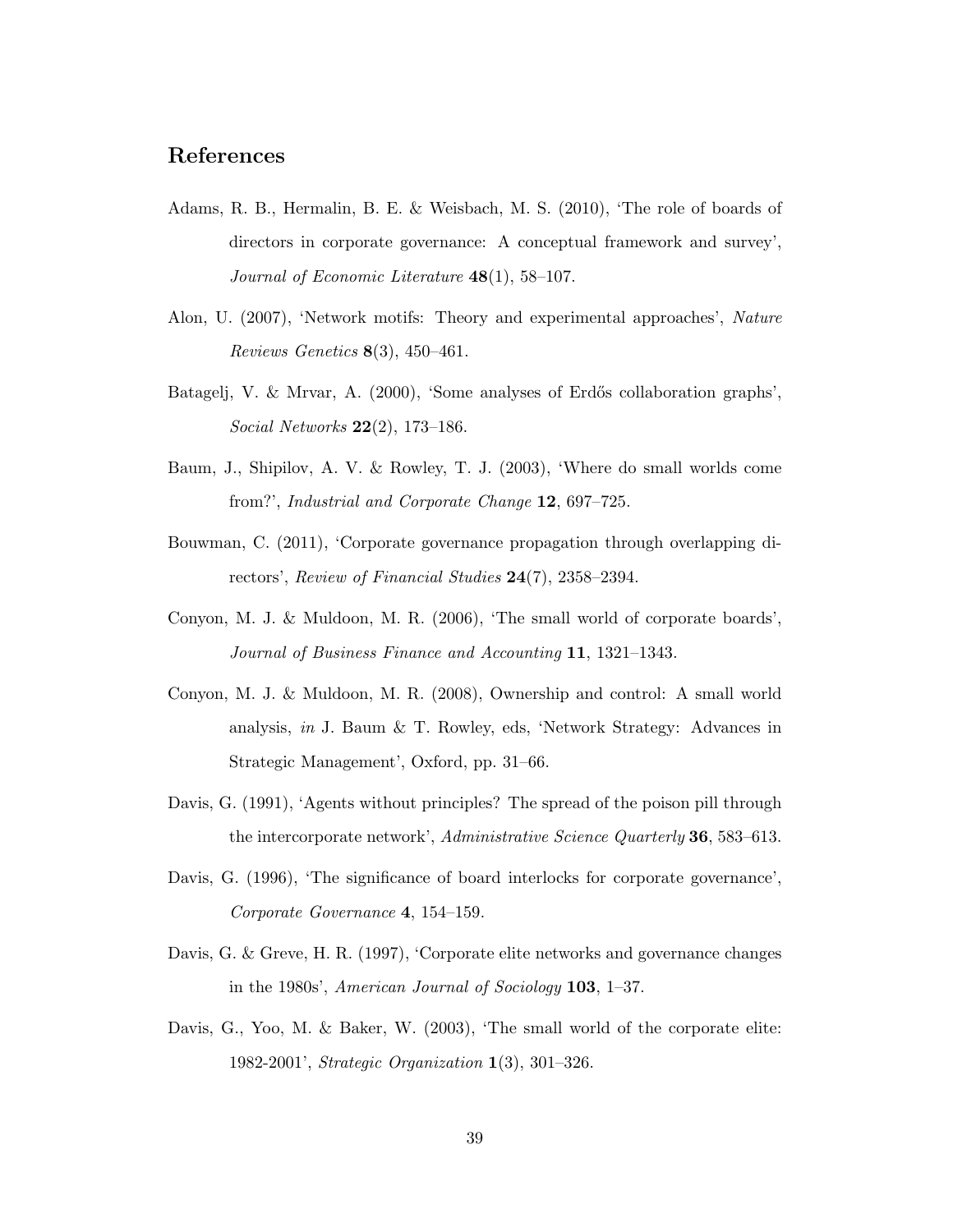- De Castro, R. & Grossman, J. W. (1999), 'Famous trails to Paul Erdős', The Mathematical Intelligencer  $21(3)$ , 51–53.
- Erdős & Rényi (1959), 'On random graphs. I', Publicationes Mathematicae (Debre $cen)$  6, 290–297.
- Fama, E. (1970), 'Efficient capital markets: A review of theory and empirical work', Journal of Finance 25(2), 383–417.
- Fama, E. (1991), 'Efficient capital markets II', Journal of Finance 46(5), 1571–1617.
- Fleming, L., King, C. & Juda, A. (2007), 'Small worlds and regional innovation', Organization Science 18(6), 938954.
- Goyal, S., van der Leij, M. & Moraga-González, J.-L. (2006), 'Economics: An emerging small world', Journal of Political Economy 114(2), 403-412.
- Grossman, J. W. & Ion, P. D. F. (1995), 'On a portion of the well-known collaboration graph', Congressus Numerantium 108, 129–132.
- Gulati, R., Sytch, M. & Tatarynowicz, A. (2012), 'The rise and fall of small worlds: Exploring the dynamics of social culture', Organization Science 23(2), 449– 471.
- Hallock, K. (1997), 'Reciprocally interlocking board of directors and executive compensation', Journal of Financial and Quantitative Analysis 32, 331–344.
- Haunschild, P. (1993), 'Interorganizational imitation: The impact of interlocks on corporate acquisition activity', Administrative Science Quarterly 38, 564– 592.
- Hayfield, T. & Racine, J. S. (2008), 'Nonparametric econometrics: The np package', Journal of Statistical Software 27(5).
- Hermalin, B. & Weisbach, M. (2003), 'Boards of directors as an endogenously determined institution: A survey of the economic literature', *Economic Policy* Review of the Federal Reserve Bank of New York 9, 7–26.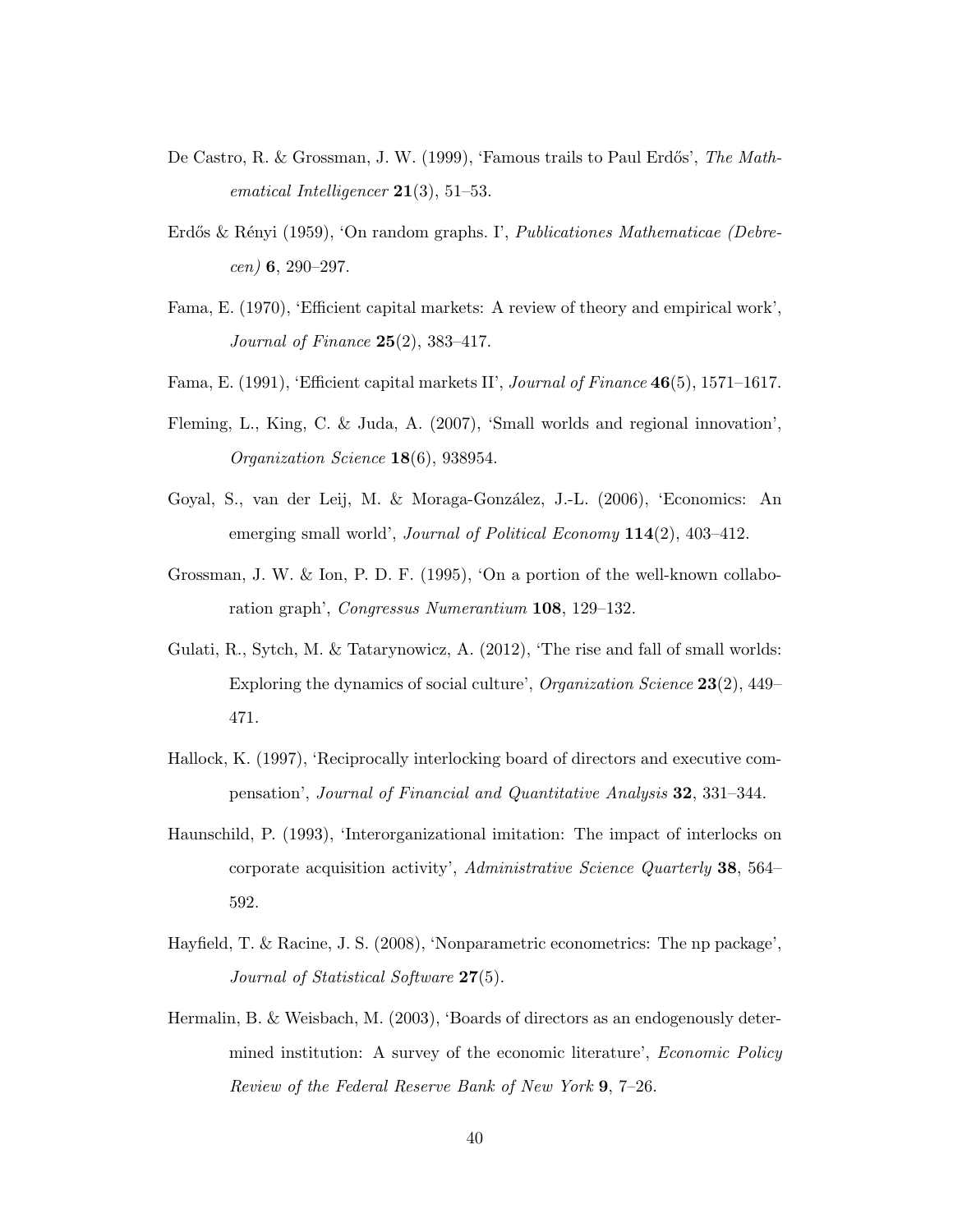- Hillman, A. J., Cannella, A. A. J. & Paetzold, R. L. (2000), 'The resource dependence role of corporate directors: Strategic adaptation of board composition in response to environmental change', Journal of Management Studies  $37(2), 1-10.$
- Humphries, M. D., Guerney, K. & Prescott, T. J. (2006), 'The brainstem reticular formation is a small world, not scale-free, network', Proceedings of the Royal Society B: Biological Sciences  $273(1585)$ , 503-511.
- Hyndman, R. J. (1996), 'Computing and graphing highest density regions', The American Statistician 50(2), 120–126.
- Kodde, D. A. & Palm, F. C. (1986), 'Wald criteria for jointly testing equality and inequality restrictions', Econometrica 54(5), 1243–1248.
- Kogut, B. & Walker, G. (2001), 'The small world of Germany and the durability of national networks', American Sociological Review 66, 317–335.
- Malkiel, B. G. (2003), 'The efficient market hypothesis and its critics', *Journal of* Economic Perspectives 17(1), 5982.
- Milgram  $(1967)$ , 'The small world problem', *Psychology Today*  $1(1)$ , 60–67.
- Milo, R., Kashtan, R., Itzkovitz, S., Newman, M. E. J. & Alon, D. (2004), 'On the uniform generation of random graphs with prescribed degree sequences', arXiv:cond-mat/0312028v2 .
- Mizruchi, M. S. & Stearns, L. (1994), 'A longitudinal study of borrowing by large American corporations', Administrative Science Quarterly 39, 118–140.
- Newman, M. (2001a), 'Scientific collaboration networks. I. Network construction and fundamental results', Physical Review E 64, 016131.
- Newman, M. (2001b), 'Scientific collaboration networks. II. Shortest paths, weighted networks, and centrality', Physical Review E 64, 016132.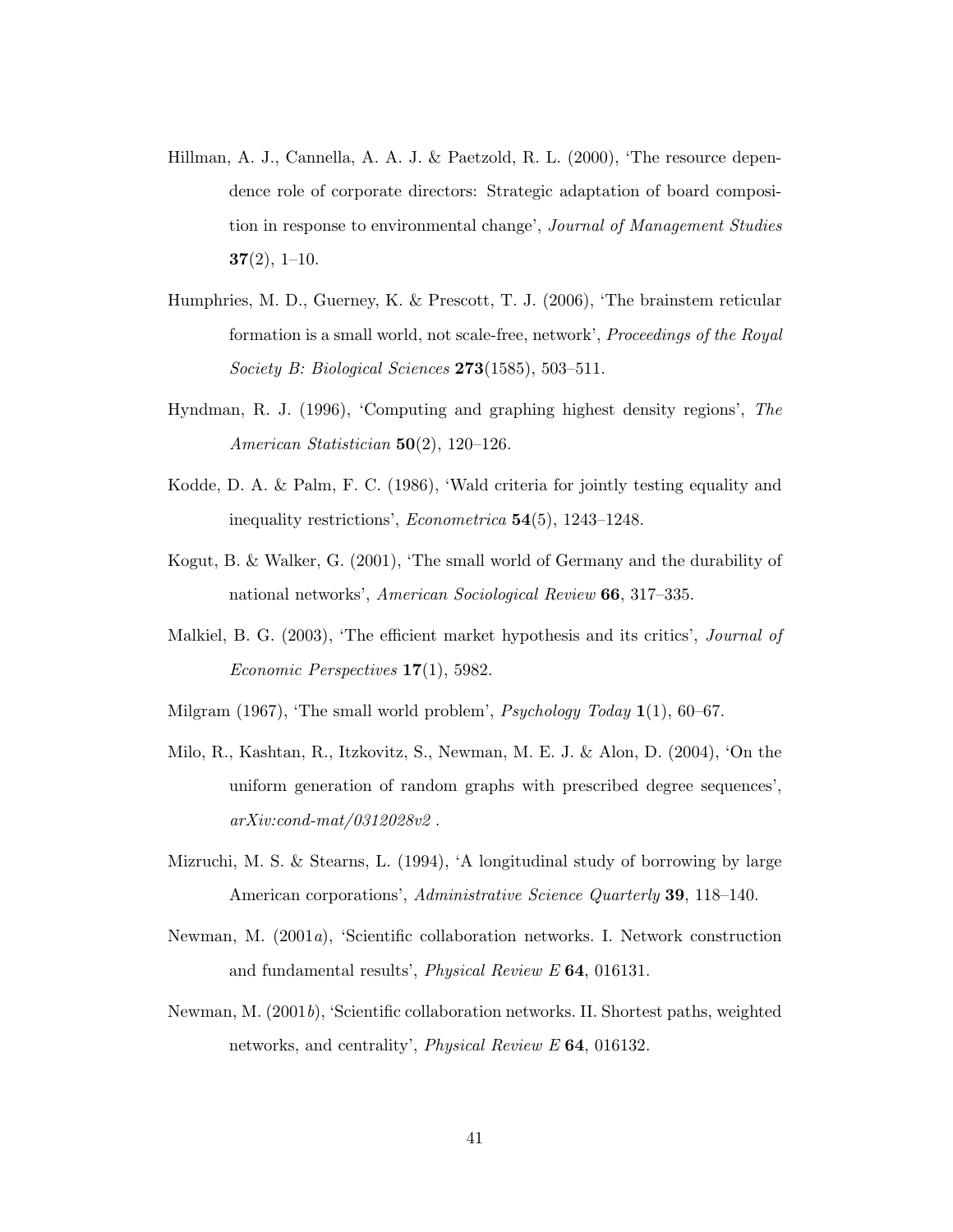- Newman, M.  $(2001c)$ , 'The structure of scientific collaboration networks', PNAS 98(2), 404–409.
- Newman, M. E. J. (2004), Who is the best connected scientist? A study of scientific coauthorship networks, in E. Ben-Naim, H. Frauenfelder & Z. Toroczkai, eds, 'Complex Networks', Springer, pp. 337–370.
- Newman, M., Strogatz, S. & Watts, D. (2001), 'Random graphs with arbitrary degree distribution and their applications', *Physical Review E* **64**(026118).
- Newman, M., Strogatz, S. & Watts, D. (2002), 'Random graph models for social networks', PNAS 99, 2566–2572.
- O'Reilly, C. I., Main, B. & Crystal, G. (1988), 'CEO compensation as tournament and social comparison: A tale of two theories', Administrative Science Quarterly 33, 257–274.
- Palmer, D., Devereaux, J. & Zhou, X. (1993), 'Late adoption of the multidivisional form by large U.S. corporations: A further exploration of the institutional, political, and economic accounts', Administrative Science Quarterly 37(1), 100–131.
- Phelps, C., Heidl, R. & Wadhwa, A. (2012), 'Knowledge, networks, and knowledge networks: A review and research agenda', Journal of Management  $38(4)$ , 1115–1166.
- Robins, G. & Alexander, M. (2004), 'Small worlds among interlocking directors: Network structure and distance in bipartite graphs', Computational and Mathematical Organization Theory 10, 69–94.
- Rosenkopf, L. & Padula, G. (2008), 'Investigating the microstructure of network evolution: Alliance formation in the mobile communications industry', Organization Science  $19(5)$ , 669–687.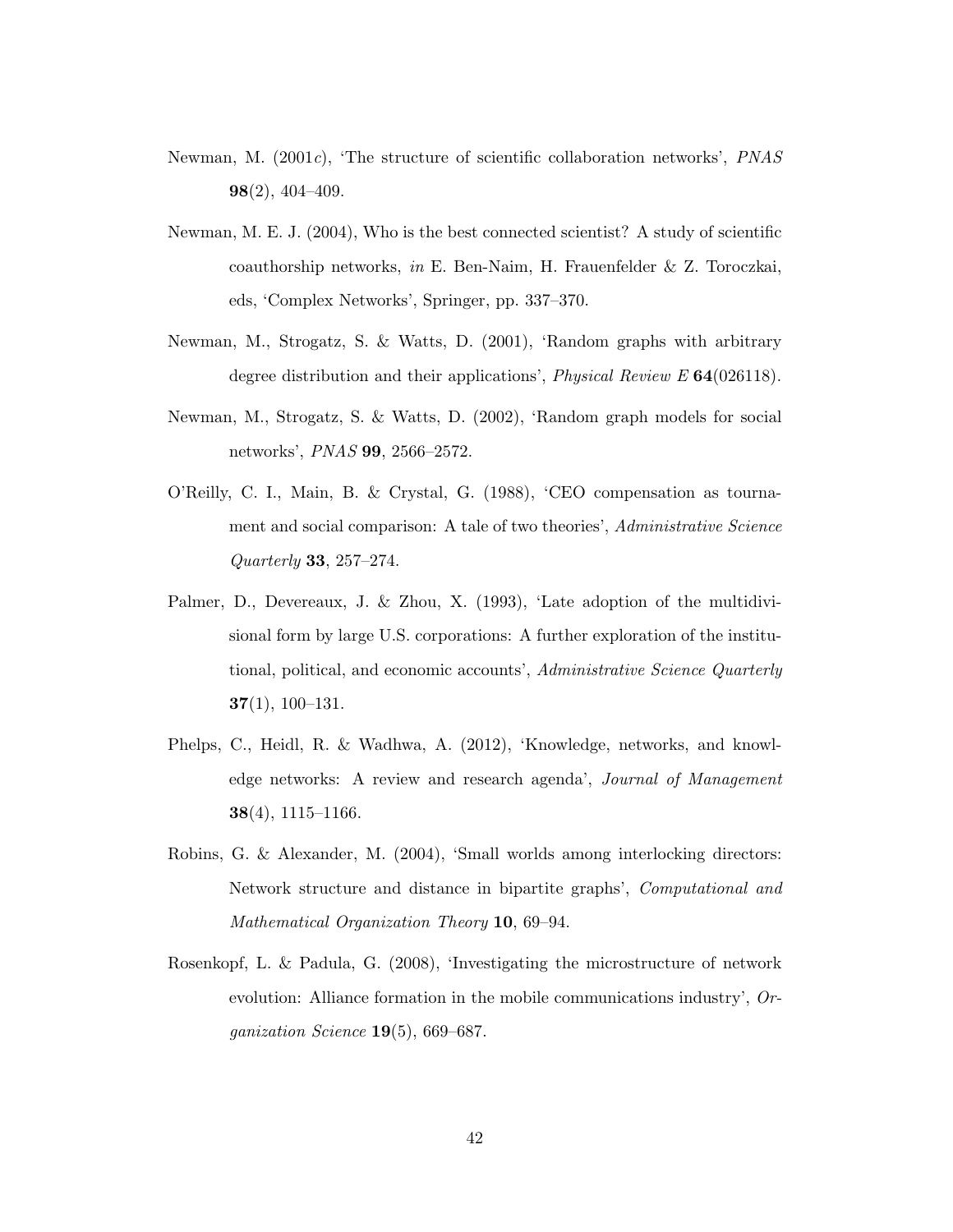- Shipilov, A. V., Greve, H. R. & Rowley, T. J. (2010), 'When do interlocks matter? Institutional logics and the diffusion of multiple corporate governance practices', Academy of Management Journal 53(4), 846–864.
- Stock, J. H. & Watson, M. W. (2010), Introduction to Econometrics, Addison-Wesley Series in Economics, Third Edition, Prentice Hall, Pearson Education.
- Uzzi, B., Amaral, L. A. & Reed-Tsochas, F. (2007), 'Small-world networks and management science research: A review', European Management Review 4, 77–91.
- Uzzi, B. & Spiro, J. (2005), 'Collaboration and creativity: The small world problem', American Journal of Sociology 111(2), 457-504.
- Watts, D. J. (1999), 'Networks, dynamics, and the small-world phenomenon', American Journal of Sociology  $105(2)$ , 493-527.
- Watts, D. J. & Strogatz, S. H. (1998), 'Collective dynamics of 'small-world' network', Nature 393, 440–442.
- Zhang, Z. & Zhang, J. (2009), 'A big world inside small-world networks', PLoS ONE 4(1), e5686.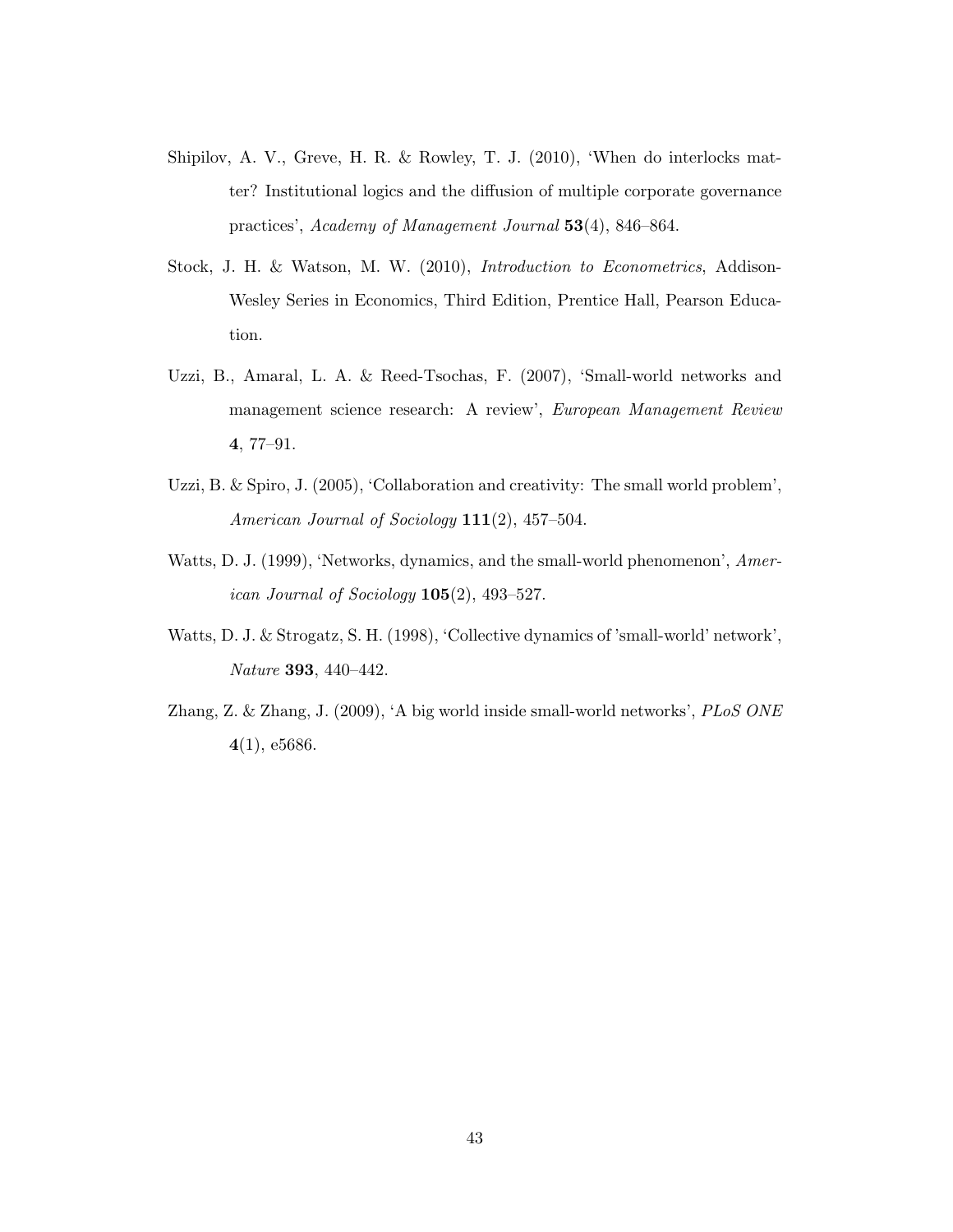<span id="page-44-0"></span>

|                       |               | Whole network |                     |           | Giant Component |                    |           |           |  |  |  |
|-----------------------|---------------|---------------|---------------------|-----------|-----------------|--------------------|-----------|-----------|--|--|--|
| Country               | Number of     | Number of     | Board               | Seats per | Number of       | Number of          | Board     | Seats per |  |  |  |
|                       | <b>Boards</b> | Directors     | Size                | director  | Boards          | Directors          | Size      | director  |  |  |  |
| Argentina             | 54            | 466           | 9.76                | 1.13      | 24              | 265                | 13.58     | 1.23      |  |  |  |
| Australia             | 1741          | 6988          | $5.05\,$            | 1.26      | 1108            | 4371               | 5.35      | 1.36      |  |  |  |
| Austria               | 86            | 650           | 8.52                | 1.13      | 43              | 378                | 10.42     | 1.19      |  |  |  |
| Bahrain               | 36            | 326           | 10.06               | 1.11      | 20              | 178                | 10.45     | 1.17      |  |  |  |
| Bangladesh            | 104           | 1017          | 10.93               | 1.12      | 57              | 627                | 12.96     | 1.18      |  |  |  |
| Belgium               | 122           | 1002          | 9.32                | 1.13      | 78              | 732                | 11.05     | 1.18      |  |  |  |
| <b>Brazil</b>         | 230           | 1507          | 7.87                | 1.20      | 153             | 1045               | 8.76      | 1.28      |  |  |  |
| Canada                | 3596          | 15763         | 6.06                | 1.38      | 2817            | 12485              | 6.51      | 1.47      |  |  |  |
| Chile                 | 121           | 814           | 7.96                | 1.18      | 86              | 580                | 8.44      | 1.25      |  |  |  |
| China                 | 1627          | 11728         | 7.69                | 1.07      | 409             | 3398               | 9.53      | 1.15      |  |  |  |
| Cyprus                | 104           | 633           | 6.99                | 1.15      | 21              | 151                | 9.14      | 1.27      |  |  |  |
| Demmark               | 142           | 998           | 7.59                | 1.08      | 56              | 437                | 8.93      | 1.14      |  |  |  |
| Finland               | 120           | 873           | 8.43                | 1.16      | 96              | 741                | 9.13      | 1.18      |  |  |  |
| France                | 564           | 3688          | 7.62                | 1.16      | 226             | 2181               | 12.13     | 1.26      |  |  |  |
| Germany               | 735           | 4893          | 7.38                | 1.11      | 241             | 2718               | 13.05     | 1.16      |  |  |  |
| Greece                | 200           | 1543          | 8.33                | 1.08      | 38              | 388                | 11.84     | 1.16      |  |  |  |
| <b>Hong Kong</b>      | 1167          | 8345          | 8.73                | 1.22      | 856             | 6207               | 9.35      | 1.29      |  |  |  |
| India                 | 3187          | 19298         | 7.33                | 1.21      | 1745            | 11015              | 8.45      | 1.34      |  |  |  |
| Indonesia             | 294           | 1153          | 4.48                | 1.14      | $82\,$          | 355                | 5.66      | 1.31      |  |  |  |
| Ireland               | 83            | 713           | 9.18                | 1.07      | 26              | 283                | 12.08     | 1.11      |  |  |  |
| Israel                | 347           | 1620          | 5.71                | 1.22      | 194             | 1119               | 7.55      | 1.31      |  |  |  |
| Italy                 | 256           | 3292          | 15.28               | 1.19      | 205             | 2801               | 16.67     | 1.22      |  |  |  |
| Jamaica               | 35            | 258           | 8.83                | 1.20      | 24              | 186                | 9.83      | 1.27      |  |  |  |
| Japan                 | 2396          | 25415         | 11.22               | 1.06      | 879             | 10891              | 13.74     | 1.11      |  |  |  |
| Jordan                | 146           | 1004          | 7.42                | 1.08      | 23              | 213                | 10.57     | 1.14      |  |  |  |
| Kenya                 | 43            | 332           | 8.81                | 1.14      | 30              | 238                | 9.40      | 1.18      |  |  |  |
| Kuwait                | 149           | 914           | 6.73                | 1.10      | 31              | 196                | 7.35      | 1.16      |  |  |  |
| Malaysia              | 968           | 5791          | 7.49                | 1.25      | 739             | 4329               | 7.73      | 1.32      |  |  |  |
| Mauritius             | 30            | 213           | 9.73                | 1.37      | 27              | 192                | 10.04     | 1.41      |  |  |  |
| Mexico                | 90            | 918           | 12.56               | 1.23      | 65              | 664                | 13.43     | 1.31      |  |  |  |
| Netherlands           | 153           | 948           | 6.85                | 1.11      | 64              | 450                | 8.34      | 1.19      |  |  |  |
| New Zealand           | 136           | 745           | 6.24                | 1.14      | 63              | 349                | 6.81      | 1.23      |  |  |  |
| Nigeria               | 156           | 1291          | 9.23                | 1.12      | 77              | 644                | 9.78      | 1.17      |  |  |  |
| Norway                | 203           | 1828          | 10.17               | 1.13      | 137             | 1471               | 12.39     | 1.15      |  |  |  |
| Oman                  | 99            | 621           | 7.24                | 1.15      | 60              | 390                | 7.88      | 1.21      |  |  |  |
| Pakistan              | 328           | 1976          | 7.66                | 1.27      | 202             | 1174               | 8.10      | 1.39      |  |  |  |
| Philippines           | 223           | 1538          | 9.71                | 1.41      | 183             | 1223               | 10.09     | 1.51      |  |  |  |
| Poland                | 275           | 1434          | 5.75                | 1.10      | $32\,$          | 187                | 6.94      | 1.19      |  |  |  |
| Portugal              | 42            | 530           | 13.67               | 1.08      | 27              | 385                | 15.85     | 1.11      |  |  |  |
| Qatar                 | 42            | 298           | 7.88                | 1.11      | 25              | 188                | 8.72      | 1.16      |  |  |  |
| Russia                | 199           | 1841          | 10.52               | 1.14      | 105             | 1053               | 12.26     | 1.22      |  |  |  |
| Saudi Arabia          | 116           | 886           | 8.10                | 1.06      | 31              | 253                | 9.32      | 1.14      |  |  |  |
| Singapore             | 594           | 3466          | 7.26                | 1.24      | 474             | 2711               | 7.47      | 1.31      |  |  |  |
| South Africa          | $338\,$       | $2625\,$      | $\boldsymbol{9.35}$ | $1.20\,$  | $257\,$         | 2098               | $10.20\,$ | 1.25      |  |  |  |
| Spain                 | 136           | 1422          | 11.63               | 1.11      | 88              | 1022               | 13.35     | 1.15      |  |  |  |
| Sri Lanka             | 219           | 1098          | 7.79                | 1.55      | 192             | $\boldsymbol{933}$ | 7.99      | 1.65      |  |  |  |
| Sweden                | $373\,$       | 2211          | $7.22\,$            | $1.22\,$  | 262             | 1721               | 8.33      | $1.27\,$  |  |  |  |
| Switzerland           | 274           | 1732          | $7.10\,$            | 1.12      | 142             | $953\,$            | 8.06      | $1.20\,$  |  |  |  |
| Taiwan                | 479           | 2578          | $5.70\,$            | 1.06      | 60              | 448                | 8.85      | 1.19      |  |  |  |
| Thailand              | 499           | 4467          | 10.63               | 1.19      | 374             | 3380               | 11.23     | 1.24      |  |  |  |
| Turkey                | 151           | 956           | 7.38                | 1.17      | 31              | 192                | 8.90      | 1.44      |  |  |  |
| <b>United Kingdom</b> | 1521          | 8809          | 6.63                | 1.14      | 781             | 5029               | 7.80      | 1.21      |  |  |  |
| <b>United States</b>  | 9249          | 54764         | 6.95                | $1.17\,$  | 4375            | 30223              | 8.88      | $1.29\,$  |  |  |  |

Table 1: Descriptive statistics

This table shows descriptive statistics for our sample of 53 countries, ranked according to the number of firms in the largest component. The table displays the number of boards and directors, as well as average degree for boards (Board size) and directors (Seats per director), for all listed firms (Network) as well as the largest connected component (Connected Netwo $\mathbf{p}$ ).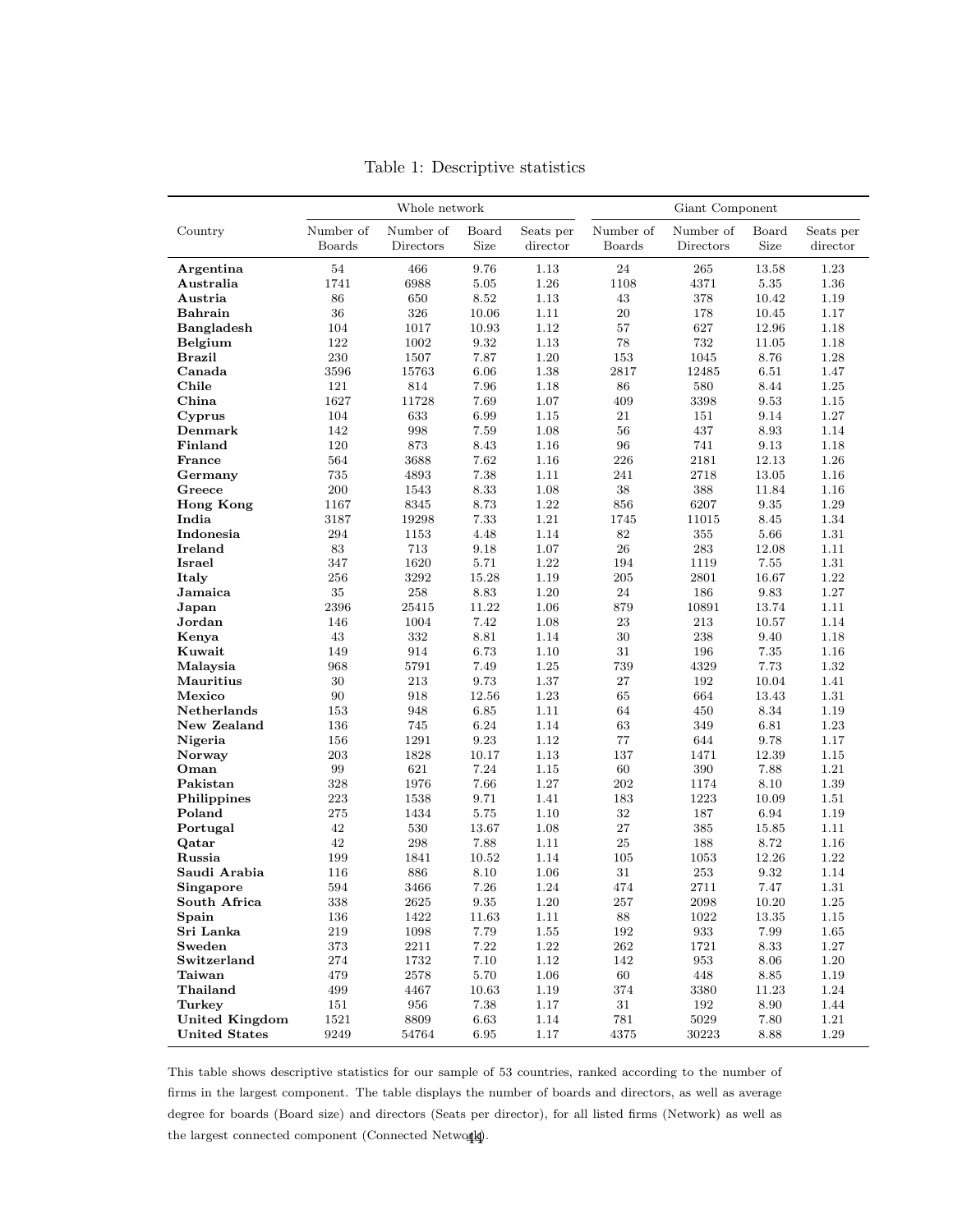<span id="page-45-0"></span>

|                                                      | Panel A: Holding density fixed |                        |                 |                        |                |                 |  |                |                          |                                                                    |                |                             |                 |
|------------------------------------------------------|--------------------------------|------------------------|-----------------|------------------------|----------------|-----------------|--|----------------|--------------------------|--------------------------------------------------------------------|----------------|-----------------------------|-----------------|
|                                                      |                                | From the whole network |                 |                        |                |                 |  |                | From the giant component |                                                                    |                |                             |                 |
|                                                      |                                | <b>Boards</b>          |                 |                        | Directors      |                 |  |                | <b>Boards</b>            |                                                                    | Directors      |                             |                 |
|                                                      | $\leq$                         | $=$                    | >               | $\,<$                  | $=$            | >               |  | $\,<\,$        | $=$                      | >                                                                  | $\,<\,$        | $=$                         | >               |
| Giant Component                                      | 37                             | 14                     | $\overline{2}$  | 35                     | 15             | 3               |  |                |                          |                                                                    |                |                             |                 |
| Degree                                               | $\boldsymbol{0}$               | 6                      | 47              | $\mathbf{1}$           | 9              | 43              |  | 8              | 17                       | 28                                                                 | 9              | 17                          | 27              |
| Clustering                                           | $\overline{0}$                 | $\overline{4}$         | 49              | $\overline{2}$         | 16             | 35              |  | $\Omega$       | 3                        | 50                                                                 | $\Omega$       | $\overline{4}$              | 49              |
| Distance                                             | 32                             | 17                     | $\overline{4}$  | 33                     | 16             | $\overline{4}$  |  | 4              | 17                       | 32                                                                 | 7              | 15                          | 31              |
| Small world                                          |                                | $\overline{19}$        | $\overline{34}$ |                        | 16             | $\overline{37}$ |  |                | $\overline{18}$          | $\overline{35}$                                                    |                | $\overline{17}$             | $\overline{36}$ |
| Random affiliation                                   |                                | 3                      | 50              |                        | 11             | 42              |  |                | 3                        | 50                                                                 |                | $\overline{2}$              | 51              |
| $(2,2)$ -bicliques                                   | $\overline{0}$                 | $\overline{0}$         | $\overline{53}$ |                        |                |                 |  | $\Omega$       | ī                        | $\overline{52}$                                                    |                |                             |                 |
| Panel B: Holding degree distribution of boards fixed |                                |                        |                 |                        |                |                 |  |                |                          |                                                                    |                |                             |                 |
|                                                      |                                |                        |                 | From the whole network |                |                 |  |                |                          | From the giant component                                           |                |                             |                 |
|                                                      |                                | <b>Boards</b>          |                 |                        | Directors      |                 |  |                | Boards                   |                                                                    | Directors      |                             |                 |
|                                                      | $\leq$                         | $=$                    | >               | $\,<$                  | $=$            | >               |  | $<\,$          | =                        | >                                                                  | $\,<\,$        |                             | ⋗               |
| Giant Component                                      | 37                             | 16                     | $\overline{0}$  | 39                     | 14             | $\overline{0}$  |  |                |                          |                                                                    |                |                             |                 |
| Degree                                               | $\overline{0}$                 | $\overline{7}$         | 46              | 3                      | 18             | 32              |  | 7              | 18                       | 28                                                                 | 50             | 3                           | 0               |
| Clustering                                           | $\overline{0}$                 | 3                      | 50              | 10                     | 24             | 19              |  | $\overline{0}$ | $\overline{4}$           | 49                                                                 | $\overline{0}$ | 5                           | 48              |
| Distance                                             | 29                             | 20                     | 4               | 29                     | 17             | $\overline{7}$  |  | 4              | 12                       | 37                                                                 | 3              | 12                          | 38              |
| Small world                                          |                                | $\overline{23}$        | $\overline{30}$ |                        | 19             | $\overline{34}$ |  |                | 14                       | 39                                                                 |                | $\overline{14}$             | 39              |
| Random affiliation                                   |                                | 3                      | 50              |                        | 15             | 38              |  |                | $\overline{4}$           | 49                                                                 |                | $\mathcal{D}_{\mathcal{L}}$ | 51              |
| $(2,2)$ -bicliques                                   | $\Omega$                       | $\Omega$               | $\overline{53}$ |                        |                |                 |  | $\Omega$       | $\overline{2}$           | 51                                                                 |                |                             |                 |
|                                                      |                                |                        |                 |                        |                |                 |  |                |                          | Panel C: Holding degree distribution of boards and directors fixed |                |                             |                 |
|                                                      |                                |                        |                 | From the whole network |                |                 |  |                |                          | From the giant component                                           |                |                             |                 |
|                                                      |                                | Boards                 |                 |                        | Directors      |                 |  |                | Boards                   |                                                                    |                | Directors                   |                 |
|                                                      | $\leq$                         | $=$                    | >               | $\leq$                 | $\equiv$       | $\geq$          |  | $\,<\,$        | $=$                      | >                                                                  | $\,<\,$        |                             |                 |
| Giant Component                                      | 39                             | 14                     | $\overline{0}$  | 41                     | 12             | $\overline{0}$  |  |                |                          |                                                                    |                |                             |                 |
| Degree                                               | 16                             | 26                     | 11              | 3                      | 19             | 31              |  | 49             | $\overline{4}$           | $\overline{0}$                                                     | 48             | 5                           | $\overline{0}$  |
| Clustering                                           | 5                              | 22                     | 26              | 41                     | 9              | 3               |  | $\mathbf{1}$   | 18                       | 34                                                                 | 5              | 9                           | 39              |
| Distance                                             | 9                              | 21                     | 23              | 10                     | 24             | 19              |  | $\Omega$       | 8                        | 45                                                                 | $\Omega$       | 8                           | 45              |
| Small world                                          |                                | 21                     | $\overline{32}$ |                        | $\overline{5}$ | 48              |  |                | 9                        | 44                                                                 |                | $\overline{8}$              | 45              |
| Random affiliation                                   |                                | 16                     | 37              |                        | $\overline{7}$ | 46              |  |                | 9                        | 44                                                                 |                | 7                           | 46              |
| $\overline{(2,2)}$ -bicliques                        | $\overline{0}$                 | $\overline{2}$         | $\overline{51}$ |                        |                |                 |  | $\overline{0}$ | $\overline{3}$           | 50                                                                 |                |                             |                 |

Table 2: Summary of nonparametric tests for all simulations

This table shows summary statistics for nonparametric tests performed when the density of the data is held fixed in the simulations (Panel A), when imposing on the simulations the degrees distribution of the boards (Panel B), and when both the degree distribution of the boards and directors is imposed on the counterfactual (Panel C). The table shows the number of countries (out of a total of 53 countries with large enough networks) that have simulated measures that are smaller  $(*<")$ , not significantly different  $(*=")$  or greater (" $>$ ") than the actual observed measures. Equality corresponds to a bilateral test at 10%, while inequalities correspond to unilateral tests at 5%. Simulations are performed from the entire network in the left half of the table and with data from the giant component only in the right half of the table. Largest component compares the size of actual with simulated giant components. Degree, distance and clustering are as shown in Appendix [A.](#page-54-0) Small world refers to the nonparametric test of equal distance and excess clustering described in Appendix [D.](#page-60-0)2, while random affiliation refers to the nonparametric joint test for distance and clustering described in Appendix [C.](#page-58-0)2.  $(2, 2)$ -bicliques refer to the  $(2, 2)$ -biclique count. Tests of individual measures are based on the quantiles of the distribution of the counterfactual measures.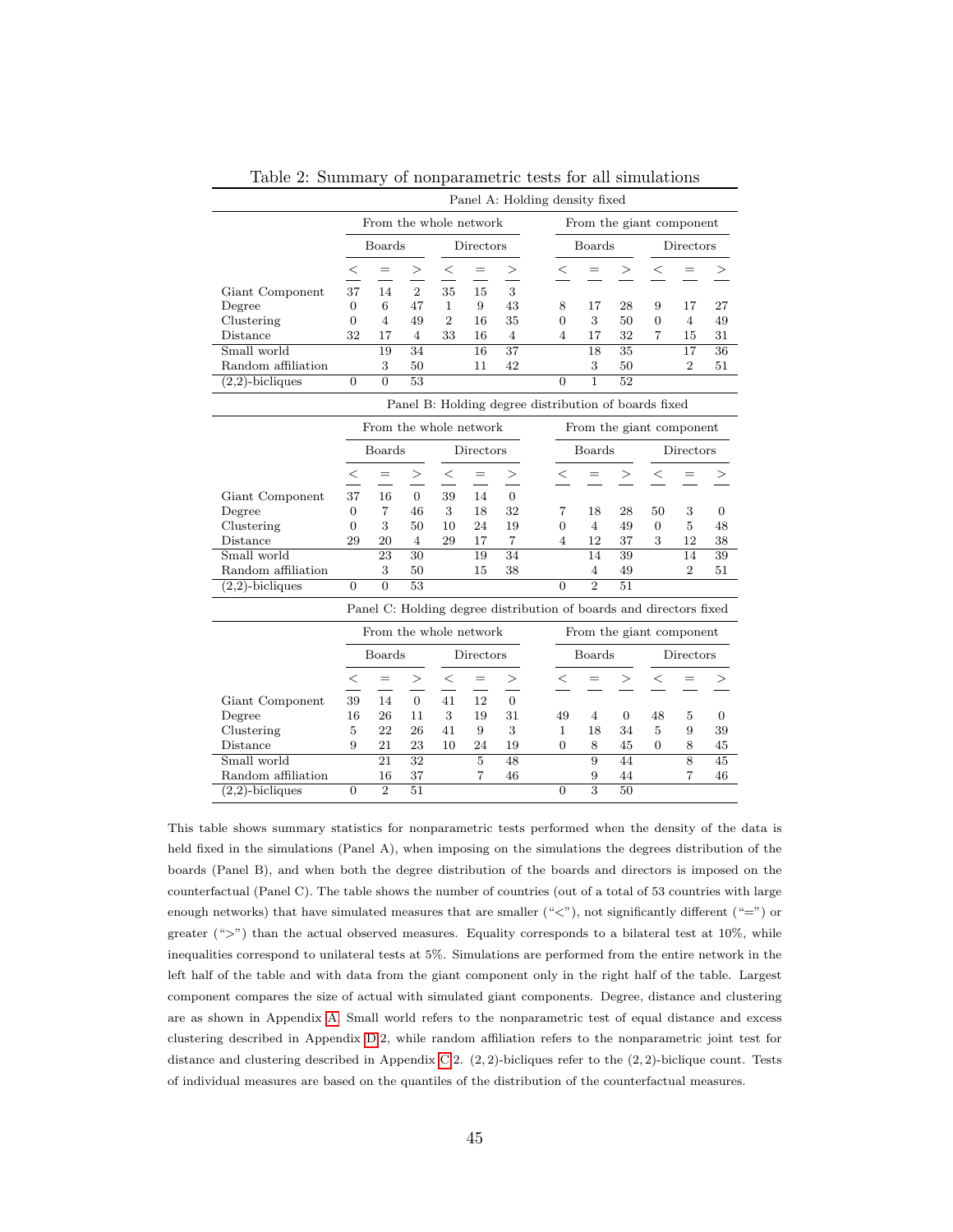| Country               | Average degree   |              |                      |              |                  | Clustering coefficient | Average distance |              |                |  |
|-----------------------|------------------|--------------|----------------------|--------------|------------------|------------------------|------------------|--------------|----------------|--|
|                       | Obs.             | Sim.         | $z$ -score           | Obs.         | Sim.             | $z$ -score             | Obs.             | Sim.         | $z$ -score     |  |
| Argentina             | 3.92             | 6.44         | $-9.37$              | 0.71         | 0.48             | 4.67                   | 3.09             | 1.92         | 17.03          |  |
| Australia             | 3.96             | 4.41         | $-130.94$            | 0.51         | 0.40             | 16.33                  | 8.39             | 5.62         | 51.18          |  |
| Austria               | 3.21             | 4.07         | $-9.38$              | $\rm 0.35$   | 0.34             | $0.28***$              | 3.84             | 2.93         | 7.89           |  |
| Bahrain               | 3.90             | 3.99         | $0.55***$            | 0.46         | 0.49             | $0.51***$              | 2.62             | 2.30         | $2.20**$       |  |
| <b>Bangladesh</b>     | 3.02             | 4.81         | $-20.50$             | 0.47         | 0.28             | 5.38                   | 4.39             | 2.82         | 20.72          |  |
| Belgium               | 3.95             | 4.55         | $-10.46$             | 0.40         | 0.34             | $1.98**$               | 3.70             | 3.21         | 5.22           |  |
| <b>Brazil</b>         | 4.92             | 6.55         | $-39.74$             | 0.53         | 0.37             | 8.75                   | 4.17             | 3.11         | 24.38          |  |
| Canada                | 7.06             | 8.29         | $-372.71$            | 0.47         | 0.37             | 27.64                  | 5.27             | 4.24         | 70.99          |  |
| Chile                 | 3.65             | $5.05\,$     | $-25.32$             | 0.50         | $0.36\,$         | 5.36                   | $5.05\,$         | 3.15         | 23.69          |  |
| China                 | 3.09             | 3.42         | $-50.90$             | 0.44         | $\rm 0.35$       | 7.16                   | 10.96            | 6.16         | 31.11          |  |
| Cyprus                | 2.67             | 4.61         | $-10.33$             | 0.56         | 0.42             | $2.40*$                | 3.64             | 2.13         | 17.65          |  |
| Denmark               | 2.93             | 3.03         | $-2.73*$             | 0.48         | 0.48             | $0.02***$              | 4.62             | 4.46         | $0.41***$      |  |
| Finland               | 3.23             | 3.38         | $-3.81$              | 0.28         | $0.29\,$         | $0.38***$              | 4.65             | 3.96         | 4.22           |  |
| France                | 6.12             | 7.18         | $-27.29$             | $\rm 0.35$   | 0.28             | 5.26                   | 3.91             | 3.08         | 30.51          |  |
| Germany               | 4.29             | 4.73         | $-12.39$             | 0.33         | 0.37             | $-1.75**$              | 4.55             | 3.57         | 14.65          |  |
| Greece                | 3.26             | 4.09         | $-7.87$              | 0.50         | $0.39\,$         | $2.63*$                | 3.74             | 2.79         | 8.42           |  |
| <b>Hong Kong</b>      | 6.28             | 7.86         | $-175.29$            | 0.49         | 0.34             | 22.08                  | 5.01             | 3.77         | 67.79          |  |
| India                 | 7.24             | 8.45         | $-259.78$            | 0.45         | 0.35             | 22.12                  | 4.85             | 4.02         | 65.60          |  |
| Indonesia             | 2.98             | 3.56         | $-16.05$             | 0.43         | $0.36\,$         | $2.37*$                | 5.67             | 4.03         | 9.73           |  |
| Ireland               | 2.23             | 2.46         | $-3.04*$             | 0.24         | 0.16             | $1.21***$              | 4.14             | 3.67         | $1.41***$      |  |
| Israel                | 4.95             | 6.21         | $-39.39$             | $\rm 0.55$   | 0.44             | 7.09                   | 4.19             | 3.36         | 16.51          |  |
| Italy                 | 6.62             | 8.40         | $-40.76$             | 0.31         | $0.21\,$         | 9.14                   | 3.37             | 2.81         | 31.97          |  |
| Jamaica               | 4.17             | 5.14         | $-4.93$              | 0.50         | 0.41             | $1.64***$              | 2.36             | 2.13         | $2.86*$        |  |
| Japan                 | 3.20             | $3.56\,$     | $-101.22$            | 0.33         | 0.27             | 7.13                   | 6.77             | 6.19         | 7.65           |  |
| Jordan                | 2.52             | 2.82         | $-3.07*$             | 0.37         | 0.26             | $1.54***$              | 4.31             | 3.10         | 4.79           |  |
| Kenya                 | 5.20             | 5.41         | $-1.63***$           | $\rm 0.52$   | 0.56             | $0.80***$              | 2.66             | 2.44         | $1.56***$      |  |
| Kuwait                | 2.13             | 2.23         | $-2.95**$            | 0.22         | 0.19             | $0.61***$              | 5.09             | 4.91         | $0.31***$      |  |
| Malaysia              | $5.25\,$         | 6.40         | $-140.82$            | $0.45\,$     | 0.34             | 13.95                  | 5.33             | 4.09         | 53.24          |  |
| Mauritius             | 5.93             | 8.30         | $-8.27$              | 0.56         | 0.51             | $1.41***$              | 2.29             | 1.80         | 10.25          |  |
| Mexico                | 7.23             | 10.09        | $-18.06$             | 0.50         | 0.37             | 6.95                   | 2.77             | 2.12         | 21.55          |  |
| Netherlands           | 3.13             | 3.33         | $-4.31$              | 0.38         | 0.41             | $0.62***$              | 4.87             | 3.80         | 5.56           |  |
| New Zealand           | 2.79             | 3.19         | $-10.16$             | 0.37         | 0.30             | $2.16*$                | 5.36             | 4.14         | 5.34           |  |
| Nigeria               | 3.12             | 3.62         | $-12.22$             | 0.39         | 0.31             | 2.73                   | 4.44             | 3.79         | 4.53           |  |
| Norway                | 3.84             | 4.08         | $-3.58$              | 0.37         | 0.44             | $-2.43*$               | 4.11             | 3.33         | 7.51           |  |
| Oman                  | 2.87             | 3.43         | $-11.34$             | 0.44         | $0.29\,$         | 4.40                   | 6.02             | 3.75         | 13.74          |  |
| Pakistan              | 4.55             | 7.68         | $-86.42$             | 0.62         | 0.30             | 26.64                  | 5.05             | $3 -$        | 86.64          |  |
| Philippines           | 8.40             | 13.20        | $-64.95$             | 0.51         | $0.30\,$         | 22.49                  | 3.28             | 2.38         | 65.21          |  |
| Poland                | 2.75             | 2.89         | $-2.76*$             | $\rm 0.52$   | 0.42             | $2.12*$                | 4.51             | 3.93         | $1.42***$      |  |
| Portugal              | 2.81             | 3.43         | $-4.81$              | 0.32         | 0.30             | $0.35***$              | 3.11             | 2.74         | $2.33*$        |  |
| Qatar                 | 3.12             | 3.17         | $0.58***$            | 0.47         | 0.43             | $0.53***$              | 2.88             | 3.13         | $0.88***$      |  |
| Russia                | 4.51             | 6.48         | $-30.85$             | 0.52         | $0.30\,$<br>0.18 | 10.39<br>$1.16***$     | 4.40             | 2.83         | 37.27          |  |
| Saudi Arabia          | 2.13             | 2.46         | $-5.84$              | 0.24         |                  |                        | 4.89             | 4.12         | $1.86***$      |  |
| Singapore             | 5.80             | 6.56<br>6.62 | $-58.32$             | 0.47<br>0.39 | 0.41<br>0.33     | 6.72                   | 4.80<br>3.97     | 3.86<br>3.35 | 28.01          |  |
| South Africa          | 5.86<br>$3.52\,$ | $4.28\,$     | $-27.92$             | $\rm 0.29$   | $\rm 0.24$       | 5.04<br>$2.14^{\ast}$  | $4.82\,$         |              | 18.55          |  |
| Spain<br>Sri Lanka    | 9.42             | 15.50        | $-15.43$<br>$-77.26$ | 0.64         | 0.38             | 26.08                  | 3.41             | 3.37<br>2.31 | 17.99<br>72.19 |  |
| Sweden                | 4.95             | 5.62         | $-30.46$             | 0.42         | 0.37             | 3.19                   | 4.53             | 3.67         | 18.32          |  |
| Switzerland           | 3.41             | 3.56         | $-6.77$              | 0.35         | $0.33\,$         | $0.90***$              | 4.82             | 4.51         | $2.25*$        |  |
| Taiwan                | 3.13             | 3.86         | $-12.33$             | 0.40         | 0.38             | $0.77***$              | 5.07             | 3.48         | 9.60           |  |
| Thailand              | 5.50             | 6.92         | $-77.63$             | $\rm 0.39$   | 0.27             | 12.89                  | 4.41             | 3.49         | 40.13          |  |
| Turkey                | 5.16             | 8.85         | $-13.82$             | $0.72\,$     | 0.50             | 6.91                   | 3.91             | 1.83         | 47.22          |  |
| <b>United Kingdom</b> | 3.60             | 3.69         | $-20.59$             | 0.37         | 0.32             | 4.71                   | 6.83             | 5.87         | 12.63          |  |
| <b>United States</b>  | $5.07\,$         | 5.57         | $-376.09$            | 0.30         | 0.24             | 18.79                  | 6.03             | 5.22         | 55.08          |  |

<span id="page-46-0"></span>Table 3: Board projections of random graphs, holding degree distribution of boards and directors fixed (simulating from the giant component)

This table shows degree, clustering and distance for board projections for random affiliation graphs. For each measure, the table shows actual values, average counterparts computed on equivalent simulated random networks, as well as standardized *z*-scores for the difference between actual and simulated measures. Stars identify cases in which we cannot reject the null hypothesis that the observed network has been generated randomly with equal degree distribution. ∗∗∗: test at 90%, ∗∗: test at 95% and <sup>∗</sup>: test at 99%.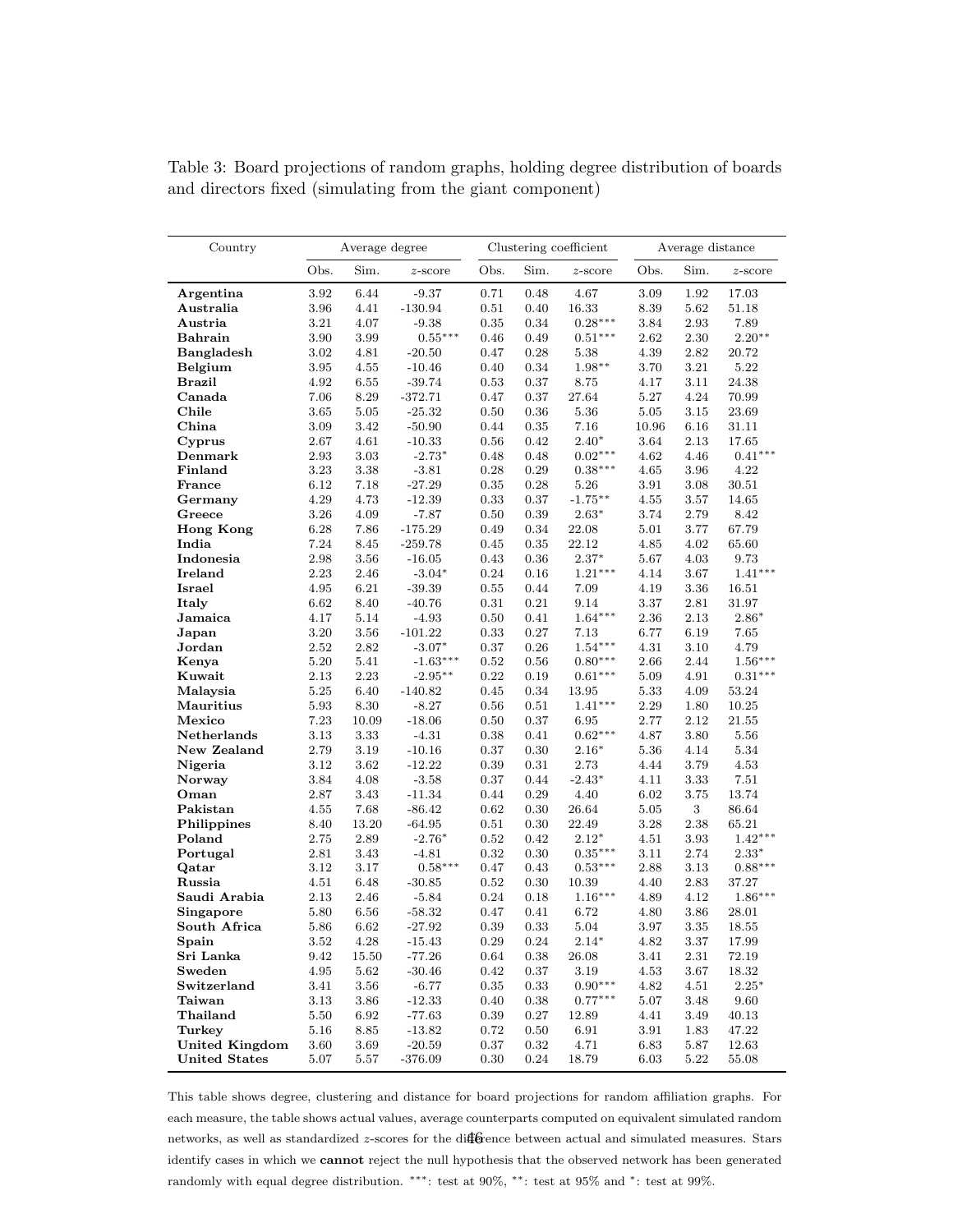| Country               | Average degree |           |            |            |            | Clustering coefficient | Average distance |          |             |  |
|-----------------------|----------------|-----------|------------|------------|------------|------------------------|------------------|----------|-------------|--|
|                       | Obs.           | Sim.      | $z$ -score | Obs.       | Sim.       | $z$ -score             | Obs.             | Sim.     | $z$ -score  |  |
| Argentina             | 17.16          | 17.89     | $-23.91$   | 0.94       | 0.92       | 19.86                  | 3.56             | 2.62     | 15.72       |  |
| Australia             | 7              | 7.17      | $-191.06$  | 0.87       | 0.87       | 14.94                  | 8.72             | 6.31     | 41.83       |  |
| Austria               | 13.97          | 14.15     | $-15.75$   | 0.94       | 0.93       | 6.02                   | 4.51             | 3.52     | 8.71        |  |
| <b>Bahrain</b>        | 13.73          | 13.75     | $0.89***$  | 0.93       | 0.94       | $-2.50*$               | 3.39             | 2.97     | $2.95*$     |  |
| <b>Bangladesh</b>     | 16.69          | 17.05     | $-40.90$   | 0.94       | 0.93       | 16.80                  | 4.81             | 3.48     | 18.38       |  |
| Belgium               | 14.83          | 14.92     | $-14.32$   | 0.94       | 0.93       | $2.42*$                | 4.53             | 3.88     | 7.28        |  |
| <b>Brazil</b>         | 11.14          | 11.64     | $-82.52$   | 0.92       | 0.90       | 27.98                  | 4.95             | 3.88     | $22.37\,$   |  |
| Canada                | 10.20          | 10.56     | $-479.69$  | 0.86       | 0.85       | 37.92                  | 6.03             | 4.92     | 71.91       |  |
| Chile                 | 10.44          | 10.71     | $-31.66$   | 0.92       | 0.91       | 11.25                  | 5.79             | 3.92     | 22.94       |  |
| China                 | 11.63          | 11.73     | $-133.68$  | 0.95       | 0.94       | 8.64                   | 11.49            | 6.88     | 29.10       |  |
| Cyprus                | 10.60          | 11.31     | $-23.62$   | 0.92       | 0.89       | 16.33                  | 4.25             | 2.84     | 16.51       |  |
| Denmark               | 11.58          | 11.59     | $-2.66*$   | 0.94       | 0.95       | $-1.51***$             | 5.23             | 5.08     | $0.37***$   |  |
| Finland               | 15.19          | 15.21     | $-4.20$    | 0.92       | 0.93       | $-5.34$                | 5.58             | 4.41     | 7.50        |  |
| France                | 18.23          | 18.50     | $-65.55$   | 0.91       | 0.91       | 4.89                   | 4.43             | 3.68     | $30.84\,$   |  |
| Germany               | 33.93          | 34.01     | $-17.52$   | 0.95       | 0.95       | $-5.42$                | 4.41             | 3.83     | 11.03       |  |
| Greece                | 15.02          | 15.15     | $-11.06$   | 0.94       | 0.94       | $2.36*$                | 4.33             | 3.46     | 7.80        |  |
| <b>Hong Kong</b>      | 11.98          | 12.38     | $-315.03$  | 0.92       | 0.90       | 55.17                  | 5.79             | 4.57     | 60.12       |  |
| India                 | 11.16          | 11.46     | $-397.20$  | 0.90       | 0.89       | 63.38                  | 5.66             | 4.81     | 59.45       |  |
| Indonesia             | 7.09           | 7.28      | $-23.28$   | 0.89       | 0.88       | 5.87                   | 6.21             | 4.66     | 9.04        |  |
| Ireland               | 14.29          | 14.32     | $-3.84$    | 0.95       | 0.95       | $0.83***$              | 4.78             | 4.29     | $1.44***$   |  |
| <b>Israel</b>         | 11.49          | 11.75     | $-45.47$   | 0.91       | 0.90       | 5.85                   | 4.70             | 3.91     | 15.46       |  |
| Italy                 | 21.37          | 21.63     | $-77.12$   | 0.92       | 0.92       | 19.75                  | 4.19             | 3.61     | 34.52       |  |
| Jamaica               | 12.23          | 12.51     | $-9.42$    | 0.91       | 0.90       | 8.37                   | 3.02             | 2.82     | $2.60*$     |  |
| Japan                 | 16.32          | 16.36     | $-126.98$  | 0.96       | 0.96       | 6.92                   | 7.56             | 6.97     | 7.42        |  |
| Jordan                | 11.50          | 11.55     | $-4.57$    | 0.94       | 0.94       | 3.27                   | 4.92             | 3.84     | 4.30        |  |
| Kenya                 | 10.39          | 10.42     | $-2.23***$ | 0.94       | 0.94       | $0.13***$              | 3.40             | 3.28     | $0.83***$   |  |
| Kuwait                | 8.06           | 8.08      | $-2.93**$  | 0.92       | 0.92       | $2.65*$                | 5.88             | 5.57     | $0.54***$   |  |
| Malaysia              | 9.61           | 9.92      | $-217.40$  | 0.90       | 0.89       | 50.49                  | 6.17             | 4.90     | 49.62       |  |
| Mauritius             | 13.35          | 14.02     | $-13.75$   | 0.89       | 0.86       | 11.36                  | 2.99             | 2.49     | 11.41       |  |
| Mexico                | 17.57          | 18.17     | $-35.69$   | 0.91       | 0.89       | 22.47                  | 3.53             | 2.88     | 23.56       |  |
| Netherlands           | 11.77          | 11.86     | $-12.71$   | 0.93       | 0.93       | $0.26***$              | 5.37             | 4.32     | 5.53        |  |
| New Zealand           | 8.03           | 8.11      | $-10.64$   | 0.91       | 0.90       | 5.26                   | $\,6\,$          | 4.86     | 4.93        |  |
| Nigeria               | 12.21          | 12.30     | $-19.24$   | 0.94       | 0.93       | 5.36                   | 5.06             | 4.47     | 4.06        |  |
| Norway                | 45.45          | 45.49     | $-3.69$    | 0.95       | 0.96       | $-5.85$                | 4.12             | 3.35     | 11.39       |  |
| Oman                  | 8.97           | 9.09      | $-15.04$   | 0.92       | 0.91       | 10.58                  | 6.85             | 4.52     | 13.59       |  |
| Pakistan              | 9.70           | 10.51     | $-129.37$  | 0.90       | 0.86       | 90.47                  | 5.79             | 3.82     | 69.010      |  |
| Philippines           | 14.03          | 15.25     | $-108.81$  | 0.88       | 0.84       | 65.36                  | 4.13             | $3.15\,$ | 60.97       |  |
| Poland                | 7.74           | 7.77      | $-2.72*$   | 0.92       | 0.92       | $1.44***$              | 5.07             | 4.65     | $1.02***$   |  |
| Portugal              | 21.75          | 21.81     | $-5.86$    | 0.96       | 0.96       | $0.77***$              | 3.57             | 3.28     | $1.99**$    |  |
| Qatar                 | 9.78           | 9.78      | $0.55***$  | 0.94       | 0.94       | $0.30***$              | 3.66             | 3.86     | $0.71***$   |  |
| Russia                | 15.92          | 16.28     | $-52.87$   | 0.93       | 0.92       | 17.34                  | 5.01             | 3.57     | 34.16       |  |
| Saudi Arabia          | 10.24          | 10.28     | $-5.60$    | 0.93       | 0.93       | 1.88*                  | 5.65             | 4.82     | $2.02**$    |  |
| Singapore             | 9.50           | 9.71      | $-95.65$   | 0.91       | 0.90       | 17.94                  | 5.59             | 4.66     | 24.81       |  |
| South Africa          | 13.54          | 13.72     | $-52.32$   | 0.92       | 0.91       | 9.53                   | 4.60             | 4.11     | 14.26       |  |
| Spain                 | 16.68          | 16.80     | $-28.73$   | 0.94       | $\rm 0.94$ | 4.27                   | $5.59\,$         | 4.08     | 19.02       |  |
| Sri Lanka             | 11.08          | 12.61     | $-98.30$   | $0.88\,$   | $\rm 0.83$ | 80.95                  | 4.24             | $3.09\,$ | 62.05       |  |
| Sweden                | 11.45          | 11.56     | $-30.79$   | $\rm 0.91$ | 0.91       | $0.19***$              | 5.06             | 4.37     | 14.01       |  |
| Switzerland           | 10.19          | 10.22     | $-7.25$    | 0.92       | 0.92       | $0.17***$              | 5.63             | 5.19     | 3.16        |  |
| Taiwan                | 11.92          | 12.03     | $-14.15$   | $\rm 0.94$ | 0.93       | $2.37*$                | 5.61             | 4.07     | $\ \, 9.21$ |  |
| Thailand              | 13.56          | 13.83     | $-133.25$  | 0.92       | 0.91       | 37.61                  | 5.20             | 4.32     | $35.41\,$   |  |
| Turkey                | 11.21          | $12.01\,$ | $-17.25$   | 0.89       | 0.86       | 14.46                  | 4.44             | 2.59     | 37.19       |  |
| <b>United Kingdom</b> | 10.30          | 10.31     | $-20.66$   | $\rm 0.92$ | 0.92       | $-6.36$                | 7.30             | 6.54     | 9.61        |  |
| <b>United States</b>  | 12.52          | $12.65\,$ | $-641.77$  | 0.89       | 0.89       | $4.43\,$               | 6.71             | 5.90     | 51.95       |  |

<span id="page-47-0"></span>Table 4: Directors projections of random graphs, holding degree distribution of boards and directors fixed (simulating from the giant component)

This table shows degree, clustering and distance for directors projections for random affiliation graphs. For each measure, the table shows actual values, average counterparts computed on equivalent simulated random networks, as well as standardized  $z$ -scores for the difference between actual and simulated measures. Stars identify cases in which we cannot reject the null hypothesis that the observed network has been generated randomly with equal degree distribution. ∗∗∗: test at 90%, ∗∗: test at 95% and <sup>∗</sup>: test at 99%.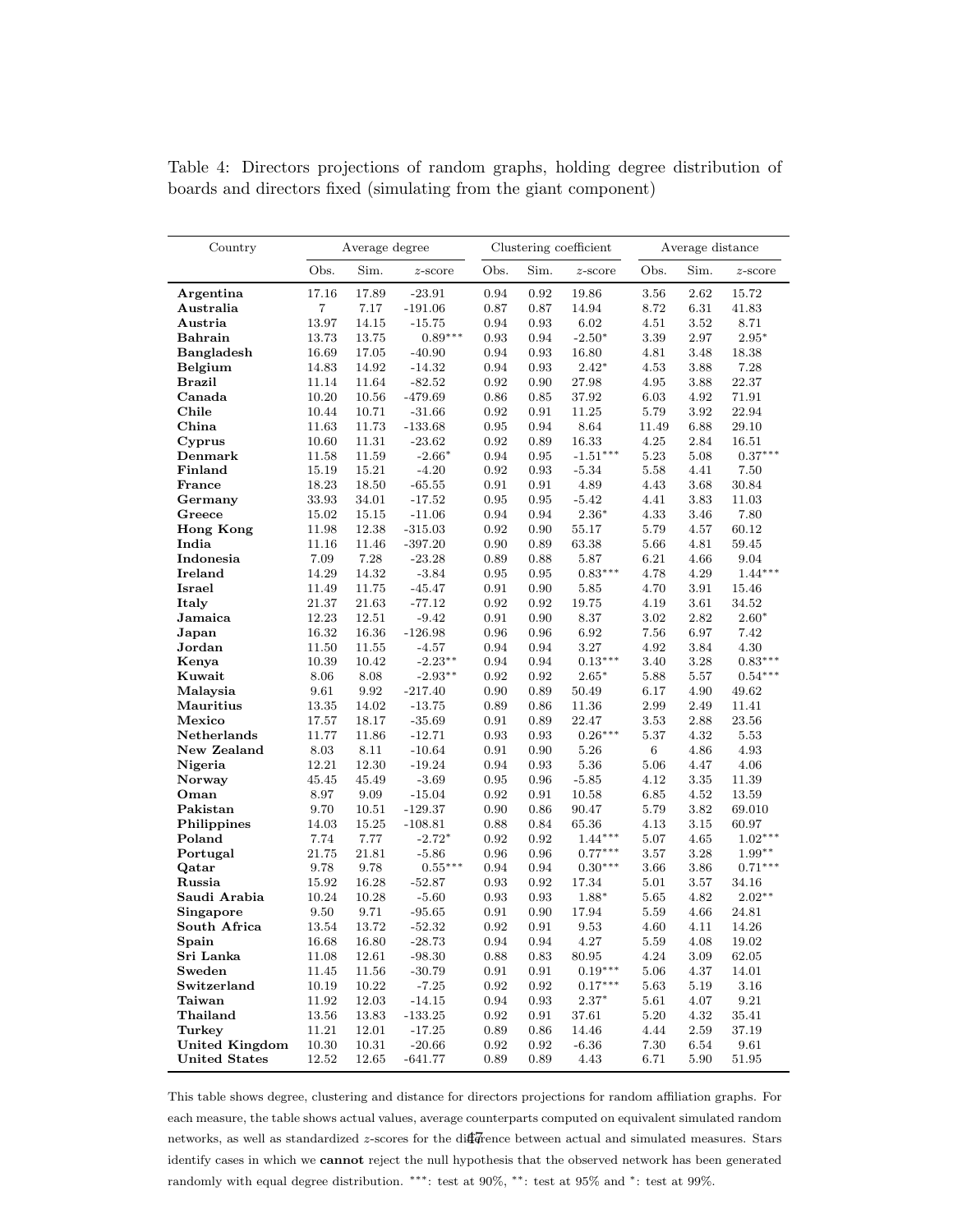| Country               |                  | Small world      | Random affiliation |                  |  |  |
|-----------------------|------------------|------------------|--------------------|------------------|--|--|
|                       | <b>Boards</b>    | Directors        | Boards             | Directors        |  |  |
| Argentina             | $\overline{0}$   | $\boldsymbol{0}$ | $\boldsymbol{0}$   | $\boldsymbol{0}$ |  |  |
| Australia             | $\boldsymbol{0}$ | $\boldsymbol{0}$ | $\boldsymbol{0}$   | $\boldsymbol{0}$ |  |  |
| Austria               | $\boldsymbol{0}$ | $\boldsymbol{0}$ | $\overline{0}$     | 0                |  |  |
| Bahrain               | 0.085            | 0.002            | 0.106              | $\overline{0}$   |  |  |
| <b>Bangladesh</b>     | 0                | 0                | 0                  | $\overline{0}$   |  |  |
| Belgium               | $\boldsymbol{0}$ | $\boldsymbol{0}$ | $\boldsymbol{0}$   | $\overline{0}$   |  |  |
| Brazil                | $\overline{0}$   | $\boldsymbol{0}$ | $\boldsymbol{0}$   | $\overline{0}$   |  |  |
| Canada                | $\overline{0}$   | $\overline{0}$   | $\overline{0}$     | $\overline{0}$   |  |  |
| Chile                 | $\boldsymbol{0}$ | $\boldsymbol{0}$ | $\overline{0}$     | $\overline{0}$   |  |  |
| China                 | $\boldsymbol{0}$ | $\boldsymbol{0}$ | $\boldsymbol{0}$   | $\boldsymbol{0}$ |  |  |
| Cyprus                | $\overline{0}$   | $\overline{0}$   | $\overline{0}$     | $\overline{0}$   |  |  |
| Demmark               | 0.632            | 0.234            | 0.780              | 0.349            |  |  |
| Finland               | $\boldsymbol{0}$ | $\boldsymbol{0}$ | 0                  | $\boldsymbol{0}$ |  |  |
| France                | $\overline{0}$   | $\overline{0}$   | $\overline{0}$     | $\overline{0}$   |  |  |
| Germany               | $\boldsymbol{0}$ | $\boldsymbol{0}$ | $\boldsymbol{0}$   | $\overline{0}$   |  |  |
| Greece                | $\boldsymbol{0}$ | $\boldsymbol{0}$ | $\boldsymbol{0}$   | $\boldsymbol{0}$ |  |  |
| <b>Hong Kong</b>      | $\overline{0}$   | $\overline{0}$   | $\overline{0}$     | $\overline{0}$   |  |  |
| India                 | $\overline{0}$   | $\overline{0}$   | $\overline{0}$     | $\overline{0}$   |  |  |
| Indonesia             | $\boldsymbol{0}$ | $\boldsymbol{0}$ | $\overline{0}$     | $\overline{0}$   |  |  |
| Ireland               | 0.152            | 0.159            | 0.126              | 0.141            |  |  |
| Israel                | $\boldsymbol{0}$ | $\boldsymbol{0}$ | $\boldsymbol{0}$   | $\boldsymbol{0}$ |  |  |
| Italy                 | $\boldsymbol{0}$ | $\boldsymbol{0}$ | $\overline{0}$     | $\boldsymbol{0}$ |  |  |
| Jamaica               | 0.016            | 0.028            | 0.006              | 0.002            |  |  |
| Japan                 | $\overline{0}$   | $\overline{0}$   | 0                  | $\boldsymbol{0}$ |  |  |
| Jordan                | 0.003            | 0.002            | 0.002              | 0.003            |  |  |
| Kenya                 | 0.095            | 0.309            | 0.139              | 0.448            |  |  |
| Kuwait                | 0.609            | 0.487            | 0.593              | 0.054            |  |  |
| Malaysia              | $\boldsymbol{0}$ | $\boldsymbol{0}$ | $\boldsymbol{0}$   | $\boldsymbol{0}$ |  |  |
| Mauritius             | $\boldsymbol{0}$ | $\boldsymbol{0}$ | $\boldsymbol{0}$   | 0                |  |  |
| Mexico                | $\overline{0}$   | $\overline{0}$   | $\overline{0}$     | $\overline{0}$   |  |  |
| <b>Netherlands</b>    | 0.001            | $\overline{0}$   | 0.001              | $\overline{0}$   |  |  |
| New Zealand           | $\boldsymbol{0}$ | 0.001            | 0                  | $\overline{0}$   |  |  |
| Nigeria               | 0.001            | 0.012            | 0.001              | $\overline{0}$   |  |  |
| Norway                | $\boldsymbol{0}$ | $\boldsymbol{0}$ | $\boldsymbol{0}$   | $\overline{0}$   |  |  |
| Oman                  | $\boldsymbol{0}$ | $\boldsymbol{0}$ | $\boldsymbol{0}$   | $\boldsymbol{0}$ |  |  |
| Pakistan              | $\boldsymbol{0}$ | $\boldsymbol{0}$ | $\boldsymbol{0}$   | 0                |  |  |
| Philippines           | $\overline{0}$   | $\overline{0}$   | $\overline{0}$     | $\overline{0}$   |  |  |
| Poland                | 0.137            | 0.227            | 0.043              | 0.173            |  |  |
| Portugal              | 0.036            | 0.060            | 0.063              | 0.065            |  |  |
| Qatar                 | 0.658            | 0.911            | 0.644              | 0.801            |  |  |
| Russia                | $\boldsymbol{0}$ | $\boldsymbol{0}$ | $\boldsymbol{0}$   | $\boldsymbol{0}$ |  |  |
| Saudi Arabia          | 0.079            | 0.121            | 0.058              | 0.029            |  |  |
| Singapore             | 0                | $\boldsymbol{0}$ | $\boldsymbol{0}$   | $\boldsymbol{0}$ |  |  |
| South Africa          | $\boldsymbol{0}$ | $\boldsymbol{0}$ | $\boldsymbol{0}$   | $\boldsymbol{0}$ |  |  |
| Spain                 | $\boldsymbol{0}$ | $\boldsymbol{0}$ | $\boldsymbol{0}$   | $\boldsymbol{0}$ |  |  |
| Sri Lanka             | $\boldsymbol{0}$ | $\overline{0}$   | $\boldsymbol{0}$   | $\overline{0}$   |  |  |
| Sweden                | $\boldsymbol{0}$ | $\boldsymbol{0}$ | 0                  | $\boldsymbol{0}$ |  |  |
| Switzerland           | 0.052            | 0.014            | 0.075              | 0.025            |  |  |
| Taiwan                | $\boldsymbol{0}$ | $\boldsymbol{0}$ | 0                  | 0                |  |  |
| Thailand              | $\boldsymbol{0}$ | $\boldsymbol{0}$ | 0                  | 0                |  |  |
| Turkey                | $\boldsymbol{0}$ | $\boldsymbol{0}$ | $\boldsymbol{0}$   | $\boldsymbol{0}$ |  |  |
| <b>United Kingdom</b> | $\boldsymbol{0}$ | $\boldsymbol{0}$ | $\boldsymbol{0}$   | $\boldsymbol{0}$ |  |  |
| <b>United States</b>  | $\overline{0}$   | $\overline{0}$   | $\overline{0}$     | $\overline{0}$   |  |  |

<span id="page-48-0"></span>Table 5: Random affiliation and small world tests (p-values of nonparametric tests), holding degree distribution of boards and directors fixed (simulating from the giant component)

This table shows the p-values of the nonparametric tests of the hypotheses of small worlds and random affiliation, when holding degree distributions of boards and directors fixed, and simulating from the largest connected component, which corresponds to the results in the right column of Panel C in Table [2.](#page-45-0) P-values 48of zero obtain whenever observed distance or clustering are outside the range of simulated values from the counterfactual.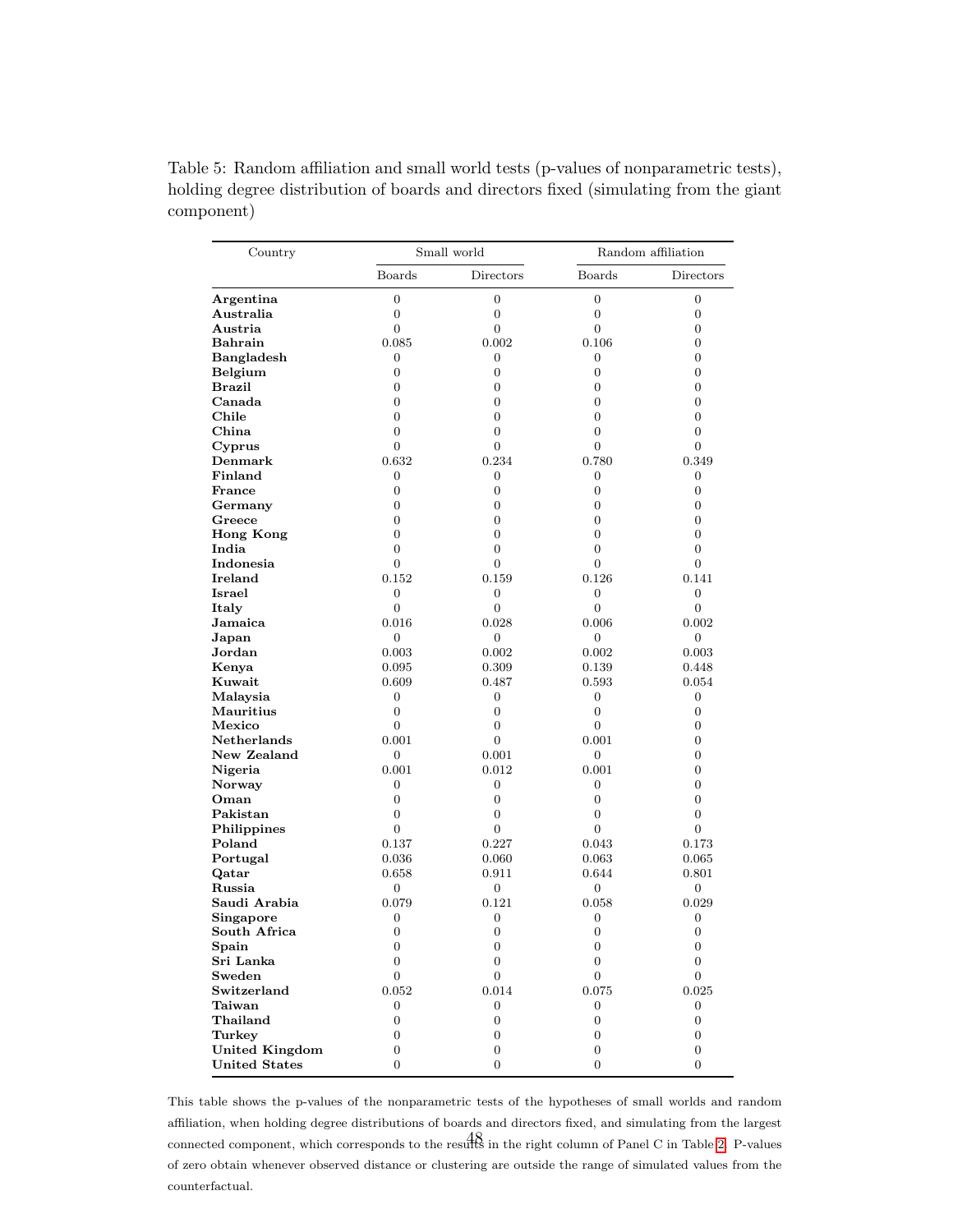| Country                | (2, 2)<br>bicliques |                |                  |                  | Edges lost<br>in projection |                  |                  |                  |                |                |
|------------------------|---------------------|----------------|------------------|------------------|-----------------------------|------------------|------------------|------------------|----------------|----------------|
|                        |                     | (2,2)          | (2,3)            | (3,2)            | (3,3)                       | (2,4)            | (4,2)            | Higher<br>Order  | <b>Boards</b>  | Directors      |
| Argentina              | 127                 | $\mathbf{1}$   | $\mathbf{1}$     | $\overline{0}$   | $\boldsymbol{0}$            | $\mathbf{1}$     | $\overline{2}$   | 5                | 15             | 102            |
| Australia              | 406                 | 95             | 26               | 16               | $\overline{2}$              | $\mathbf{1}$     | 3                | 5                | 206            | 352            |
| Austria                | 43                  | 3              | $\overline{2}$   | $\mathbf{1}$     | $\mathbf 1$                 | $\overline{2}$   | 0                | $\overline{2}$   | 14             | 38             |
| <b>Bahrain</b>         | $\,6$               | 3              | 1                | $\boldsymbol{0}$ | $\boldsymbol{0}$            | $\boldsymbol{0}$ | 0                | 0                | $\overline{4}$ | 6              |
| <b>Bangladesh</b>      | 132                 | 10             | $\overline{2}$   | $\overline{2}$   | $\overline{2}$              | $\overline{2}$   | $\mathbf{1}$     | $\overline{7}$   | 25             | 113            |
| Belgium                | 42                  | 11             | $\overline{4}$   | $\overline{2}$   | $\boldsymbol{0}$            | $\mathbf 1$      | $\overline{0}$   | $\mathbf{1}$     | 21             | 39             |
| Brazil                 | 376                 | 15             | 8                | 5                | $\boldsymbol{0}$            | $\boldsymbol{0}$ | $\overline{0}$   | 10               | 79             | 250            |
| Canada                 | 2901                | 462            | 128              | 97               | 14                          | 50               | 17               | 82               | 1297           | 2110           |
| Chile                  | 101                 | 8              | 6                | 6                | 3                           | 8                | $\sqrt{2}$       | $\overline{0}$   | 36             | 79             |
| China                  | 184                 | 26             | 5                | 3                | $\boldsymbol{0}$            | $\boldsymbol{0}$ | $\overline{0}$   | 4                | 57             | 178            |
| Cyprus                 | 75                  | $\overline{2}$ | $\boldsymbol{0}$ | $\overline{0}$   | 0                           | $\mathbf 1$      | $\overline{0}$   | 4                | 9              | 52             |
| Denmark                | $\overline{4}$      | $\overline{4}$ | $\boldsymbol{0}$ | $\boldsymbol{0}$ | $\overline{0}$              | $\boldsymbol{0}$ | $\overline{0}$   | $\overline{0}$   | $\overline{4}$ | $\overline{4}$ |
| Finland                | 13                  | 7              | $\boldsymbol{2}$ | $\overline{0}$   | $\boldsymbol{0}$            | $\boldsymbol{0}$ | $\overline{0}$   | 0                | 10             | 13             |
| France                 | 331                 | 49             | 10               | 4                | $\overline{0}$              | 7                | $\mathbf{1}$     | 6                | 98             | 304            |
| Germany                | 126                 | 34             | $\sqrt{3}$       | 3                | $\boldsymbol{0}$            | $\mathbf{1}$     | $\overline{0}$   | 5                | 55             | 116            |
| Greece                 | 31                  | 5              | $\overline{2}$   | $\overline{2}$   | $\boldsymbol{0}$            | 3                | $\overline{0}$   | $\overline{0}$   | 12             | 28             |
| <b>Hong Kong</b>       | 1487                | 99             | 49               | 17               | 17                          | 34               | 11               | 61               | 458            | 1158           |
| India                  | 1921                | 258            | 117              | 50               | 16                          | 51               | 12               | 48               | 804            | 1553           |
| Indonesia              | 44                  | 8              | $\,2$            | 1                | $\boldsymbol{0}$            | $\boldsymbol{0}$ | $\overline{0}$   | $\boldsymbol{2}$ | 18             | 35             |
| Ireland                | 5                   | $\overline{2}$ | $\mathbf{1}$     | $\boldsymbol{0}$ | 0                           | $\boldsymbol{0}$ | $\overline{0}$   | $\overline{0}$   | 3              | 5              |
| Israel                 | 207                 | 36             | 10               | 9                | 6                           | 6                | $\mathbf{1}$     | 9                | 86             | 147            |
| Italy                  | 410                 | 42             | 27               | 7                | 3                           | $\overline{7}$   | 3                | 13               | 127            | 369            |
| Jamaica                | 35                  | $\overline{4}$ | 3                | 1                | 0                           | $\mathbf 1$      | $\overline{0}$   | $\mathbf{1}$     | 11             | 32             |
|                        | 223                 | 70             | 19               | 3                | $\overline{2}$              | $\overline{4}$   | $\mathbf{1}$     | 4                | 129            | 196            |
| Japan                  | 7                   | $\mathbf{1}$   | $\overline{2}$   | $\overline{0}$   | $\overline{0}$              | $\overline{0}$   | $\overline{0}$   |                  | $\overline{4}$ |                |
| ${\bf Jordan}$         |                     |                |                  |                  |                             |                  |                  | $\overline{0}$   |                | 7              |
| Kenya                  | 9                   | 6              | $\mathbf 1$      | $\overline{0}$   | 0                           | $\overline{0}$   | $\overline{0}$   | $\theta$         | 7              | 9              |
| Kuwait                 | $\overline{2}$      | $\overline{2}$ | $\overline{0}$   | $\overline{0}$   | $\boldsymbol{0}$            | $\overline{0}$   | $\overline{0}$   | $\theta$         | $\overline{2}$ | $\overline{2}$ |
| Malaysia               | 811                 | 75             | 42               | 21               | 7                           | 20               | $\overline{4}$   | 29               | 299            | 625            |
| Mauritius              | 99                  | 8              | $\overline{4}$   | 3                | $\mathbf{1}$                | $\overline{4}$   | $\overline{2}$   | $\boldsymbol{2}$ | 23             | 77             |
| Mexico                 | 254                 | 19             | 8                | 11               | $\overline{2}$              | 5                | $\theta$         | 8                | 60             | 215            |
| <b>Netherlands</b>     | 24                  | $\mathbf{1}$   | $\boldsymbol{0}$ | $\mathbf{1}$     | 0                           | $\boldsymbol{0}$ | $\boldsymbol{0}$ | $\mathbf{1}$     | 8              | 23             |
| New Zealand            | 16                  | 7              | $\overline{2}$   | $\mathbf{1}$     | $\boldsymbol{0}$            | $\boldsymbol{0}$ | $\boldsymbol{0}$ | 0                | 11             | 15             |
| Nigeria                | 37                  | 6              | $\mathbf 1$      | $\overline{0}$   | $\mathbf 1$                 | $\overline{2}$   | $\overline{0}$   | $\mathbf{1}$     | 16             | 33             |
| Norway                 | 53                  | 20             | $\overline{2}$   | $\mathbf{1}$     | $\boldsymbol{0}$            | $\mathbf{1}$     | $\overline{0}$   | $\overline{2}$   | 28             | 52             |
| Oman                   | 25                  | 10             | 3                | $\overline{0}$   | $\overline{0}$              | $\mathbf 1$      | $\overline{0}$   | $\theta$         | 13             | 24             |
| Pakistan               | 681                 | 43             | 10               | $\overline{4}$   | 5                           | 13               | 4                | 30               | 135            | 417            |
| Philippines            | 1007                | 29             | 27               | 25               | 13                          | 35               | 8                | 50               | 214            | 669            |
| Poland                 | $\sqrt{3}$          | 3              | $\boldsymbol{0}$ | $\mathbf{0}$     | $\boldsymbol{0}$            | $\boldsymbol{0}$ | 0                | $\boldsymbol{0}$ | $\sqrt{3}$     | 3              |
| Portugal               | 17                  | $\sqrt{2}$     | $\boldsymbol{2}$ | $\mathbf{1}$     | $\boldsymbol{0}$            | $\mathbf 1$      | $\overline{0}$   | $\overline{0}$   | $\overline{7}$ | 16             |
| $\operatorname{Qatar}$ | $\overline{2}$      | $\overline{2}$ | $\overline{0}$   | $\overline{0}$   | 0                           | $\overline{0}$   | $\overline{0}$   | $\overline{0}$   | $\overline{2}$ | $\overline{2}$ |
| Russia                 | 223                 | 22             | 11               | 6                | 3                           | 7                | $\overline{2}$   | 6                | 58             | 191            |
| Saudi Arabia           | 6                   | 6              | $\boldsymbol{0}$ | $\boldsymbol{0}$ | 0                           | 0                | $\boldsymbol{0}$ | $\boldsymbol{0}$ | 4              | 6              |
| Singapore              | 345                 | $50\,$         | $11\,$           | 12               | $\mathbf{1}$                | $\,6\,$          | $\,2$            | $11\,$           | 148            | $287\,$        |
| South Africa           | $207\,$             | $35\,$         | 13               | 8                | $\boldsymbol{0}$            | $\,4\,$          | $\boldsymbol{0}$ | $\,3$            | $85\,$         | 194            |
| Spain                  | $71\,$              | 10             | $\,2$            | $\overline{2}$   | 0                           | $\sqrt{3}$       | $\overline{0}$   | $\boldsymbol{3}$ | $25\,$         | 68             |
| Sri Lanka              | 1231                | $\bf{22}$      | 28               | 16               | 13                          | 21               | 8                | 51               | 265            | 595            |
| Sweden                 | 114                 | 38             | $12\,$           | 9                | $\boldsymbol{0}$            | $\,2$            | $\overline{0}$   | $\mathbf{1}$     | 74             | 97             |
| Switzerland            | 14                  | 11             | $\mathbf{1}$     | $\boldsymbol{0}$ | 0                           | $\boldsymbol{0}$ | $\boldsymbol{0}$ | $\boldsymbol{0}$ | 12             | 14             |
| Taiwan                 | $33\,$              | 7              | $\bf 5$          | $\mathbf{1}$     | 0                           | $\mathbf{1}$     | $\mathbf{1}$     | $\overline{0}$   | 16             | 28             |
| Thailand               | $522\,$             | 63             | $32\,$           | 14               | $\,2$                       | 15               | $\overline{4}$   | 14               | 180            | 451            |
| Turkey                 | 140                 | 10             | $8\,$            | $\,2$            | $\,2$                       | $\overline{4}$   | $\,2$            | $\,6\,$          | ${\bf 26}$     | 83             |
| <b>United Kingdom</b>  | 41                  | 29             | 2                | $\,2$            | $\boldsymbol{0}$            | $\boldsymbol{0}$ | $\boldsymbol{0}$ | $\boldsymbol{0}$ | 37             | 39             |
| <b>United States</b>   | 2051                | 466            | 83               | 40               | 5                           | 28               | 7                | 40               | 919            | 1840           |

<span id="page-49-0"></span>Table 6: Count of  $(2, 2)$ -bicliques, maximal  $(b, d)$ -bicliques and edges lost in the unipartite projections

This table shows the count of  $(2, 2)$ -bicliques, maximal  $(b, d)$ -bicliques found in the observed network, as well as the number of edges lost in the unipartite projections. Bicliques are groups of maximally connected nodes, which means that they have all possible connegtions between all members. Maximal  $(b, d)$ -bicliques are  $(b, d)$ -bicliques that are not subsets of any larger biclique. We count the maximal number of  $(b, d)$ bicliques with  $(b, d \geq 2, b + d \leq 6)$ , where b and d are the numbers of boards and directors involved in each clique. Higher order bicliques is the sum of the count of  $(b, d)$ -bicliques with  $(b, d \geq 2, b + d > 6)$ .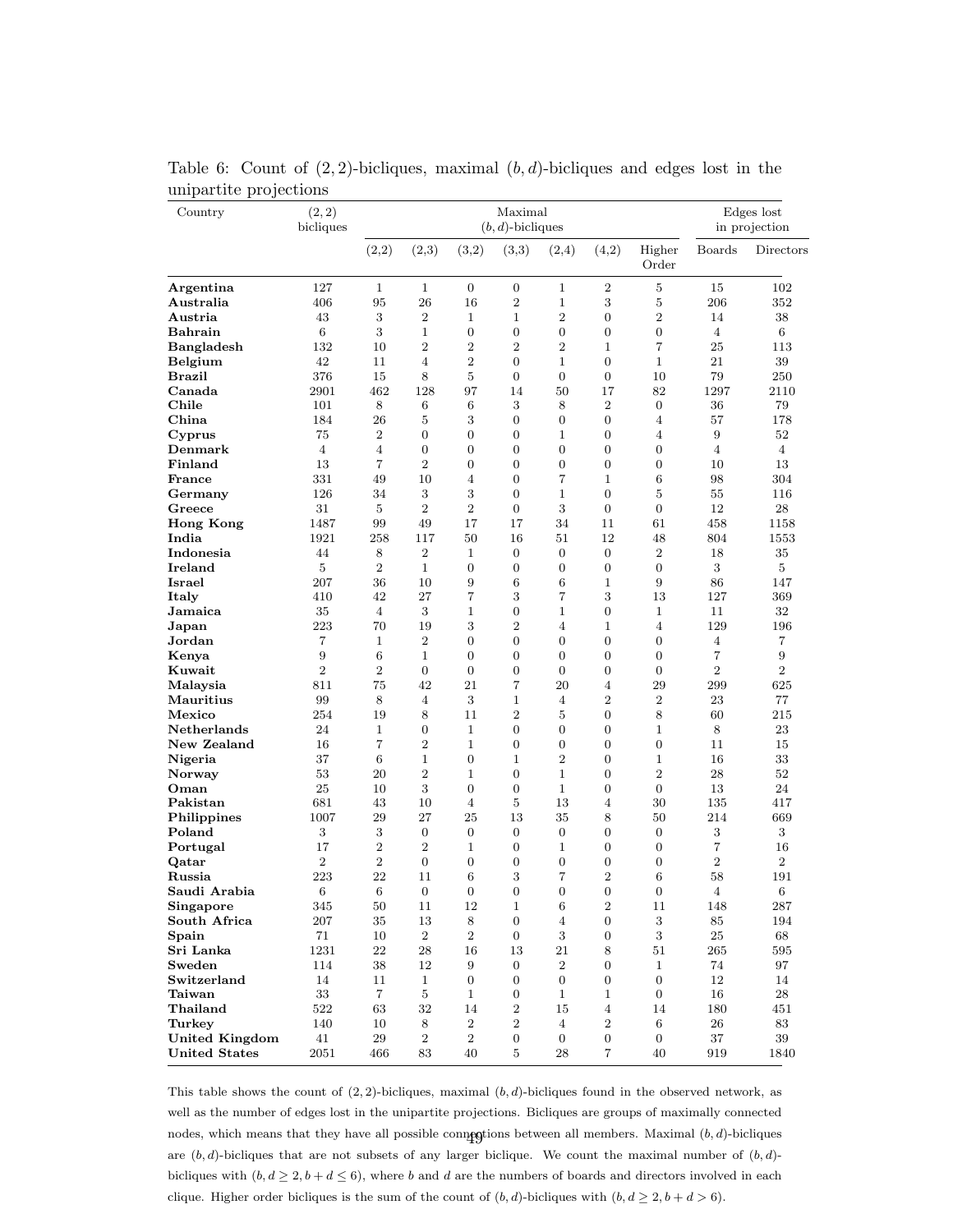<span id="page-50-0"></span>

|                                                      | Panel A: Holding density fixed |                        |                        |                |                 |                                                                    |  |                          |                |                 |                |                          |                |
|------------------------------------------------------|--------------------------------|------------------------|------------------------|----------------|-----------------|--------------------------------------------------------------------|--|--------------------------|----------------|-----------------|----------------|--------------------------|----------------|
|                                                      |                                |                        | From the whole network |                |                 |                                                                    |  | From the giant component |                |                 |                |                          |                |
|                                                      |                                | <b>Boards</b>          |                        |                | Directors       |                                                                    |  |                          | <b>Boards</b>  |                 | Directors      |                          |                |
|                                                      | $\leq$                         | $=$                    | >                      | $\,<\,$        | $=$             | $\,>$                                                              |  | $<\,$                    | $=$            | >               | $\,<\,$        | $=$                      | >              |
| Giant Component                                      | 39                             | 11                     | 3                      | 35             | 15              | 3                                                                  |  |                          |                |                 |                |                          |                |
| Degree                                               | $\theta$                       | 6                      | 47                     | $\mathbf{1}$   | 9               | 43                                                                 |  | 8                        | 17             | 28              | 9              | 16                       | 28             |
| Clustering                                           | $\theta$                       | 3                      | 50                     | $\overline{2}$ | 17              | 34                                                                 |  | 0                        | 3              | 50              | 0              | 3                        | 50             |
| Distance                                             | 30                             | 19                     | $\overline{4}$         | 33             | 16              | $\overline{4}$                                                     |  | $\overline{4}$           | 16             | 33              | 5              | 16                       | 32             |
| Small world                                          |                                | 19                     | $\overline{34}$        |                | $\overline{17}$ | 36                                                                 |  |                          | 18             | $\overline{35}$ |                | 18                       | 35             |
| Random affiliation                                   |                                | 3                      | 50                     |                | 11              | 42                                                                 |  |                          | 3              | 50              |                | 3                        | 50             |
| $(2, 2)$ -bicliques                                  | $\overline{0}$                 | $\overline{0}$         | $\overline{53}$        |                |                 |                                                                    |  | $\Omega$                 | 1              | $\overline{52}$ |                |                          |                |
| Panel B: Holding degree distribution of boards fixed |                                |                        |                        |                |                 |                                                                    |  |                          |                |                 |                |                          |                |
|                                                      |                                | From the whole network |                        |                |                 |                                                                    |  |                          |                |                 |                | From the giant component |                |
|                                                      |                                | <b>Boards</b>          |                        |                | Directors       |                                                                    |  | Boards                   |                |                 | Directors      |                          |                |
|                                                      | $\leq$                         | $=$                    | >                      | $<\,$          | $=$             |                                                                    |  | $\leq$                   | $=$            | >               | $\,<\,$        |                          |                |
| Giant Component                                      | 39                             | 14                     | $\overline{0}$         | 39             | 14              | $\overline{0}$                                                     |  |                          |                |                 |                |                          |                |
| Degree                                               | $\overline{0}$                 | $\overline{7}$         | 46                     | 3              | 17              | 33                                                                 |  | 8                        | 17             | 28              | 51             | $\boldsymbol{2}$         | $\Omega$       |
| Clustering                                           | $\overline{0}$                 | 3                      | 50                     | 10             | 24              | 19                                                                 |  | $\overline{0}$           | $\overline{4}$ | 49              | $\overline{0}$ | 5                        | 48             |
| Distance                                             | 26                             | 22                     | 5                      | 26             | 20              | 7                                                                  |  | 4                        | 12             | 37              | $\overline{2}$ | 12                       | 39             |
| Small world                                          |                                | 24                     | $\overline{29}$        |                | 20              | $\overline{33}$                                                    |  |                          | 14             | 39              |                | 14                       | 39             |
| Random affiliation                                   |                                | 3                      | 50                     |                | 15              | 38                                                                 |  |                          | 5              | 48              |                | $\overline{2}$           | 51             |
| $(2, 2)$ -bicliques                                  | $\Omega$                       | $\mathbf{1}$           | 52                     |                |                 |                                                                    |  | $\Omega$                 | $\overline{2}$ | 51              |                |                          |                |
|                                                      |                                |                        |                        |                |                 | Panel C: Holding degree distribution of boards and directors fixed |  |                          |                |                 |                |                          |                |
|                                                      |                                |                        | From the whole network |                |                 |                                                                    |  |                          |                |                 |                | From the giant component |                |
|                                                      |                                | <b>Boards</b>          |                        |                | Directors       |                                                                    |  |                          | Boards         |                 |                | Directors                |                |
|                                                      | $\,<\,$                        | $=$                    | >                      | $\,<\,$        | $=$             | >                                                                  |  | $\,<$                    | $=$            | >               | $\,<\,$        | $=$                      |                |
|                                                      |                                |                        |                        | 44             | 9               | $\overline{0}$                                                     |  |                          |                |                 |                |                          |                |
| Giant Component                                      | 43<br>16                       | 10<br>25               | $\overline{0}$<br>12   | 3              | 19              | 31                                                                 |  | 50                       | 3              | $\overline{0}$  | 51             | $\overline{2}$           | $\overline{0}$ |
| Degree<br>Clustering                                 | 5                              | 22                     | 26                     | 41             | 9               | 3                                                                  |  | $\mathbf{1}$             | 17             | 35              | 5              | 10                       | 38             |
| Distance                                             | 7                              | 23                     | 23                     | $\overline{7}$ | 25              | 21                                                                 |  | $\overline{0}$           | $\overline{7}$ | 46              | $\Omega$       | 6                        | 47             |
| Small world                                          |                                | 21                     | 32                     |                | $\overline{5}$  | 48                                                                 |  |                          | 9              | 44              |                | $\overline{8}$           | 45             |
| Random affiliation                                   |                                | 16                     | 37                     |                | 7               | 46                                                                 |  |                          | 8              | 45              |                | 6                        | 47             |
| $(2, 2)$ -bicliques                                  | $\overline{0}$                 | $\overline{2}$         | 51                     |                |                 |                                                                    |  | $\Omega$                 | 3              | 50              |                |                          |                |
|                                                      |                                |                        |                        |                |                 |                                                                    |  |                          |                |                 |                |                          |                |

Table 7: Summary of parametric tests for all simulations

This table shows summary statistics for parametric tests performed when the density of the data is held fixed in the simulations (Panel A), when imposing on the simulations the degrees distribution of the boards (Panel B), and when both the degree distribution of the boards and directors is imposed on the counterfactual (Panel C). The table shows the number of countries (out of a total of 53 countries with large enough networks) that have simulated measures that are smaller ("<"), not significantly different ("=") or greater  $($ ">") than the actual observed measures. Equality corresponds to a bilateral test at 10%, while inequalities correspond to unilateral tests at 5%. Simulations are performed from the entire network in the left half of the table and with data from the giant component only in the right half of the table. Largest component compares the size of actual with simulated giant components. Degree, distance and clustering are as shown in Appendix [A.](#page-54-0) Small world refers to the Kodde & Palm (1986) test of equal distance and excess clustering described in Appendix [D.](#page-60-0)1, while random affiliation refers to a joint Wald test for distance and clustering described in Appendix [C.](#page-58-0)1. Tests for individual measures are based on z-scores and the assumption of normality.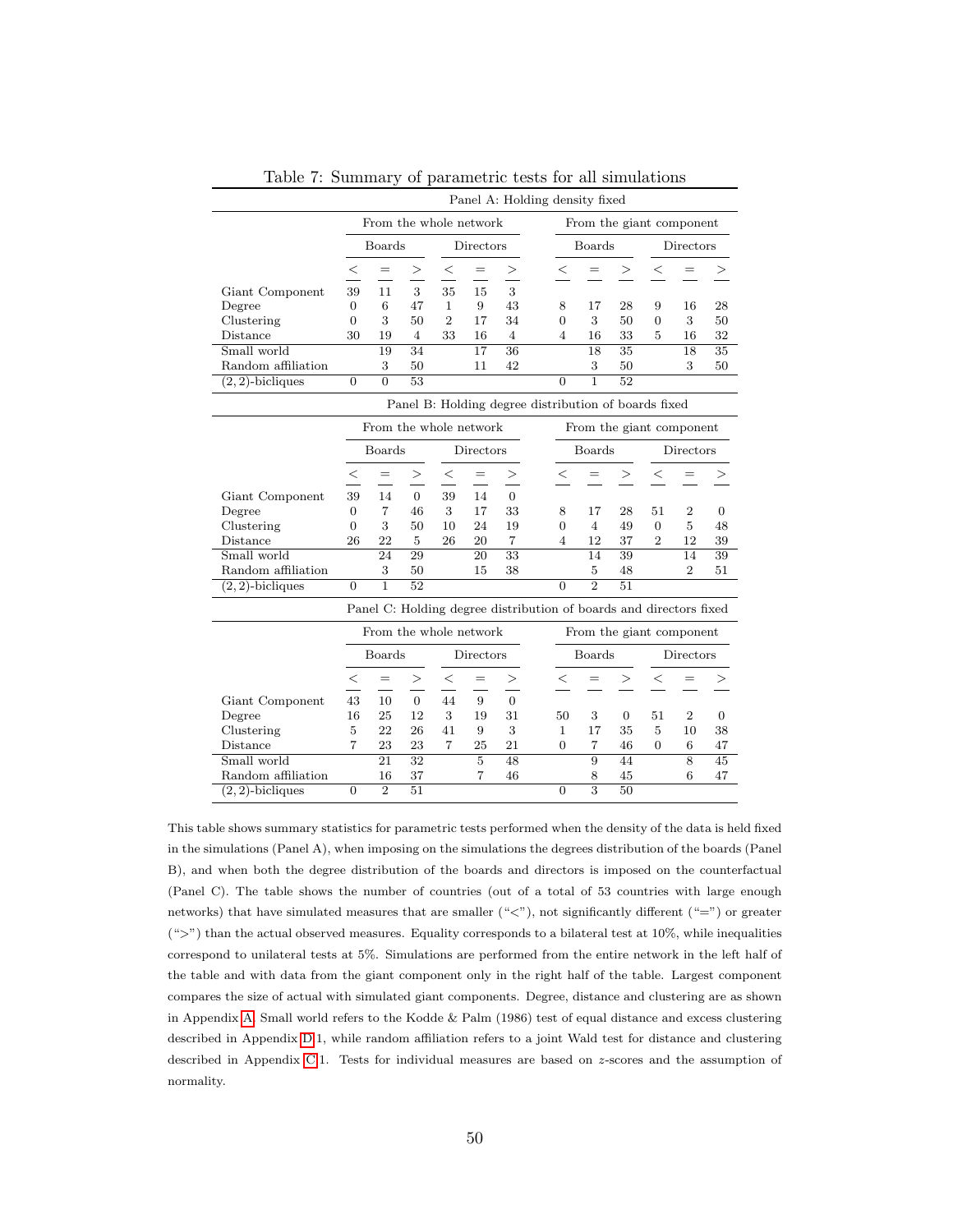|                     |            | Boards     | Directors  |            |  |  |
|---------------------|------------|------------|------------|------------|--|--|
|                     | Distance   | Clustering | Distance   | Clustering |  |  |
| Intercept           | $1.12***$  | $-0.56$    | 0.52       | $1.47*$    |  |  |
|                     | (0.33)     | (0.47)     | (0.40)     | (0.85)     |  |  |
| Redundant Links     | $1.19***$  | $1.02***$  | $0.84***$  | $0.95***$  |  |  |
|                     | (0.10)     | (0.15)     | (0.06)     | (0.13)     |  |  |
| Size                | $-0.60***$ | $-0.38**$  | $-0.25***$ | $-0.54***$ |  |  |
|                     | (0.12)     | (0.18)     | (0.08)     | (0.17)     |  |  |
| $R^2$               | 0.84       | 0.70       | 0.88       | 0.61       |  |  |
| Adj. $\mathbb{R}^2$ | 0.83       | 0.69       | 0.87       | 0.59       |  |  |
| Num. obs.           | 53         | 53         | 53         | 53         |  |  |

<span id="page-51-0"></span>Table 8: Redundant links and randomness of network

This table shows regression results of the log of the absolute value of the z-scores of distance and clustering for board and director projections on the (log) number of redundant links in the corresponding projection and on size, measured as the log of the number of corresponding nodes.  $**p < 0.01, **p < 0.05, *p < 0.1$ .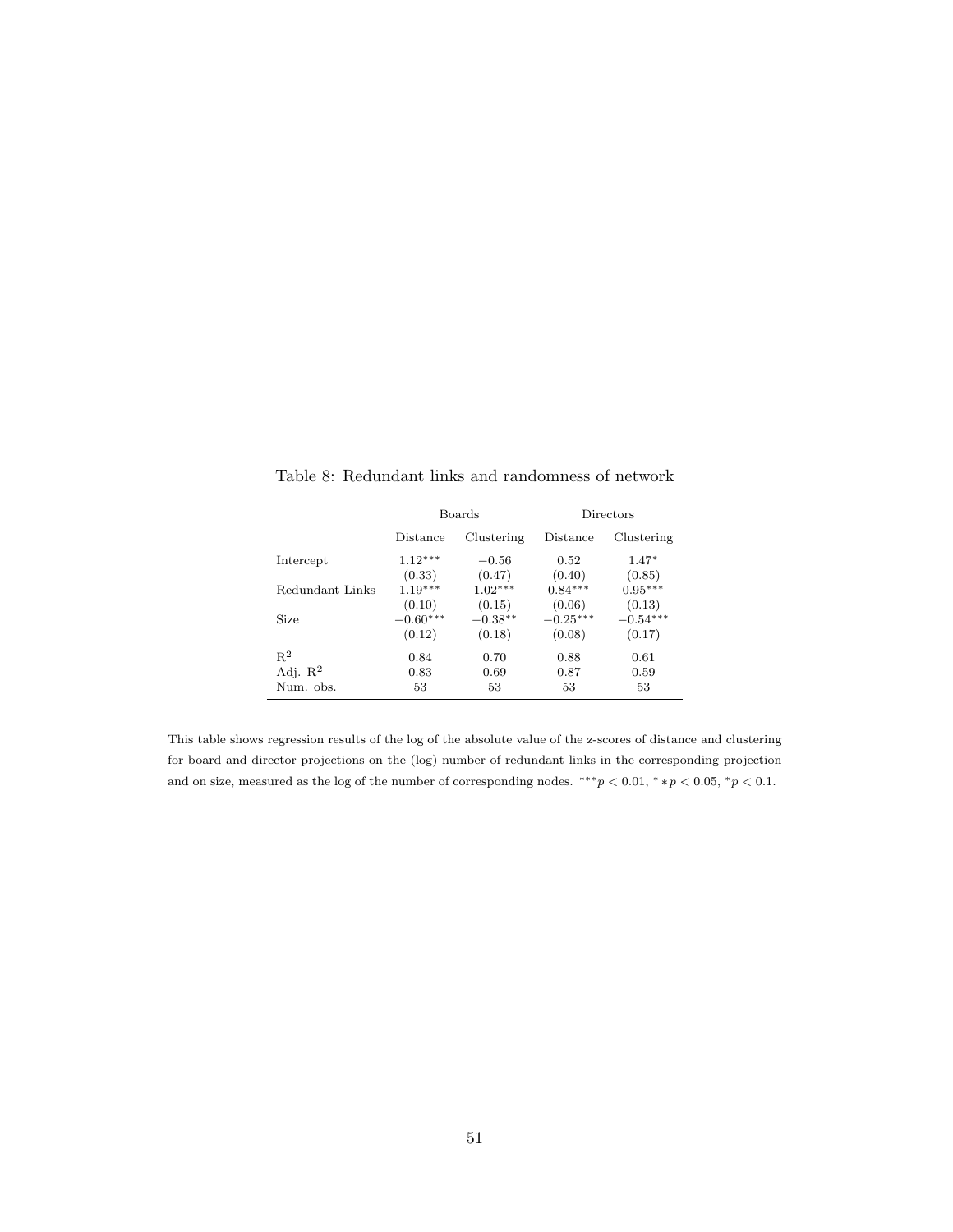

<span id="page-52-0"></span>Figure 1: A bipartite network and its two unipartite projections



<span id="page-52-1"></span>Figure 2: Four instances of  $(b,d)\mbox{-bicliques, with } b,d \in \{2,3\}.$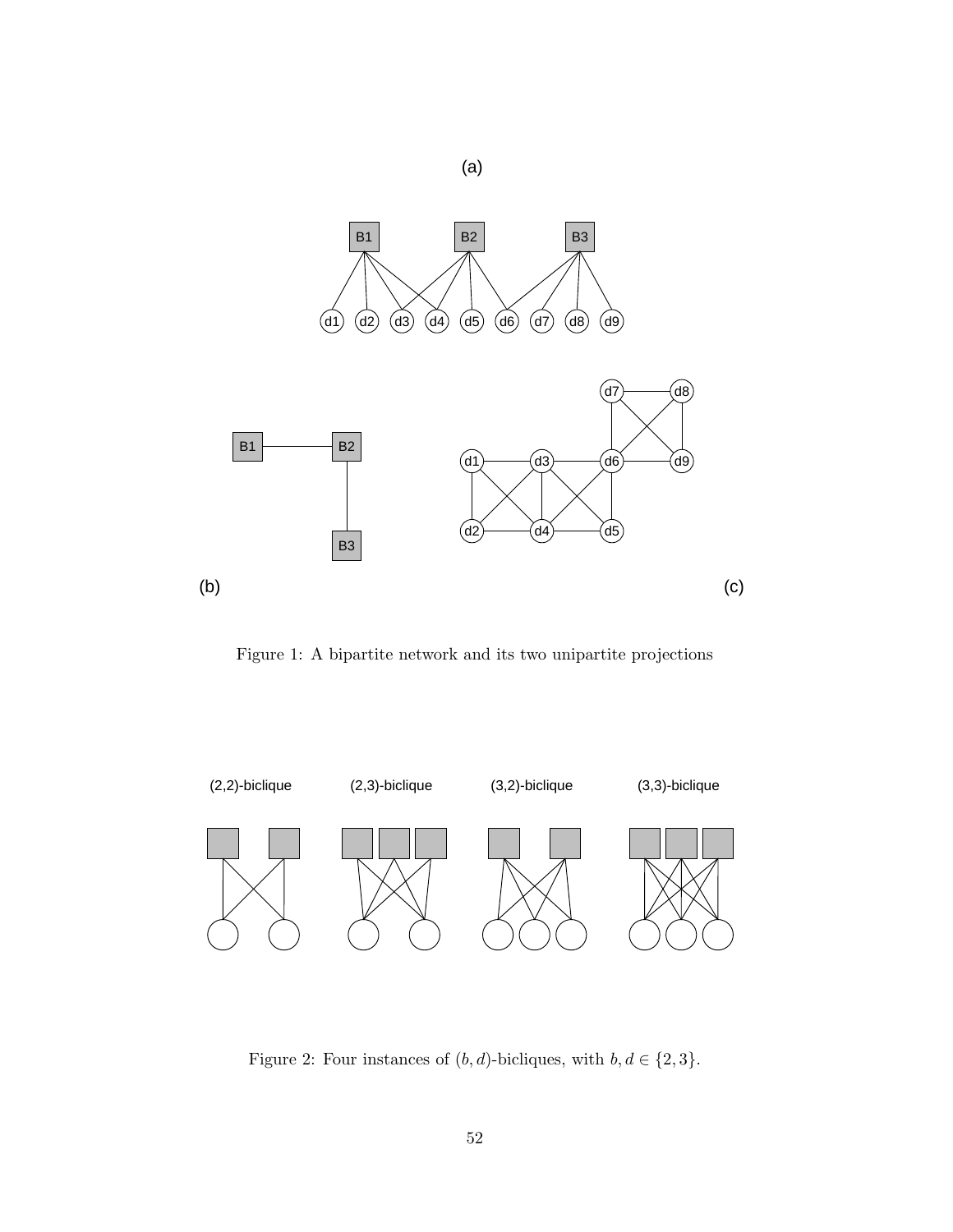

<span id="page-53-0"></span>Figure 3: Distance and clustering vs. number of edges lost in the board projection

This figure shows scatter plots of the log of the number of edges lost in the board projection vs. the log of the absolute value of the z-scores of distance in Panel (a) and clustering in Panel (b). z-scores are the difference between observed and average simulated measures, normalized by the standard deviation of the simulations. Both z-scores are based on the counterfactual that imposes the degree distribution of boards and directors in a simulation from the giant component only. Each point corresponds to a country, and is labeled with its two-letter country code.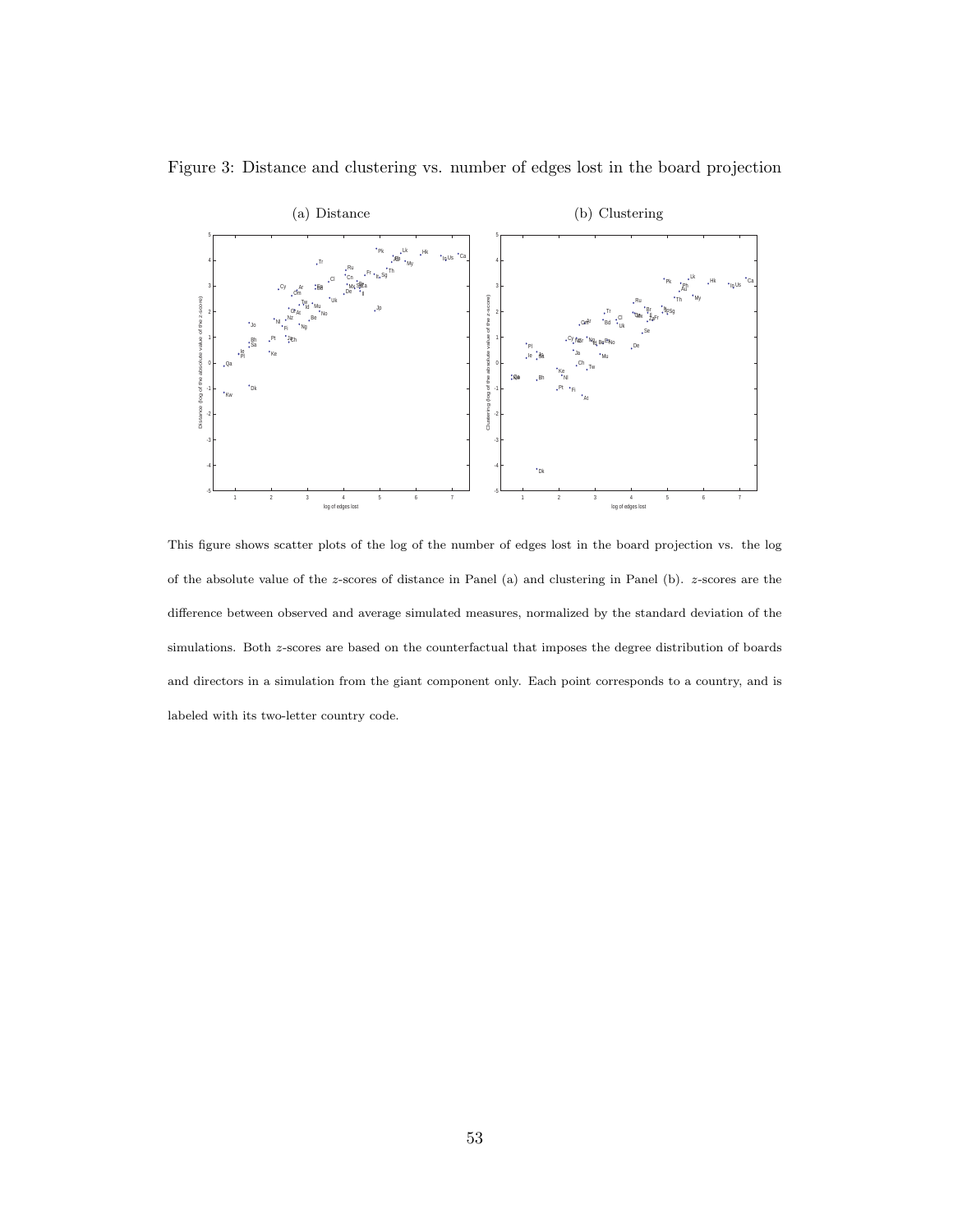# Appendices

# <span id="page-54-0"></span>A Formal definitions of network statistics

In this section we detail the computation of the unipartite network measures considered in this paper. Recall that from any bipartite board membership network, the (unipartite) board network obtains by projection on the set of boards B with the convention that two boards are connected when they have at least one common director. Symmetrically, the (unipartite) director network obtains by focusing on the set of directors D and adopting the convention that two directors are connected when they jointly sit on at least one board. A set  $S = \{1, ..., N\}$  of nodes together with a set g of unordered pairs of nodes (edges) in  $S$  thus defines a unipartite network  $(S, g)$ , where S is either D or B, and g has been constructed according to the convention just stated.

The neighborhood of i consists of the set of nodes to whom i is directly connected, and is denoted  $\mathcal{N}_i = \{j \neq i : ij \in g\}$ . The size of the neighborhood of i is also called its *degree*,  $N_i = |\mathcal{N}_i|$ , where |A| denotes the cardinality of set A. The average degree in  $(S, g)$  is

$$
d = \frac{1}{N} \sum_{i \in S} N_i.
$$

For given  $N$ , a higher value of average degree will correspond to a denser network. Density is defined as the ratio of the degree sum,  $\sum_{i \in S} N_i = Nd$ , to its largest possible value,  $N(N-1)$ , which simply amounts to  $d/(N-1)$ .

Neighbourhoods can be used to examine the extent to which a node's neighbors are neighbors of each other. Neighborhood *clustering* equals the number of edges among *i*'s neighbors divided by the largest possible number of edges among them, according to

$$
C_i = \frac{|jk \in g : j, k \in \mathcal{N}_i|}{N_i(N_i - 1)/2}.
$$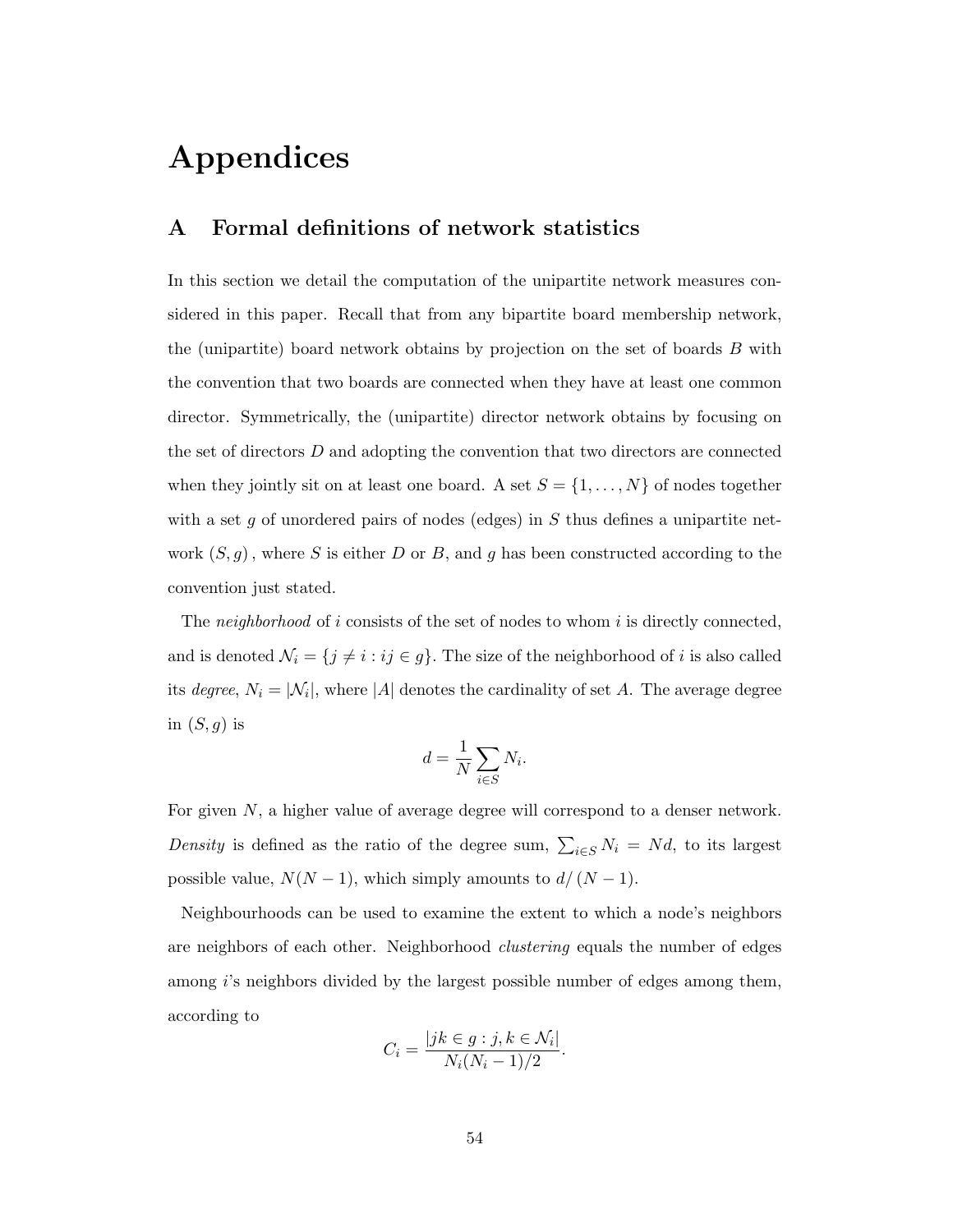Clustering is a normalized measure of neighborhood overlap among the neighbors of a given node. The clustering coefficient in a network is the average of that statistic taken over all nodes, written as

$$
C = \frac{1}{N} \sum_{i \in S} C_i.
$$

Beyond direct neighborhoods, one can examine the structure of all indirect relationships existing in a network. A path in g is a sequence of edges  $i_1i_2, \dots, i_{p-1}i_p$ between unordered pairs, without cycles, such that  $i_k i_{k+1} \in g, \forall k = 1, \ldots, p-1$ . The number of edges in the shortest path between i and j, denoted  $d_{i,j}$ , is the (geodesic) distance between i and j in the network  $(S, g)$ . It is straightforward to see that  $d_{i,j} = 1, \forall j \in \mathcal{N}_i$ . By convention  $d_{i,j} = \infty$  whenever there is no path connecting i and j. The *largest component* in g is the largest subset  $V \subseteq S$  such that  $d_{i,j} < \infty$  for all  $i, j \in V$  and  $d_{i,j} = \infty$  for all  $i \in V, j \notin V$ . Average distance is the average taken over all reachable pairs. If the focus is on the largest component only, then the average is taken for nodes in  $V$  only, so that

$$
D = \frac{1}{|V|(|V|-1)} \sum_{i,j \in V, i \neq j} d_{i,j}.
$$

# <span id="page-55-0"></span>B Random network algorithms

For each one of our three counterfactuals, for either the entire data network or the giant component in the data, the random network simulation algorithm consists of the following steps:

- B.1 Generate degree sequences;
- B.2 Match directors and boards given the degree sequences;
- B.3 Connect the graph (only when focusing on the giant component);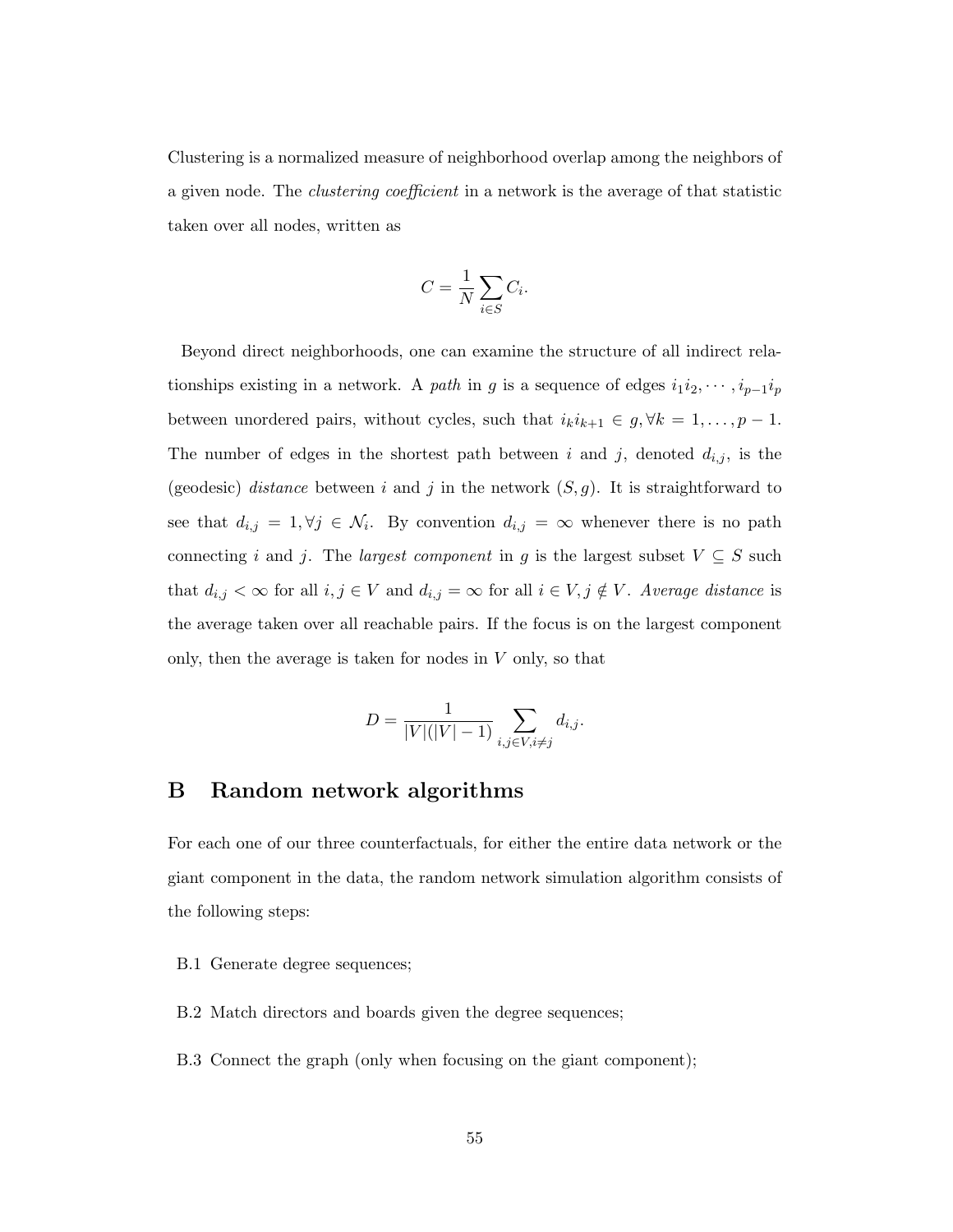B.4 Swap edges to eliminate any possible departure from randomness created by the earlier stages.

#### B.1 Generate degree sequences

This first step of the algorithm takes as inputs the degree sequences of boards and directors in the actual data (either the entire network or the giant component) and generates degree sequences that take into account the constraints imposed by each counterfactual.

- 1. Holding density fixed: Keeping the number of boards, directors and edges identical to their values in the data we allocate edges randomly to the boards and directors, making sure each board and director has a degree of at least 1 (every director sits on at least one board, and every board has at least one seat).
- 2. Holding degree distribution of boards fixed: Keeping the number of boards, directors and edges identical to their values in the data, and keeping the degree sequence of the boards in the data, we allocate edges randomly to the directors, making sure each director has a degree of at least 1.
- 3. Holding degree distribution of boards and directors fixed: In this case there is no simulation involved, since the degree sequences of the boards and directors are the ones observed in the data.

#### B.2 Match directors

Given the simulated degree sequences of boards and directors from the previous step, we create a list of boards and a list of directors. The number of copies of each board (director) on the board (director) list equals the simulated degree of this board (director), so the two lists have the same length, equal to the degree sum (twice the number of edges). After a permutation of the list of directors, we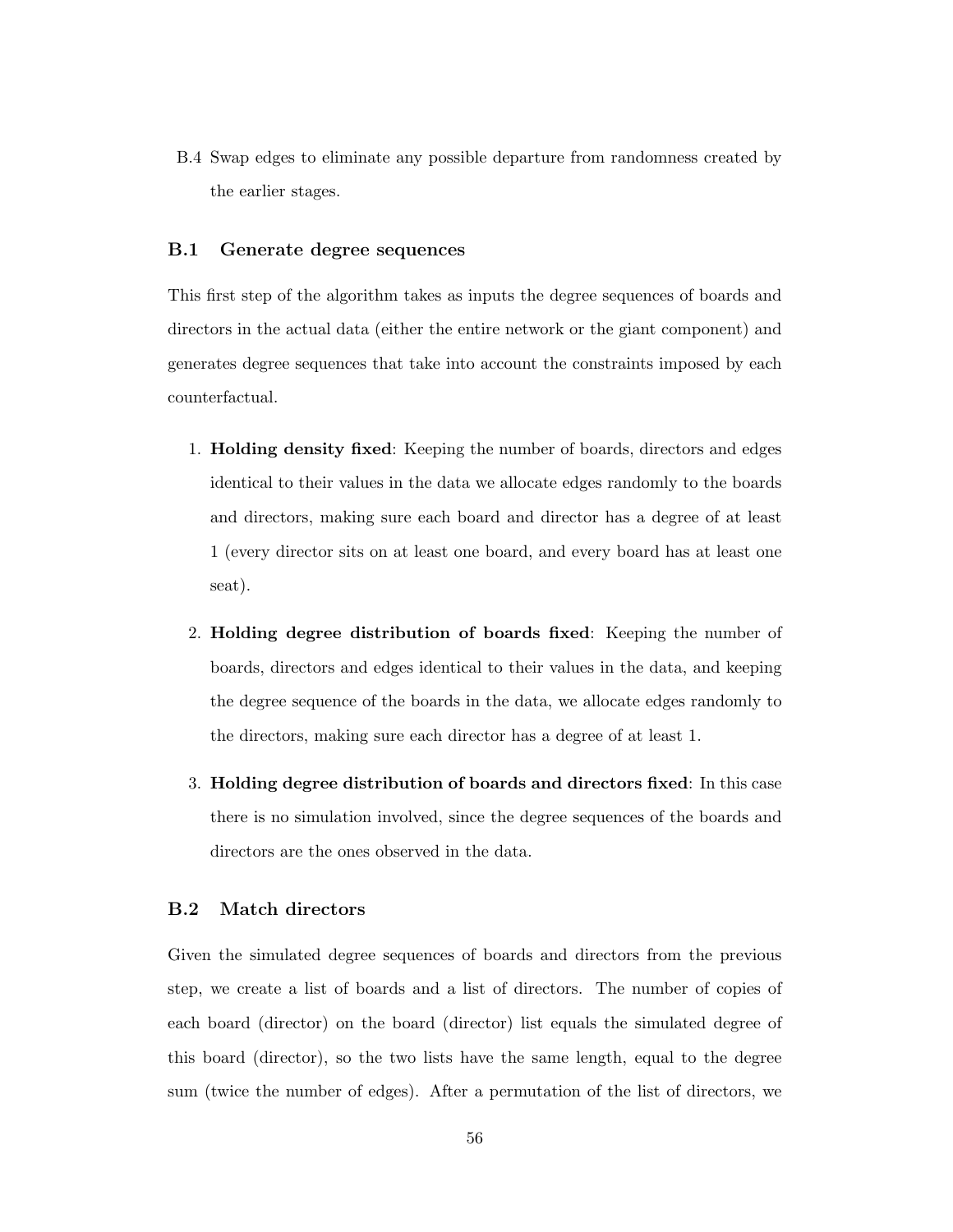match boards and directors: the first director on the (shuffled) director list with the first board on the board list, and so on. This can produce multiple occurrences of the same edge, i.e., a director sitting twice on the same board, which we eliminate by random edge swapping. Suppose there are two copies of  $B_1d_1$  in the simulated ege list. Pick a random edge, say  $B_2d_2$ , and one of the copies of  $B_1d_1$ , and replace them by the new edges  $B_1d_2$  and  $B_2d_1$ . This swap preserves the degrees of the 2 boards and 2 directors involved and has done away with the duplicate. We continue swapping edges until all duplicates are removed from the edge list.

#### B.3 Connect the graph

At the end of the previous stage we have a random bipartite network but not necessarily a connected one. Whenever we simulate from the giant component, we want a connected network. Again we resort to edge swapping. However, this time we swap edges across different connected components of the network. Suppose  $B_1d_1$ and  $B_2d_2$  are two random edges belonging to two different connected components in the simulated bipartite network. As in the previous stage, we remove  $B_1d_1$  and  $B_2d_2$  from the edge list and replace them with  $B_1d_2$  and  $B_2d_1$ . This creates two links between the formerly disconnected components, while preserving the degrees. We iterate this procedure until the network is connected.

#### B.4 Swap edges

Finally, to get rid of any structure we might have introduced during the previous stages, we conduct a large number of rounds of edge swapping, considering each edge twice on average. Each time we pick two random edges, swap their extremities and we accept this swap provided that it does not create multiple occurrences of edges, and does not disconnect the graph when we simulate from the giant component.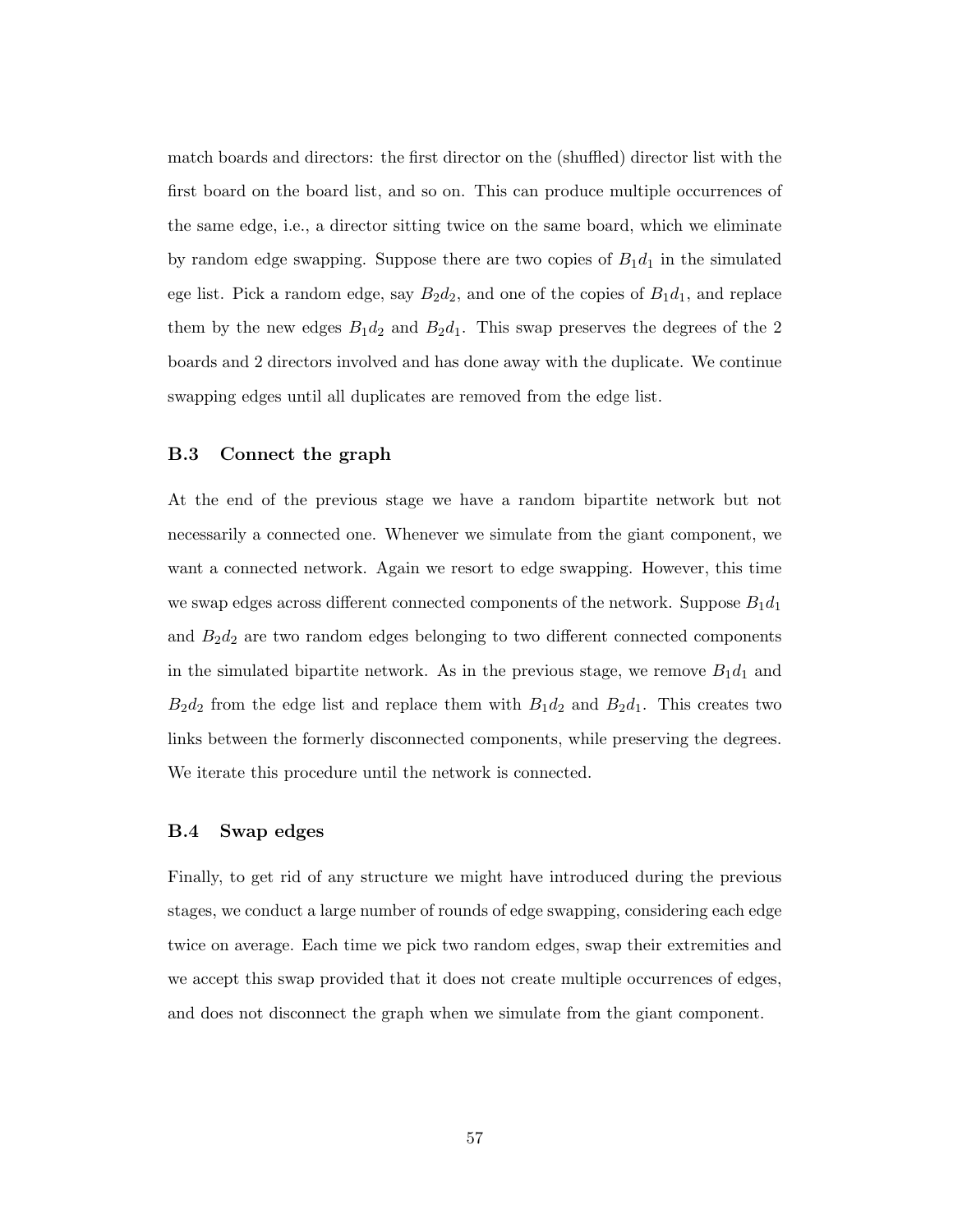# <span id="page-58-0"></span>C Random affiliation test

In this appendix, we provide further details on the random affiliation test, which corresponds to the hypothesis that the actual values of distance and clustering are both compatible with the distribution of distance and clustering observed for our counterfactual network. In other words, we want to check that the observed network is not unusual for the type of network we consider.

#### C.1 Test under the assumption of joint normality

Under the null of random affiliation, and under the assumption of joint normality of distance  $D$  and clustering  $C$  of the counterfactual networks, the joint test for this hypothesis is the Wald test,  $W = (\bar{\gamma} - \mu)' \Sigma^{-1} (\bar{\gamma} - \mu)$ , which is distributed  $W \sim \chi^2_{[2]}$ where  $\bar{\gamma} = (\bar{d}, \bar{c})$  are the actual values of distance and clustering observed in the data,  $\mu = (\mu_d, \mu_c)$ , where  $\mu_d$  and  $\mu_c$  are, respectively, the mean of distance and clustering, and  $\Sigma = Cov(D, C)$ .

The non-rejection region of the test is

$$
R = \left\{ \gamma = (d, c) : (\gamma - \mu)' \Sigma^{-1} (\gamma - \mu) \leq \chi^2_{[2], 1 - \alpha} \right\},\
$$

where  $\chi^2_{[2],1-\alpha}$  is the critical value at significance level  $\alpha$ , which corresponds to an elliptically shaped contour plot of the bivariate normal distribution. Another way of thinking about this is to express the non-rejection region as a function of the density of distance and clustering:

$$
R = \{ \gamma = (d, c) : \phi_2(\gamma, \mu, \Sigma) > \phi_\alpha \},
$$

where  $\phi_2(\gamma,\mu,\Sigma)$  is the Gaussian density with mean  $\mu$  and variance covariance  $\Sigma$ , and  $\phi_{\alpha} = \frac{1}{2\pi|\Sigma|}$  $\frac{1}{2\pi|\Sigma|^{1/2}}\exp\left\{-\frac{1}{2}\right\}$  $\frac{1}{2}\chi^2_{[2],1-\alpha}$ , which corresponds to the  $\alpha$  quantile of  $\phi_2$ . Note that, for the bivariate Gaussian,  $R$  corresponds to the highest density region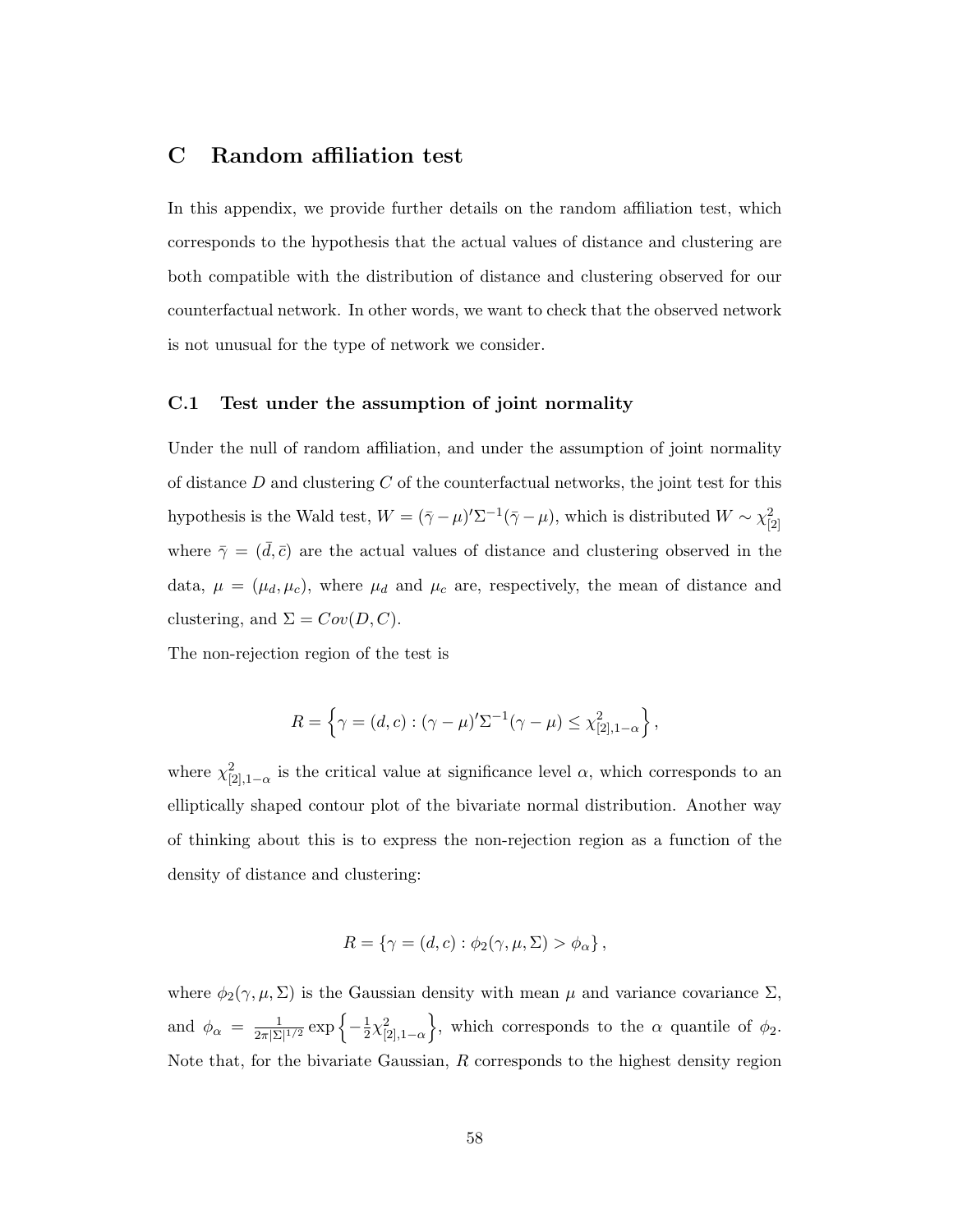(HDR), defined in Hyndman (1996) as the smallest possible region that covers a specified probability. These HDRs provide an attractive alternative to the traditional symmetric confidence interval around the mean, especially in multivariate possibly non-Gaussian set-ups. Figure [E.1,](#page-52-0) Panel (a) shows the non-rejection area when distance and clustering have a correlation of 0.5. This is the traditional ellipse, which corresponds to the level curve of the bivariate normal density.

#### C.2 Nonparametric test

When one is not willing to assume joint normality, it is nonetheless possible to build a test that relies on the comparison of observed values of distance and clustering with the level curves of the joint density of distance and clustering under the null of random affiliation. Thus, the elliptical level curve of the Gaussian is replaced by the level curves derived from the density. The non-rejection region of the test depends on  $f(\gamma)$ , the joint density of C and D, and  $f_{\alpha}$ , its  $\alpha$  quantile:

$$
R = \{ \gamma = (d, c) : f(\gamma) > f_{\alpha} \}.
$$

In order to compute level curves of the joint distribution of distance and clustering,  $f_{D,C}(d, c)$ , which is unknown, we estimate it nonparametrically using a kernel:

$$
\hat{f}(d,c) = \sum_{i} K_{h_d} ((d - d_i)/h_d) K_{h_c} ((c - c_i)/h_c),
$$

where  $K_h(x)$  is a Gaussian kernel with bandwidth h,  $h_c$ , and  $h_d$  are optimal bandwidths chosen by cross-validation. The non-rejection region of the test is

$$
R\left(\hat{f}(d,c)\right) = \left\{(d,c) : \hat{f}(d,c) \geq \hat{f}_{\alpha}(d,c)\right\},\,
$$

where  $\hat{f}_{\alpha}(d, c)$  is the largest constant such that  $P((D, C) \in R(\hat{f}(d, c))) \geq 1 - \alpha$ . We can reject the null hypothesis at 5%, whenever observed values of distance and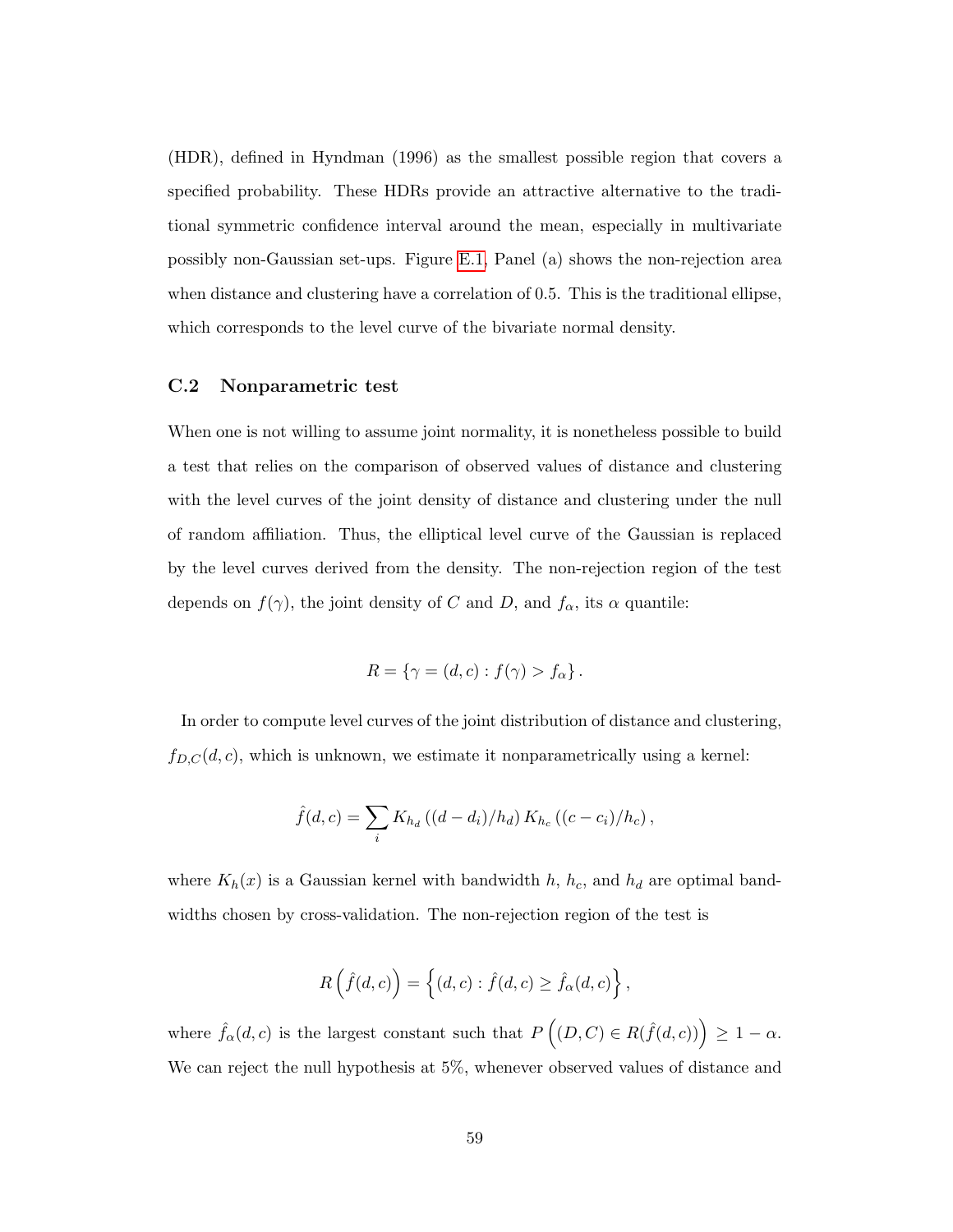clustering  $(\bar{d}, \bar{c})$  fall outside the 95% HDR, i.e. whenever  $\hat{f}(\bar{d}, \bar{c}) < \hat{f}_{\alpha}(d, c)$ . We implement the kernel estimated using R package  $np$  of Hayfield & Racine (2008), and we use the leave-one-out kernel to estimate the quantile of the density under the null, and the usual kernel estimator when we evaluate the density at the observed data points.

# <span id="page-60-0"></span>D Small world test

In this appendix, we provide further details on the small worlds test, which corresponds to the hypothesis that the actual values of distance is compatible with the distribution of distance, while the actual value of clustering is either compatible with the counterfactual network or greater. In other words, we want to check that distance in the observed network is not "unusual" for the type of network we consider, while clustering is not "unusually" lower than in the counterfactual.

#### D.1 Test under the assumption of joint normality

Under the assumption of normality, we rely on the test of Kodde & Palm (1986). The idea of the test is to evaluate the distance in the metric of  $\Sigma = Cov(C, D)$ between  $\bar{\gamma} = (\bar{d}, \bar{c})$ , the observed values of distance and clustering and  $\tilde{\gamma} = (\tilde{d}, \tilde{c})$ , the projection of the observed values of distance and clustering onto the feasible set under  $H_0$ . Distance is projected orthogonally on  $H_0$  as  $\tilde{d} = \mu_d$ , while for clustering the projection is:

$$
\tilde{c} = \min_{x \ge 0} \left( \frac{\bar{c} - x - \mu_{c|d}}{\sigma_{c|d}} \right)^2,
$$

which yields the closed-form solution  $\tilde{c} = \max(\bar{c} - \mu_{c|d}, 0)$ , where  $\mu_{c|d} = \mu_c \sigma_{cd}/\sigma_d^2(\bar{d}-\mu_d)$ , and  $\sigma_{c|d}^2=\sigma_c^2-\sigma_{cd}/\sigma_d^2$  are, respectively, the conditional mean and variance of a Gaussian, with  $\sigma_d^2$ ,  $\sigma_c^2$  and  $\sigma_{cd}$ , respectively the variance of distance, clustering and the covariance between them. Thus we have two possible cases for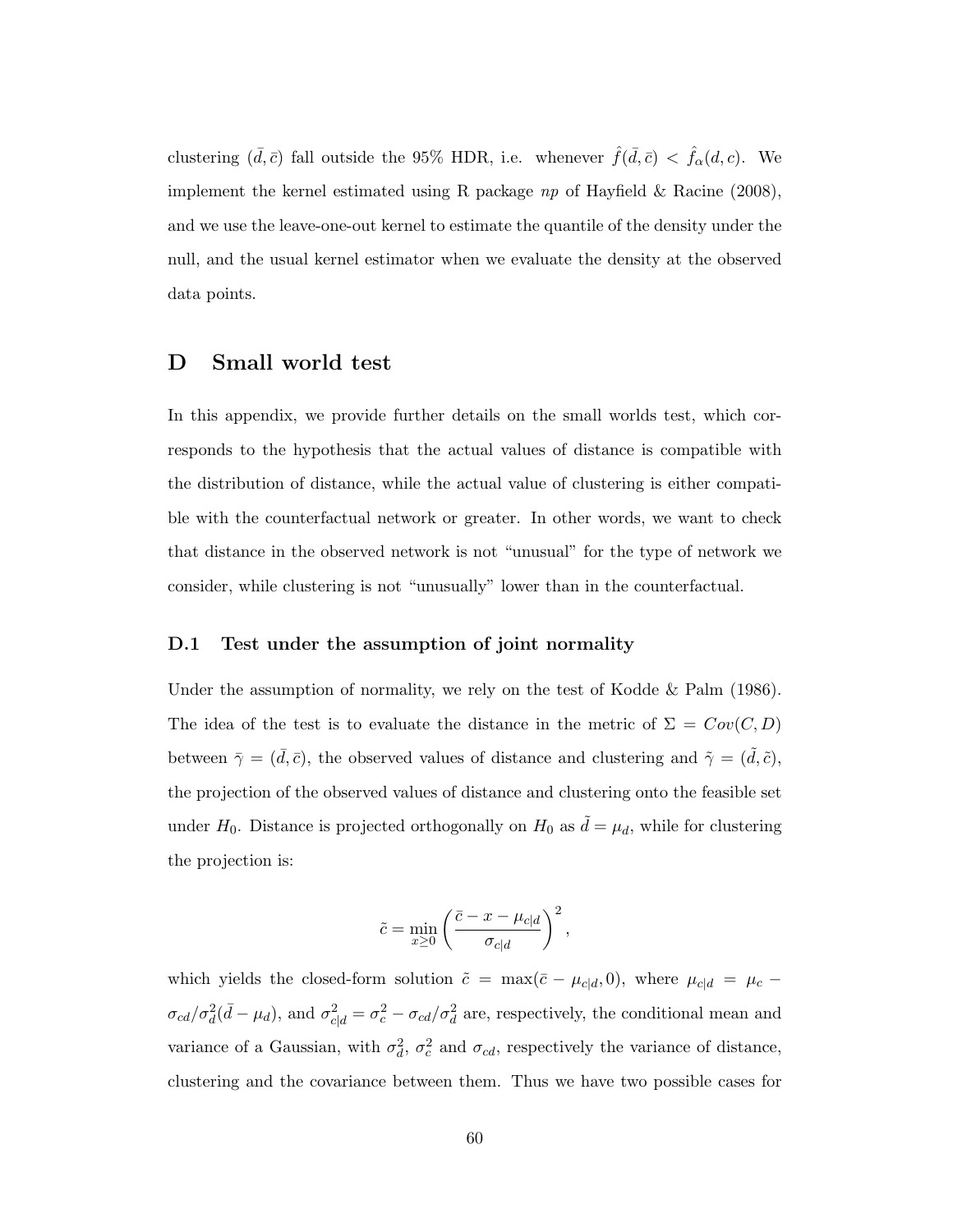$\tilde{\gamma} = (\mu_d, \tilde{d})$ . The statistic is given by

$$
KP = (\bar{\gamma} - \tilde{\gamma})' \Sigma^{-1} (\bar{\gamma} - \tilde{\gamma}) = \underbrace{\left(\frac{\bar{d} - \mu_d}{\sigma_d}\right)^2}_{\chi^2_{[1]}} + \underbrace{\left(\frac{\bar{c} - \tilde{c} - \mu_{c|d}}{\sigma_{c|d}}\right)^2}_{\text{mixture of } \chi^2_{[1]}}.
$$

where the quadratic form has been decomposed using the partitioned inverse of  $\Sigma$ , into the marginal of D, and the conditional of C, given D. Thus the Wald statistic is decomposed into a univariate statistic for distance, which follows a  $\chi^2_{[1]}$ distribution, and a univariate statistic for clustering, conditional on distance, which follows a mixture of point mass at zero (when  $\tilde{c} = \bar{c} - \mu_{c|d}$ ) and a  $\chi^2_{[1]}$  distribution (when  $\tilde{c} = 0$ ). Essentially the idea of the test is that if, conditional on distance, clustering is above its mean, then in the test statistic, clustering is replaced by its conditional mean, otherwise, it is set to zero.

Two cases can be distinguished. First, if observed clustering is above its conditional mean, then the second term cancels out, and the statistic boils down to a univariate statistic based on distance:  $KP = \left(\frac{\bar{d}-\mu_d}{\sigma_d}\right)$  $\overline{\sigma_d}$  $\int_{0}^{2}$ . This corresponds to the idea that if clustering is in the non-rejection area, the statistic relies exclusively on distance. However, if clustering is below its conditional mean, the second term is equal to a univariate statistic of the difference between clustering and its conditional mean, which follows a  $\chi^2_{[1]}$  distribution and is independent of the distribution of the first term. In that case, the two independent  $\chi^2_{[1]}$  terms combine into the traditional Wald test for two equalities,  $KP = W$ , which follows a  $\chi^2_{[2]}$  distribution:

$$
KP = \begin{cases} \left(\frac{\bar{d}-\mu_d}{\sigma_d}\right)^2 & \text{if } \bar{c} > \mu_{c|d},\\ \left(\frac{\bar{d}-\mu_d}{\sigma_d}\right)^2 + \left(\frac{\bar{c}-\mu_{c|d}}{\sigma_{c|d}}\right)^2 & \text{if } \bar{c} < \mu_{c|d}. \end{cases}
$$

The mixing probability is given by the conditional probability that clustering exceeds its conditional mean,  $P(\bar{c} > \mu_{c|d}|C = \bar{c}) = \Phi(0) = \frac{1}{2}$ , where  $\Phi(x)$  is the cumulative density function of the normal, and thus  $KP \sim \frac{1}{2}$  $\frac{1}{2}\chi_{[1]}^2 + \frac{1}{2}$  $\frac{1}{2}\chi^{2}_{[2]}$ . The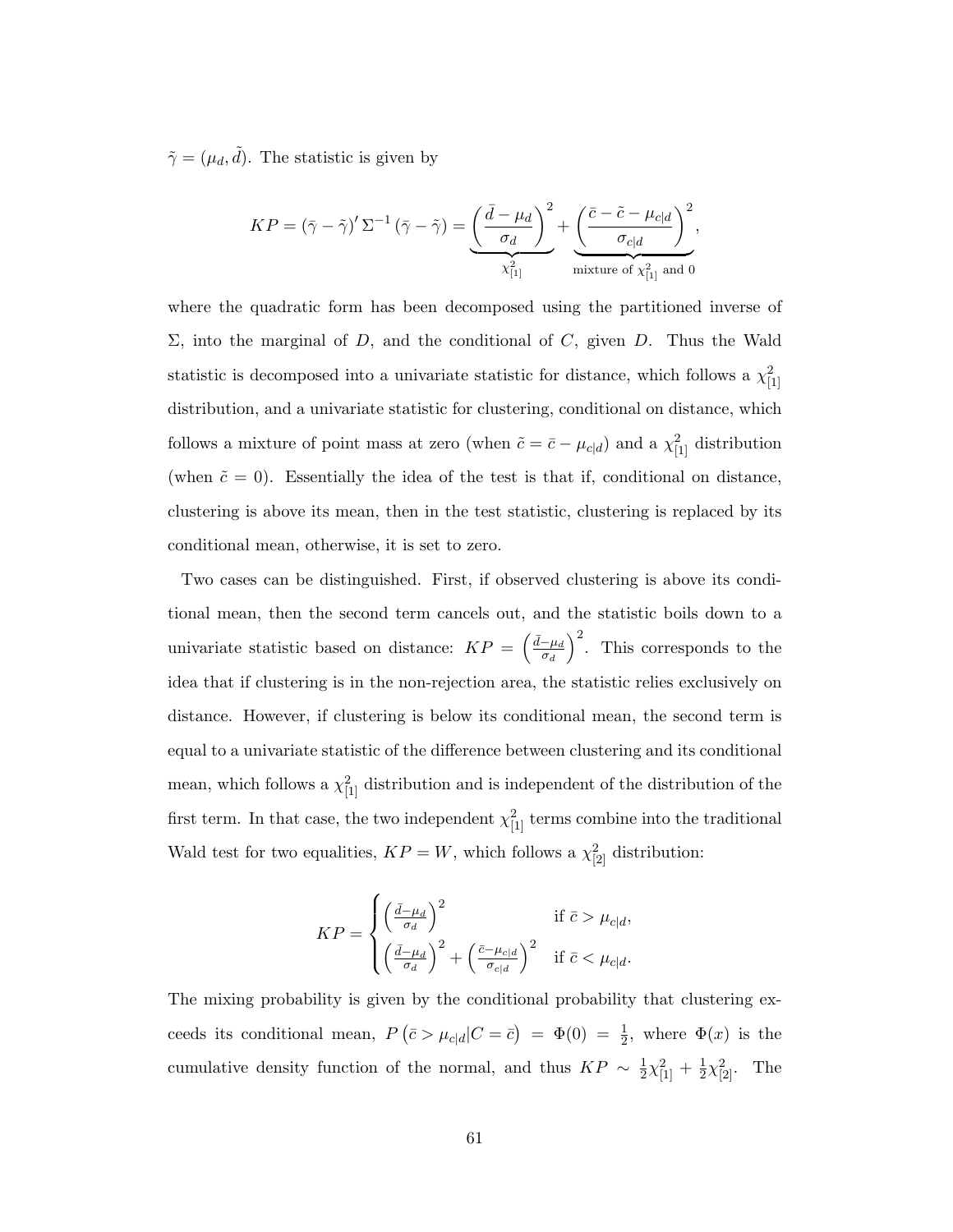non-rejection region of the test is

$$
R = \left\{ \gamma = (d, c) : (\gamma - \tilde{\gamma})' \Sigma^{-1} (\gamma - \tilde{\gamma}) \leq \chi^2_{[1-2], 1-\alpha} \right\},\,
$$

where  $\chi^2_{[1-2],1-\alpha}$  is the critical value at significance level  $\alpha$  of the mixture of  $\chi^2$ distributions. Another way of thinking about this is to express the non-rejection region as a function of the density of distance and clustering:

$$
R = \{ \gamma = (d, c) : \phi_2(\gamma - \tilde{\gamma}, \Sigma) > \phi_\alpha \},
$$

where now  $\phi_{\alpha} = \frac{1}{2\pi\bar{N}}$  $\frac{1}{2\pi\Sigma|^{1/2}}\exp\left\{-\frac{1}{2}\right\}$  $\frac{1}{2}\chi^2_{[1-2],1-\alpha}$ , and where

$$
\begin{split} \phi_2(\gamma - \tilde{\gamma}, \Sigma) &= \frac{1}{2\pi |\Sigma|^{1/2}} \exp\left\{-\frac{1}{2} \left(\frac{d - \mu_d}{\sigma_d}\right)^2 - \frac{1}{2} \left(\frac{c - \tilde{c} - \mu_{c|d}}{\sigma_{c|d}}\right)^2\right\} \\ &= \frac{1}{\sqrt{2\pi}\sigma_d} \exp\left\{-\frac{1}{2} \left(\frac{d - \mu_d}{\sigma_d}\right)^2\right\} \frac{1}{\sqrt{2\pi}\sigma_{c|d}} \exp\left\{-\frac{1}{2} \left(\frac{c - \tilde{c} - \mu_{c|d}}{\sigma_{c|d}}\right)^2\right\} \\ &= \phi_2([d, \mu_{c|d}], \mu, \Sigma) \mathbb{1}_{\{c > \mu_{c|d}\}} + \phi_2([d, c], \mu, \Sigma) \mathbb{1}_{\{c < \mu_{c|d}\}} \end{split}
$$

Thus we can write

$$
R = \left\{ (d, c) : \phi_2([d, \mu_{c|d}], \mu, \Sigma) 1\!\!1_{\{c > \mu_{c|d}\}} + \phi_2([d, c], \mu, \Sigma) 1\!\!1_{\{c \le \mu_{c|d}\}} > \phi_\alpha \right\}.
$$

Figure [E.1,](#page-52-0) Panel (b) shows the 5% non-rejection area when distance and clustering have a correlation of 0.5. The non-rejection area is a combination of two areas, depending on whether clustering is above or below its conditional mean. When clustering is above its conditional mean, the non-rejection area is between two vertical lines, since in that case, the null hypothesis can only be rejected when distance is significantly different from simulated distance, i.e. to the right or the left of the vertical lines. When clustering is below its conditional mean, the area has a similar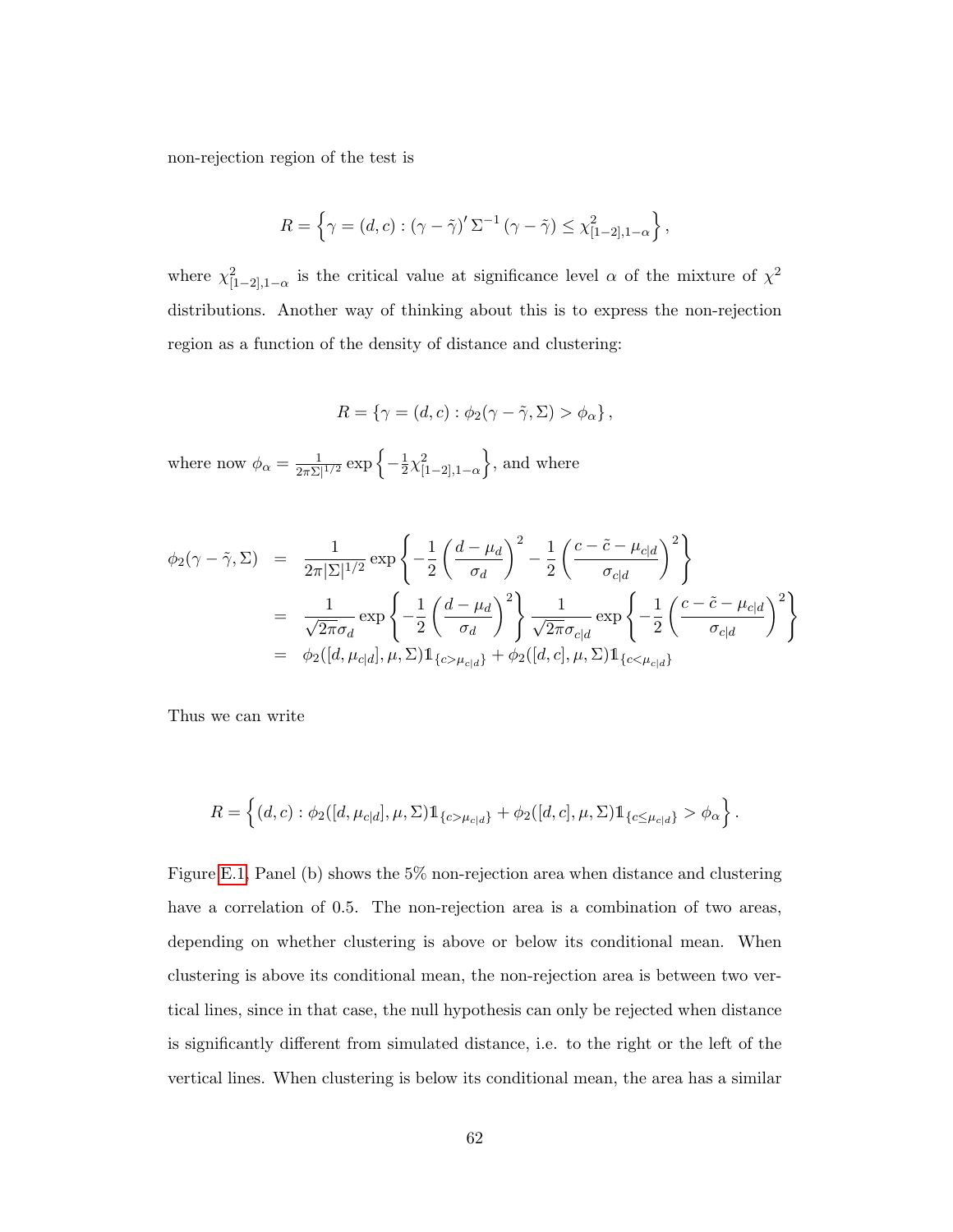shape as in the random affiliation case, which corresponds to the contour of the bivariate normal density.

#### D.2 Nonparametric test

We now combine the ideas of Kodde  $\&$  Palm (1986) with the technique of Hyndman (1996) to derive a nonparametric version of the small world test. The idea is that, as in Kodde & Palm (1986), there are two possible cases, depending on whether observed clustering is above or below its conditional mean. While in the Gaussian case, there is a closed-form expression for the mean of clustering C conditional on distance D, we now rely instead on a nonparametric estimate of the conditional mean, as follows:

$$
\hat{E}[C|D] = \frac{\sum_{i} w_i c_i}{\sum_{i} w_i},
$$

where  $w_i = K_{\hat{h}_d}$  $((d - d_i)/\hat{h}_d)$  and  $\hat{h}_d$  is the optimal bandwidth chosen by crossvalidation. Depending on whether observed clustering lies above or below its estimated conditional mean, we use either the joint distribution of distance and clustering estimated as above by  $\hat{f}(d, c)$ , or the same joint distribution, but where clustering is evaluated at conditional mean,  $\hat{f}(d, \hat{E}[C|D = d])$ . Thus the non-rejection region is

$$
R = \{(d, c) : \mathbb{1}_{\{c > \hat{E}[C|D=\bar{d}]\}} \hat{f}\left(d, \hat{E}[C|D=\bar{d}]\right) + \mathbb{1}_{\{c \leq \hat{E}[C|D=\bar{d}]\}} \hat{f}(d, c) > \hat{f}_{\alpha}(d, c)\}
$$

where  $\hat{f}_{\alpha}(d, c)$  is the largest constant such that  $P((D, C) \in R(\hat{f}(d, c))) \geq 1 - \alpha$ .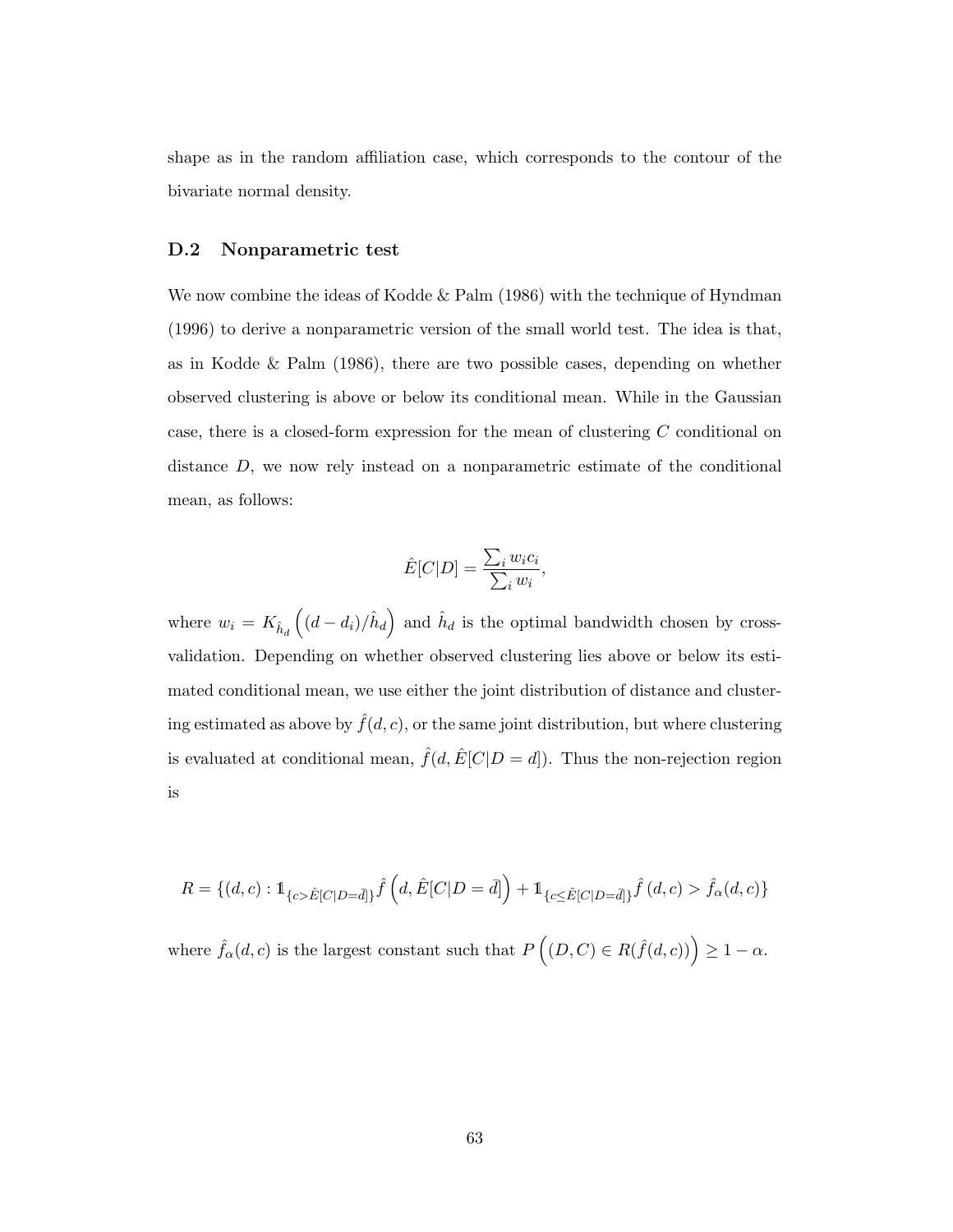#### E Monte Carlo simulation for nonparametric tests

In this Appendix we briefly present the results of a Monte Carlo study that we carry out to check that the size and power of the tests presented in Appendices [C](#page-58-0) and [D](#page-60-0) are satisfactory. The results are shown in Table [9.](#page-66-0) We analyze the parametric Wald and Kodde & Palm (1986) tests, as well as their nonparametric versions, which correspond respectively to the random affiliation and small world hypotheses. We consider two alternative distributional assumptions. In the case of normal data (Panel A), the parametric tests are exact, since they are derived under the assumption of normality. In the case with data that follows a Student t distribution with 6 degrees of freedom (Panel B) with significantly fatter tails than the normal, the parametric tests are no longer exact. We consider three different scenarios in terms of the correlation of the data:  $\rho = -0.5, 0, 0.5$ .

We first check the size of the test, i.e. we make sure that a test with nominal size (significance level) of 5% rejects the null hypothesis 5% of the time, and then we examine the power of the test, which is its ability to reject the null hypothesis when it is wrong. In the case of normally distributed data, the size is very close to the nominal size of 5%, and the difference between the nonparametric test and the Wald and Kodde and Palm tests are very small. With Student t data, the size of the nonparametric tests is still very close to the nominal size, while, as expected, the size of the Wald  $\chi^2$  test and the Kodde is off by 0.8% to 1.5%, and consistently above nominal size, which means that the test significantly over-rejects. This shows that the nonparametric tests perform nearly as well as the parametric ones with Gaussian data, and they keep working well with non-Gaussian data, when instead the performance of the standard tests deteriorates.

We also investigate the power of the tests, and as alternative hypotheses we consider that the means are 1, 2 or 3 standard deviations below the mean for both distance and clustering. The differences between the nonparametric tests and their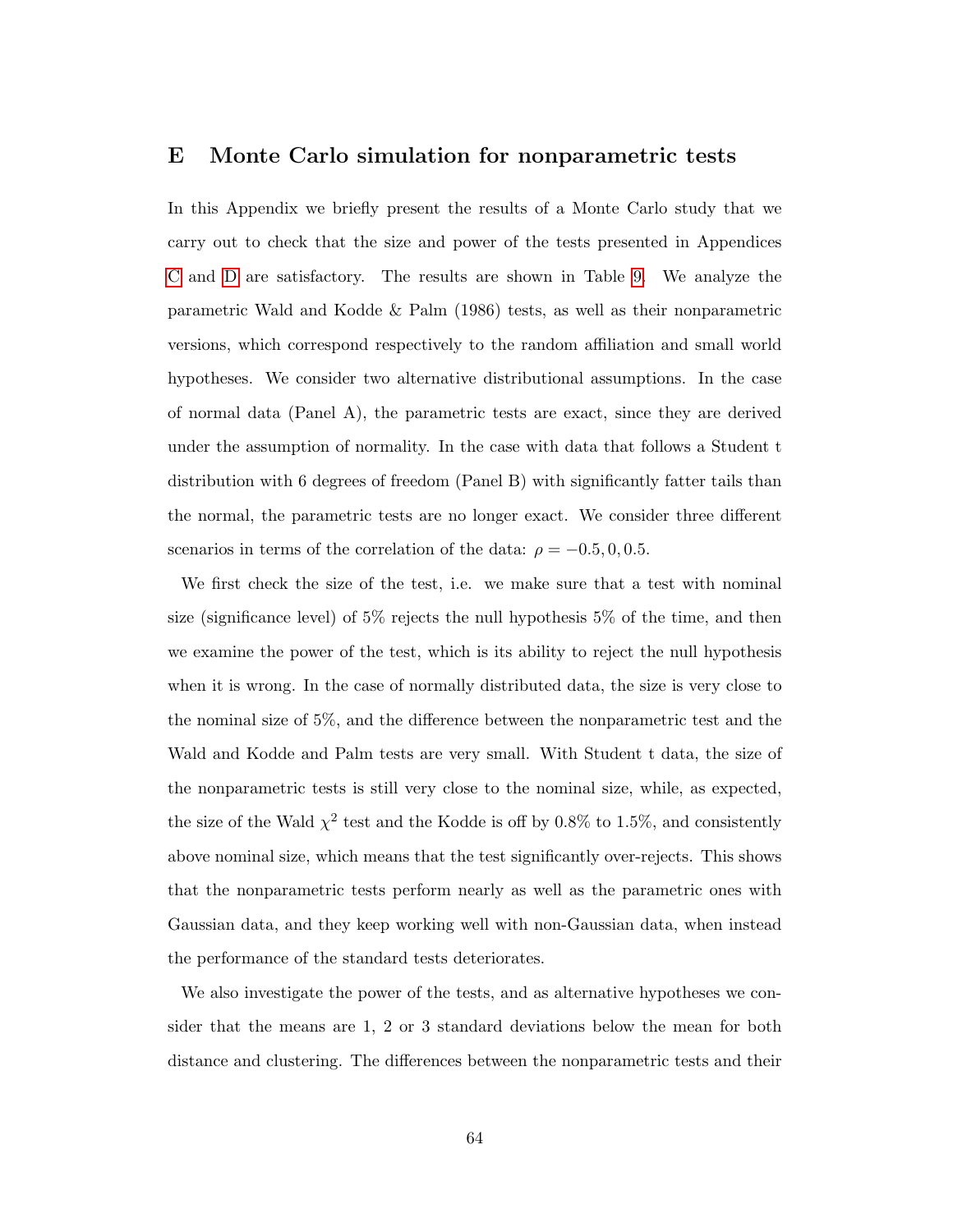classical counterparts are usually in the second decimal when the data is Gaussian. With Student t data, the power of the nonparametric tests is slightly lower than in the Gaussian case, but it remains high. Given that the parametric tests systematically over-reject, it does not make sense to look at power in that case.

Thus the nonparametric tests perform as well as the parametric ones when the data is normal, and unlike parametric tests, they continue to perform well under deviations from normality.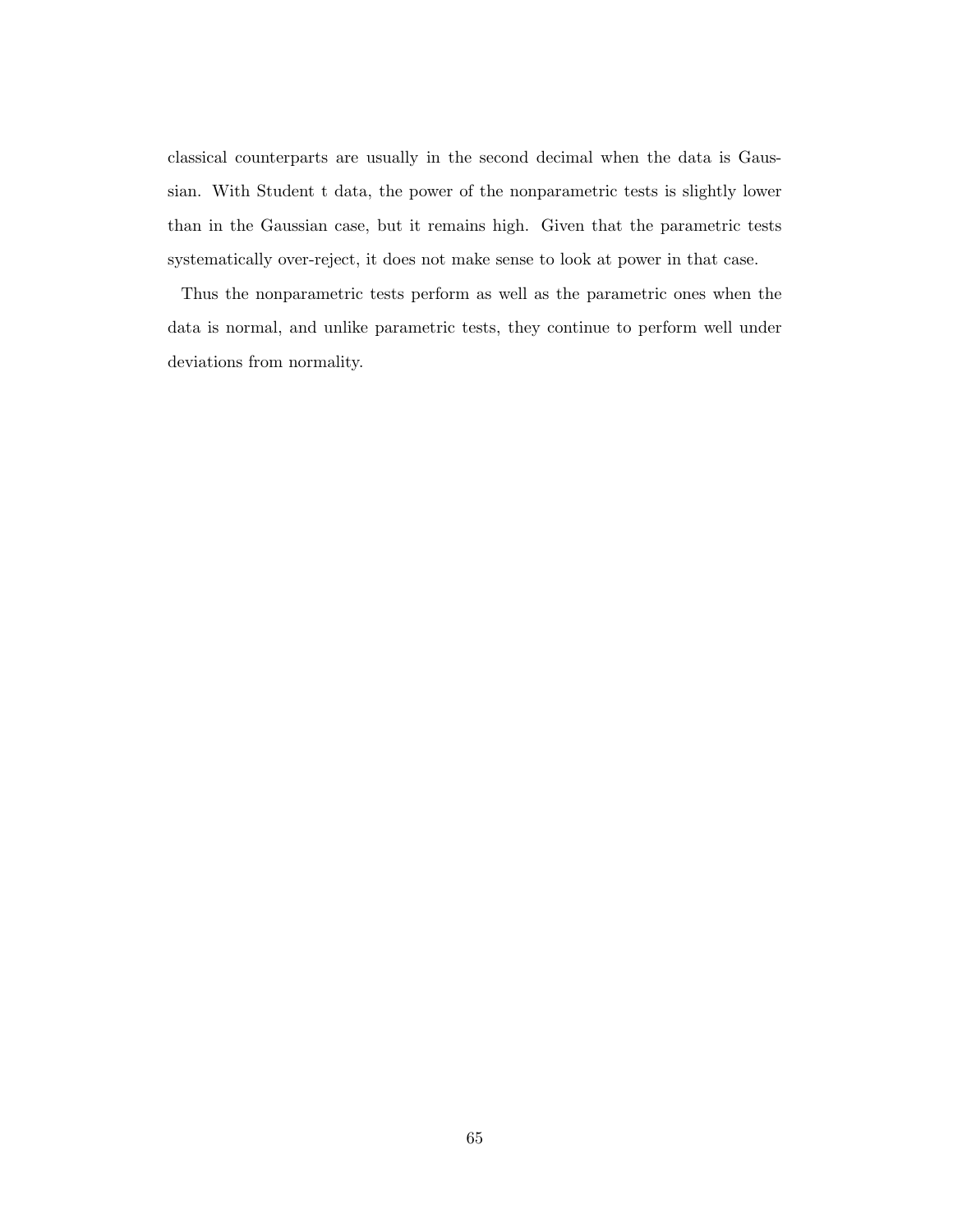|                     |                                                                       | Panel A: Gaussian           |       |                    |          |  |  |  |
|---------------------|-----------------------------------------------------------------------|-----------------------------|-------|--------------------|----------|--|--|--|
|                     |                                                                       | Random Affiliation          |       | Small World        |          |  |  |  |
|                     |                                                                       | Non Param                   | Param | Non Param          | Param    |  |  |  |
|                     |                                                                       | Size                        |       |                    |          |  |  |  |
|                     | $\rho = -0.5$                                                         | 5.03                        | 5.01  | 5.01               | 5.01     |  |  |  |
|                     | $\rho = 0$                                                            | 5.02                        | 5.06  | 4.95               | 5.03     |  |  |  |
|                     | $\rho = 0.5$                                                          | 5.01                        | 5.01  | 4.88               | $5.01\,$ |  |  |  |
| Distance            | Clustering                                                            |                             |       | Power $(\rho = 0)$ |          |  |  |  |
| $\mu_d$             | $\mu_c - \sigma_c$                                                    | 13.19                       | 13.28 | 17.51              | 17.77    |  |  |  |
|                     | $\mu_c - 2\sigma_c$                                                   | 41.20                       | 41.62 | 48.55              | 49.19    |  |  |  |
|                     | $\mu_c - 3\sigma_c$                                                   | 76.56                       | 77.09 | 81.90              | 82.42    |  |  |  |
| $\mu_d - \sigma_d$  | $\mu_c$                                                               | 13.33                       | 13.38 | 14.06              | 14.33    |  |  |  |
|                     | $\mu_c - \sigma_c$                                                    | 22.53                       | 22.71 | 28.01              | 28.53    |  |  |  |
|                     | $\mu_c - 2\sigma_c$                                                   | 50.02                       | 50.44 | 57.21              | 57.94    |  |  |  |
|                     | $\mu_c - 3\sigma_c$                                                   | 81.03                       | 81.60 | 85.64              | 86.22    |  |  |  |
| $\mu_d - 2\sigma_d$ | $\mu_c$                                                               | 41.26                       | 41.63 | 43.71              | 44.41    |  |  |  |
|                     | $\mu_c-\sigma_c$                                                      | 50.12                       | 50.50 | 56.56              | 57.24    |  |  |  |
|                     | $\mu_c - 2\sigma_c$                                                   | 71.35                       | 71.83 | 77.11              | 77.78    |  |  |  |
|                     | $\mu_c - 3\sigma_c$                                                   | 90.55                       | 90.89 | 93.25              | 93.58    |  |  |  |
| $\mu_d - 3\sigma_d$ | $\mu_c$                                                               | 76.69                       | 77.16 | 79.12              | 79.68    |  |  |  |
|                     |                                                                       | 81.24                       | 81.62 | 85.30              | 85.72    |  |  |  |
|                     | $\begin{array}{l} \mu_c - \sigma_c \\ \mu_c - 2 \sigma_c \end{array}$ | 90.56                       | 90.83 | 93.28              | 93.54    |  |  |  |
|                     | $\mu_c - 3\sigma_c$                                                   | 97.35                       | 97.47 | 98.27              | 98.39    |  |  |  |
|                     |                                                                       | Panel B: Student t $(df=6)$ |       |                    |          |  |  |  |
|                     |                                                                       |                             |       |                    |          |  |  |  |
|                     |                                                                       | Random Affiliation          |       | Small World        |          |  |  |  |
|                     |                                                                       | Non Param                   | Param | Non Param          | Param    |  |  |  |
|                     |                                                                       | Size                        |       |                    |          |  |  |  |
|                     | $\rho = -0.5$                                                         | 5.05                        | 6.44  | 4.93               | 5.83     |  |  |  |
|                     | $\rho = 0$                                                            | 5.00                        | 6.41  | 4.93               | 5.79     |  |  |  |
|                     | $\rho = 0.5$                                                          | 5.08                        | 6.44  | 4.97               | 5.86     |  |  |  |
| Distance            | Clustering                                                            |                             |       | Power $(\rho = 0)$ |          |  |  |  |
| $\mu_d$             | $\mu_c - \sigma_c$                                                    | 9.25                        |       | 13.04              |          |  |  |  |
|                     | $\mu_c - 2\sigma_c$                                                   | 30.96                       |       | 41.61              |          |  |  |  |
|                     | $\mu_c - 3\sigma_c$                                                   | 72.34                       |       | 81.19              |          |  |  |  |
| $\mu_d - \sigma_d$  | $\mu_c$                                                               | 9.20                        |       | 10.43              |          |  |  |  |
|                     | $\mu_c - \sigma_c$                                                    | 15.09                       |       | 21.12              |          |  |  |  |
|                     | $\mu_c - 2\sigma_c$                                                   | 40.11                       |       | 51.82              |          |  |  |  |
|                     | $\mu_c - 3\sigma_c$                                                   | 78.09                       |       | 85.55              |          |  |  |  |
| $\mu_d - 2\sigma_d$ | $\mu_c$                                                               | 30.83                       |       | 37.25              |          |  |  |  |
|                     | $\mu_c - \sigma_c$                                                    | 40.06                       |       | 51.06              |          |  |  |  |
|                     | $\mu_c-2\sigma_c$                                                     | 65.76                       |       | 75.88              |          |  |  |  |
|                     | $\mu_c - 3\sigma_c$                                                   | 89.17                       |       | 93.30              |          |  |  |  |
| $\mu_d - 3\sigma_d$ |                                                                       | 72.23                       |       | 78.44              |          |  |  |  |
|                     | $\mu_c$<br>$\mu_c - \sigma_c$                                         | 77.88                       |       | 84.93              |          |  |  |  |
|                     | $\mu_c - 2\sigma_c$                                                   | 89.12                       |       | 93.14              |          |  |  |  |
|                     | $\mu_c - 3\sigma_c$                                                   | 96.57                       |       | 97.87              |          |  |  |  |
|                     |                                                                       |                             |       |                    |          |  |  |  |

<span id="page-66-0"></span>Table 9: Monte Carlo simulations of parametric and nonparametric random affiliation and small world tests

This table shows the size and power of the parametric (Wald and Kodde-Palm) and nonparametric tests of random affiliation and small worlds. Panel A shows simulations done with jointly normal distance and clustering, while Panel B presents results obtained from Student t data with 6 degrees of freedom. There are three scenarios in terms of the correlation of the data:  $\rho = -0.5, 0, 0.5$ , and power is analyzed when under the alternative hypothesis the means are 1, 2 or 3 standard deviations below the mean for both clustering and distance. 66